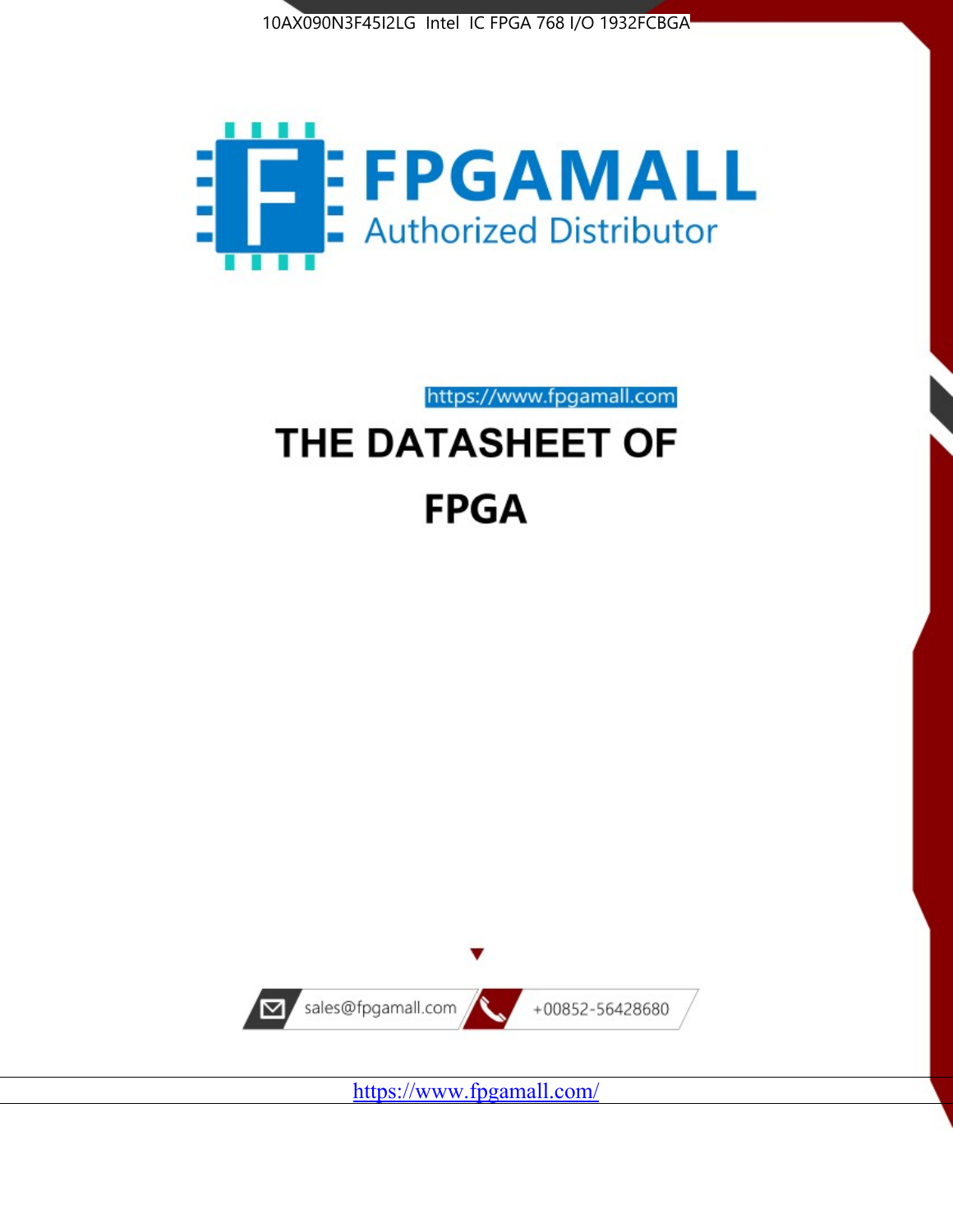10AX090N3F45I2LG Intel IC FPGA 768 I/O 1932FCBGA



# **Intel® Arria® 10 Device Overview**



**A10-OVERVIEW | 2018.12.06** Latest document on the web: **[PDF](https://www.intel.com/content/dam/www/programmable/us/en/pdfs/literature/hb/arria-10/a10_overview.pdf)** | **[HTML](https://www.intel.com/content/www/us/en/programmable/documentation/sam1403480274650.html)**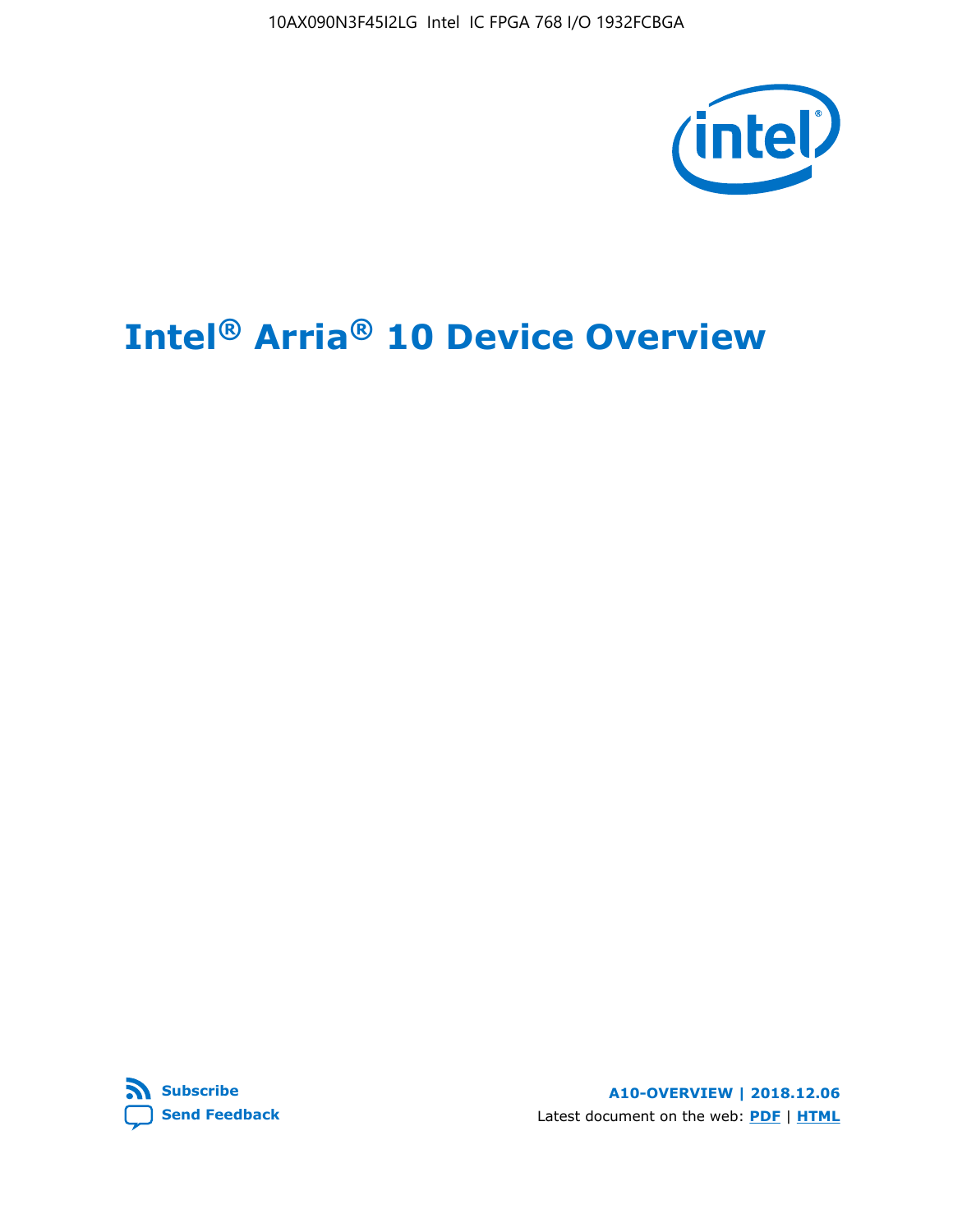

**Contents** 

# **Contents**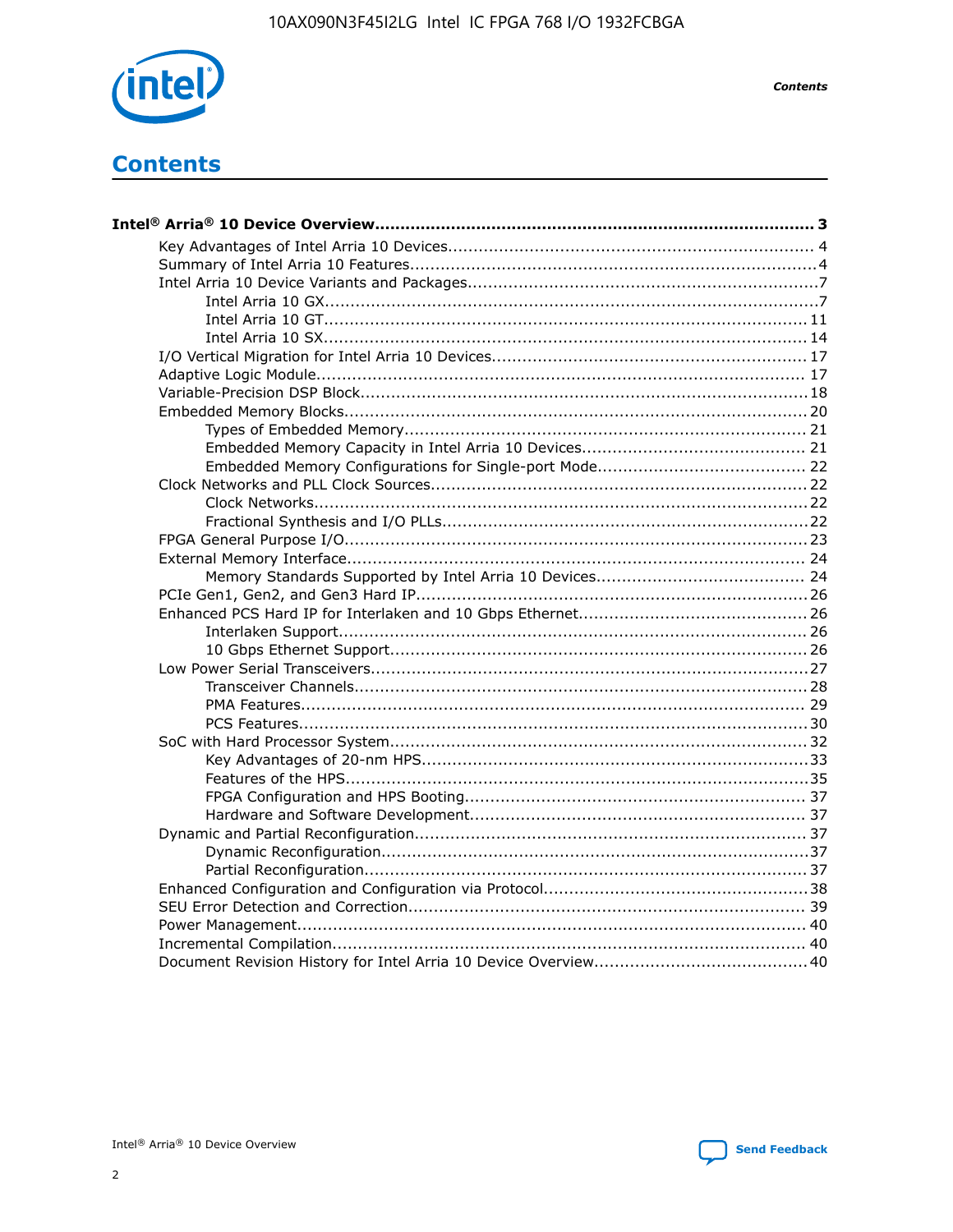**A10-OVERVIEW | 2018.12.06**

**[Send Feedback](mailto:FPGAtechdocfeedback@intel.com?subject=Feedback%20on%20Intel%20Arria%2010%20Device%20Overview%20(A10-OVERVIEW%202018.12.06)&body=We%20appreciate%20your%20feedback.%20In%20your%20comments,%20also%20specify%20the%20page%20number%20or%20paragraph.%20Thank%20you.)**



# **Intel® Arria® 10 Device Overview**

The Intel<sup>®</sup> Arria<sup>®</sup> 10 device family consists of high-performance and power-efficient 20 nm mid-range FPGAs and SoCs.

Intel Arria 10 device family delivers:

- Higher performance than the previous generation of mid-range and high-end FPGAs.
- Power efficiency attained through a comprehensive set of power-saving technologies.

The Intel Arria 10 devices are ideal for high performance, power-sensitive, midrange applications in diverse markets.

| <b>Market</b>         | <b>Applications</b>                                                                                               |
|-----------------------|-------------------------------------------------------------------------------------------------------------------|
| Wireless              | Channel and switch cards in remote radio heads<br>٠<br>Mobile backhaul<br>٠                                       |
| Wireline              | 40G/100G muxponders and transponders<br>٠<br>100G line cards<br>٠<br><b>Bridging</b><br>٠<br>Aggregation<br>٠     |
| <b>Broadcast</b>      | Studio switches<br>٠<br>Servers and transport<br>٠<br>Videoconferencing<br>٠<br>Professional audio and video<br>٠ |
| Computing and Storage | Flash cache<br>٠<br>Cloud computing servers<br>٠<br>Server acceleration<br>٠                                      |
| Medical               | Diagnostic scanners<br>٠<br>Diagnostic imaging<br>٠                                                               |
| Military              | Missile guidance and control<br>٠<br>Radar<br>٠<br>Electronic warfare<br>٠<br>Secure communications<br>٠          |

#### **Table 1. Sample Markets and Ideal Applications for Intel Arria 10 Devices**

#### **Related Information**

- [Intel Arria 10 Device Handbook: Known Issues](http://www.altera.com/support/kdb/solutions/rd07302013_646.html) Lists the planned updates to the *Intel Arria 10 Device Handbook* chapters.
- [Intel Arria 10 GX/GT Device Errata and Design Recommendations](https://www.intel.com/content/www/us/en/programmable/documentation/agz1493851706374.html#yqz1494433888646)
- [Intel Arria 10 SX Device Errata and Design Recommendations](https://www.intel.com/content/www/us/en/programmable/documentation/cru1462832385668.html#cru1462832558642)

Intel Corporation. All rights reserved. Intel, the Intel logo, Altera, Arria, Cyclone, Enpirion, MAX, Nios, Quartus and Stratix words and logos are trademarks of Intel Corporation or its subsidiaries in the U.S. and/or other countries. Intel warrants performance of its FPGA and semiconductor products to current specifications in accordance with Intel's standard warranty, but reserves the right to make changes to any products and services at any time without notice. Intel assumes no responsibility or liability arising out of the application or use of any information, product, or service described herein except as expressly agreed to in writing by Intel. Intel customers are advised to obtain the latest version of device specifications before relying on any published information and before placing orders for products or services. \*Other names and brands may be claimed as the property of others.

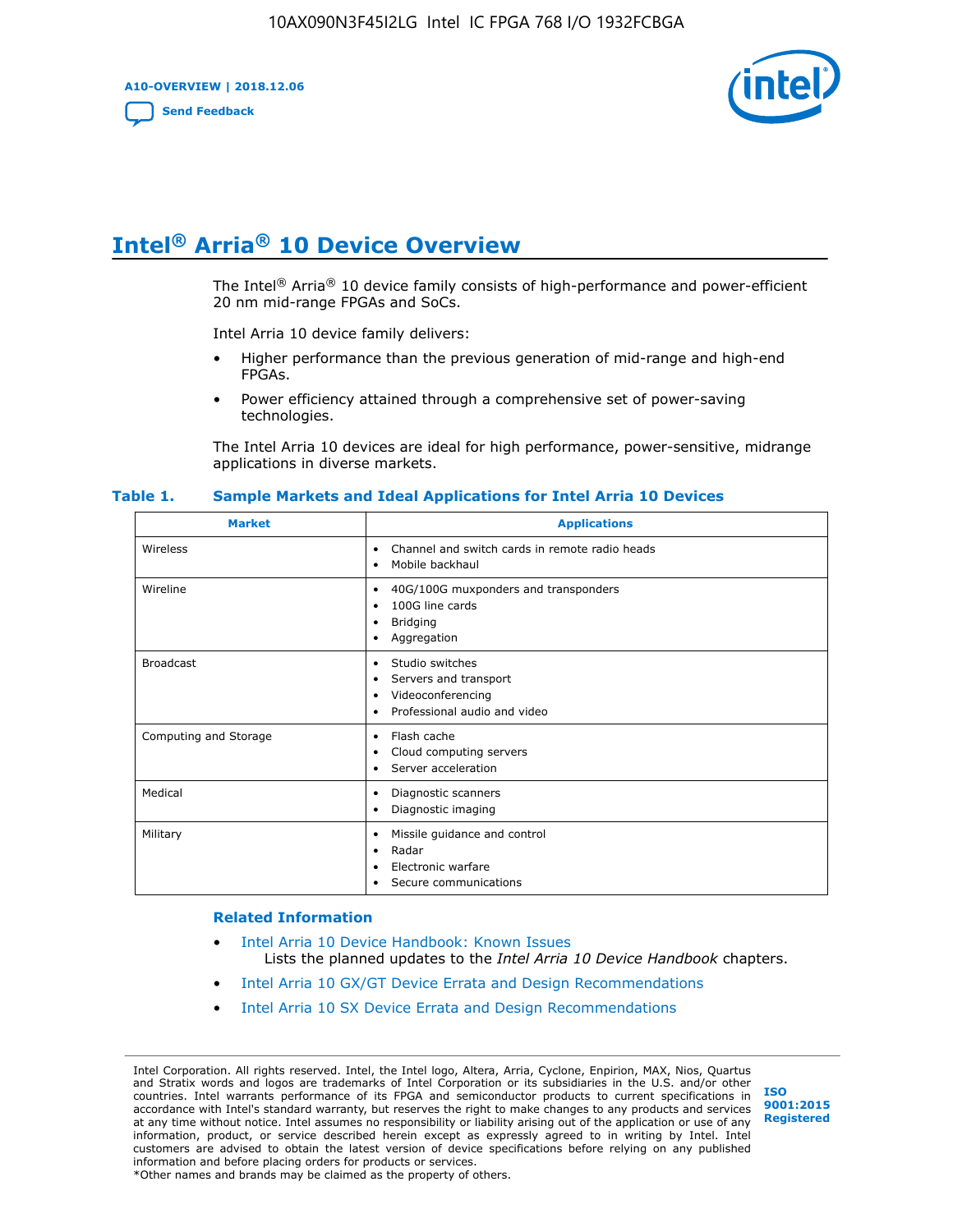

# **Key Advantages of Intel Arria 10 Devices**

# **Table 2. Key Advantages of the Intel Arria 10 Device Family**

| <b>Advantage</b>                                                                                          | <b>Supporting Feature</b>                                                                                                                                                                                                                                                                                                |
|-----------------------------------------------------------------------------------------------------------|--------------------------------------------------------------------------------------------------------------------------------------------------------------------------------------------------------------------------------------------------------------------------------------------------------------------------|
| Enhanced core architecture                                                                                | Built on TSMC's 20 nm process technology<br>٠<br>60% higher performance than the previous generation of mid-range FPGAs<br>٠<br>15% higher performance than the fastest previous-generation FPGA<br>٠                                                                                                                    |
| High-bandwidth integrated<br>transceivers                                                                 | Short-reach rates up to 25.8 Gigabits per second (Gbps)<br>٠<br>Backplane capability up to 12.5 Gbps<br>٠<br>Integrated 10GBASE-KR and 40GBASE-KR4 Forward Error Correction (FEC)<br>٠                                                                                                                                   |
| Improved logic integration and<br>hard IP blocks                                                          | 8-input adaptive logic module (ALM)<br>٠<br>Up to 65.6 megabits (Mb) of embedded memory<br>٠<br>Variable-precision digital signal processing (DSP) blocks<br>Fractional synthesis phase-locked loops (PLLs)<br>Hard PCI Express Gen3 IP blocks<br>Hard memory controllers and PHY up to 2,400 Megabits per second (Mbps) |
| Second generation hard<br>processor system (HPS) with<br>integrated ARM* Cortex*-A9*<br>MPCore* processor | Tight integration of a dual-core ARM Cortex-A9 MPCore processor, hard IP, and an<br>٠<br>FPGA in a single Intel Arria 10 system-on-a-chip (SoC)<br>Supports over 128 Gbps peak bandwidth with integrated data coherency between<br>$\bullet$<br>the processor and the FPGA fabric                                        |
| Advanced power savings                                                                                    | Comprehensive set of advanced power saving features<br>٠<br>Power-optimized MultiTrack routing and core architecture<br>٠<br>Up to 40% lower power compared to previous generation of mid-range FPGAs<br>٠<br>Up to 60% lower power compared to previous generation of high-end FPGAs<br>٠                               |

# **Summary of Intel Arria 10 Features**

## **Table 3. Summary of Features for Intel Arria 10 Devices**

| <b>Feature</b>                  | <b>Description</b>                                                                                                                                                                                                                                                                                                                                                                                       |
|---------------------------------|----------------------------------------------------------------------------------------------------------------------------------------------------------------------------------------------------------------------------------------------------------------------------------------------------------------------------------------------------------------------------------------------------------|
| Technology                      | TSMC's 20-nm SoC process technology<br>٠<br>Allows operation at a lower $V_{\text{CC}}$ level of 0.82 V instead of the 0.9 V standard $V_{\text{CC}}$ core voltage                                                                                                                                                                                                                                       |
| Packaging                       | 1.0 mm ball-pitch Fineline BGA packaging<br>0.8 mm ball-pitch Ultra Fineline BGA packaging<br>Multiple devices with identical package footprints for seamless migration between different<br><b>FPGA</b> densities<br>Devices with compatible package footprints allow migration to next generation high-end<br>Stratix $\mathcal{R}$ 10 devices<br>RoHS, leaded $(1)$ , and lead-free (Pb-free) options |
| High-performance<br>FPGA fabric | Enhanced 8-input ALM with four registers<br>٠<br>Improved multi-track routing architecture to reduce congestion and improve compilation time<br>Hierarchical core clocking architecture<br>Fine-grained partial reconfiguration                                                                                                                                                                          |
| Internal memory<br>blocks       | M20K-20-Kb memory blocks with hard error correction code (ECC)<br>Memory logic array block (MLAB)-640-bit memory                                                                                                                                                                                                                                                                                         |
|                                 | continued                                                                                                                                                                                                                                                                                                                                                                                                |



<sup>(1)</sup> Contact Intel for availability.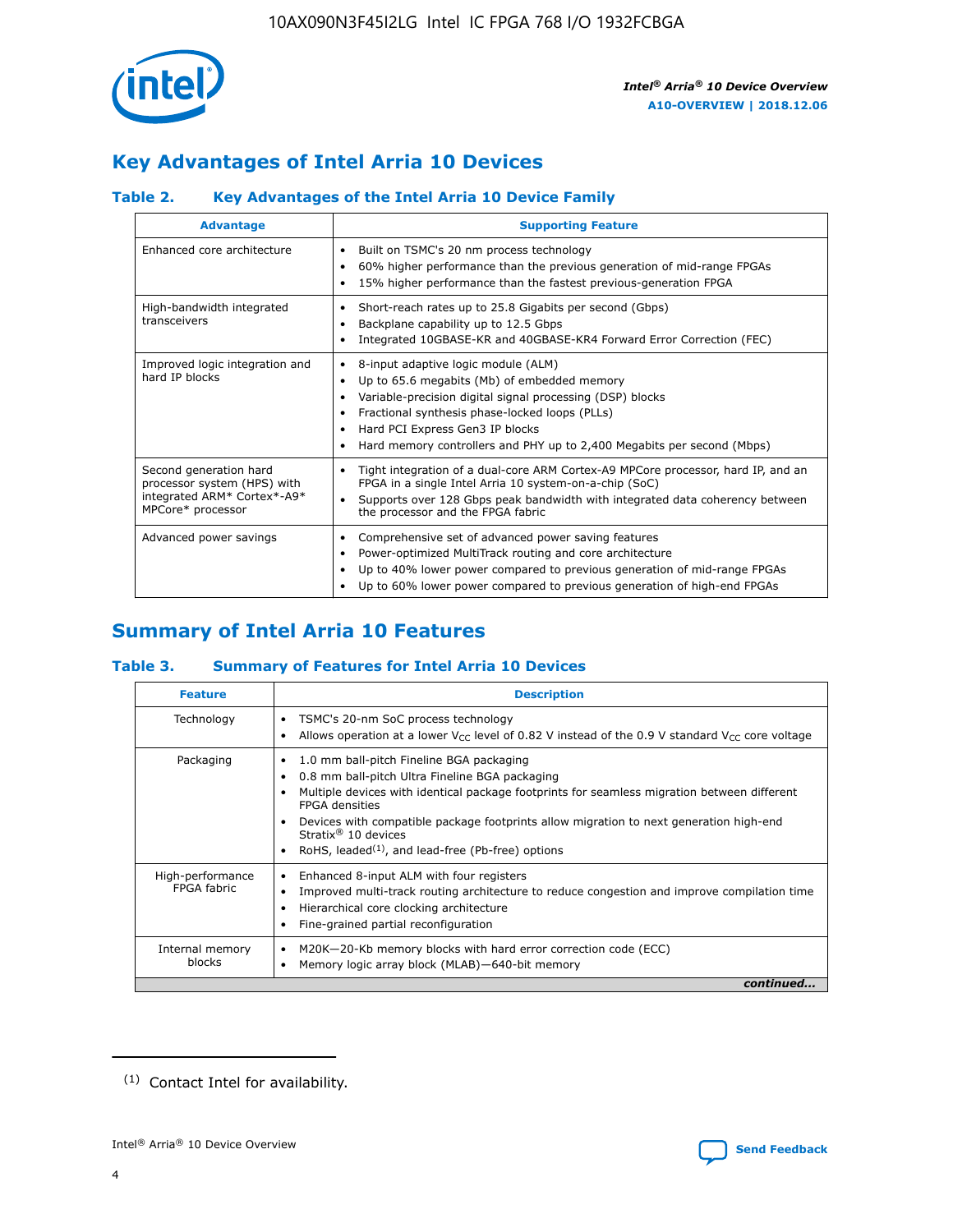$\mathsf{r}$ 



| <b>Feature</b>                         |                                                                                                                | <b>Description</b>                                                                                                                                                                                                                                                                                                                                                                                                                                                                                                                                                                                                                                                                                                                                                                                                                          |
|----------------------------------------|----------------------------------------------------------------------------------------------------------------|---------------------------------------------------------------------------------------------------------------------------------------------------------------------------------------------------------------------------------------------------------------------------------------------------------------------------------------------------------------------------------------------------------------------------------------------------------------------------------------------------------------------------------------------------------------------------------------------------------------------------------------------------------------------------------------------------------------------------------------------------------------------------------------------------------------------------------------------|
| Embedded Hard IP<br>blocks             | Variable-precision DSP                                                                                         | Native support for signal processing precision levels from $18 \times 19$ to<br>$\bullet$<br>54 x 54<br>Native support for 27 x 27 multiplier mode<br>64-bit accumulator and cascade for systolic finite impulse responses<br>(FIRs)<br>Internal coefficient memory banks<br>٠<br>Preadder/subtractor for improved efficiency<br>Additional pipeline register to increase performance and reduce<br>power<br>Supports floating point arithmetic:<br>- Perform multiplication, addition, subtraction, multiply-add,<br>multiply-subtract, and complex multiplication.<br>- Supports multiplication with accumulation capability, cascade<br>summation, and cascade subtraction capability.<br>- Dynamic accumulator reset control.<br>- Support direct vector dot and complex multiplication chaining<br>multiply floating point DSP blocks. |
|                                        | Memory controller                                                                                              | DDR4, DDR3, and DDR3L                                                                                                                                                                                                                                                                                                                                                                                                                                                                                                                                                                                                                                                                                                                                                                                                                       |
|                                        | PCI Express*                                                                                                   | PCI Express (PCIe*) Gen3 (x1, x2, x4, or x8), Gen2 (x1, x2, x4, or x8)<br>and Gen1 (x1, x2, x4, or x8) hard IP with complete protocol stack,<br>endpoint, and root port                                                                                                                                                                                                                                                                                                                                                                                                                                                                                                                                                                                                                                                                     |
|                                        | Transceiver I/O                                                                                                | 10GBASE-KR/40GBASE-KR4 Forward Error Correction (FEC)<br>PCS hard IPs that support:<br>- 10-Gbps Ethernet (10GbE)<br>- PCIe PIPE interface<br>- Interlaken<br>- Gbps Ethernet (GbE)<br>- Common Public Radio Interface (CPRI) with deterministic latency<br>support<br>- Gigabit-capable passive optical network (GPON) with fast lock-<br>time support<br>13.5G JESD204b<br>$\bullet$<br>8B/10B, 64B/66B, 64B/67B encoders and decoders<br>Custom mode support for proprietary protocols                                                                                                                                                                                                                                                                                                                                                   |
| Core clock networks                    | $\bullet$<br>$\bullet$                                                                                         | Up to 800 MHz fabric clocking, depending on the application:<br>- 667 MHz external memory interface clocking with 2,400 Mbps DDR4 interface<br>- 800 MHz LVDS interface clocking with 1,600 Mbps LVDS interface<br>Global, regional, and peripheral clock networks<br>Clock networks that are not used can be gated to reduce dynamic power                                                                                                                                                                                                                                                                                                                                                                                                                                                                                                 |
| Phase-locked loops<br>(PLLs)           | High-resolution fractional synthesis PLLs:<br>$\bullet$<br>Integer PLLs:<br>- Adjacent to general purpose I/Os | - Precision clock synthesis, clock delay compensation, and zero delay buffering (ZDB)<br>- Support integer mode and fractional mode<br>- Fractional mode support with third-order delta-sigma modulation<br>- Support external memory and LVDS interfaces                                                                                                                                                                                                                                                                                                                                                                                                                                                                                                                                                                                   |
| FPGA General-purpose<br>$I/Os$ (GPIOs) | On-chip termination (OCT)<br>$\bullet$                                                                         | 1.6 Gbps LVDS-every pair can be configured as receiver or transmitter<br>1.2 V to 3.0 V single-ended LVTTL/LVCMOS interfacing                                                                                                                                                                                                                                                                                                                                                                                                                                                                                                                                                                                                                                                                                                               |
| <b>External Memory</b><br>Interface    |                                                                                                                | Hard memory controller- DDR4, DDR3, and DDR3L support<br>$-$ DDR4-speeds up to 1,200 MHz/2,400 Mbps<br>- DDR3-speeds up to 1,067 MHz/2,133 Mbps<br>Soft memory controller—provides support for RLDRAM $3^{(2)}$ , QDR IV $(2^2)$ , and QDR II+<br>continued                                                                                                                                                                                                                                                                                                                                                                                                                                                                                                                                                                                 |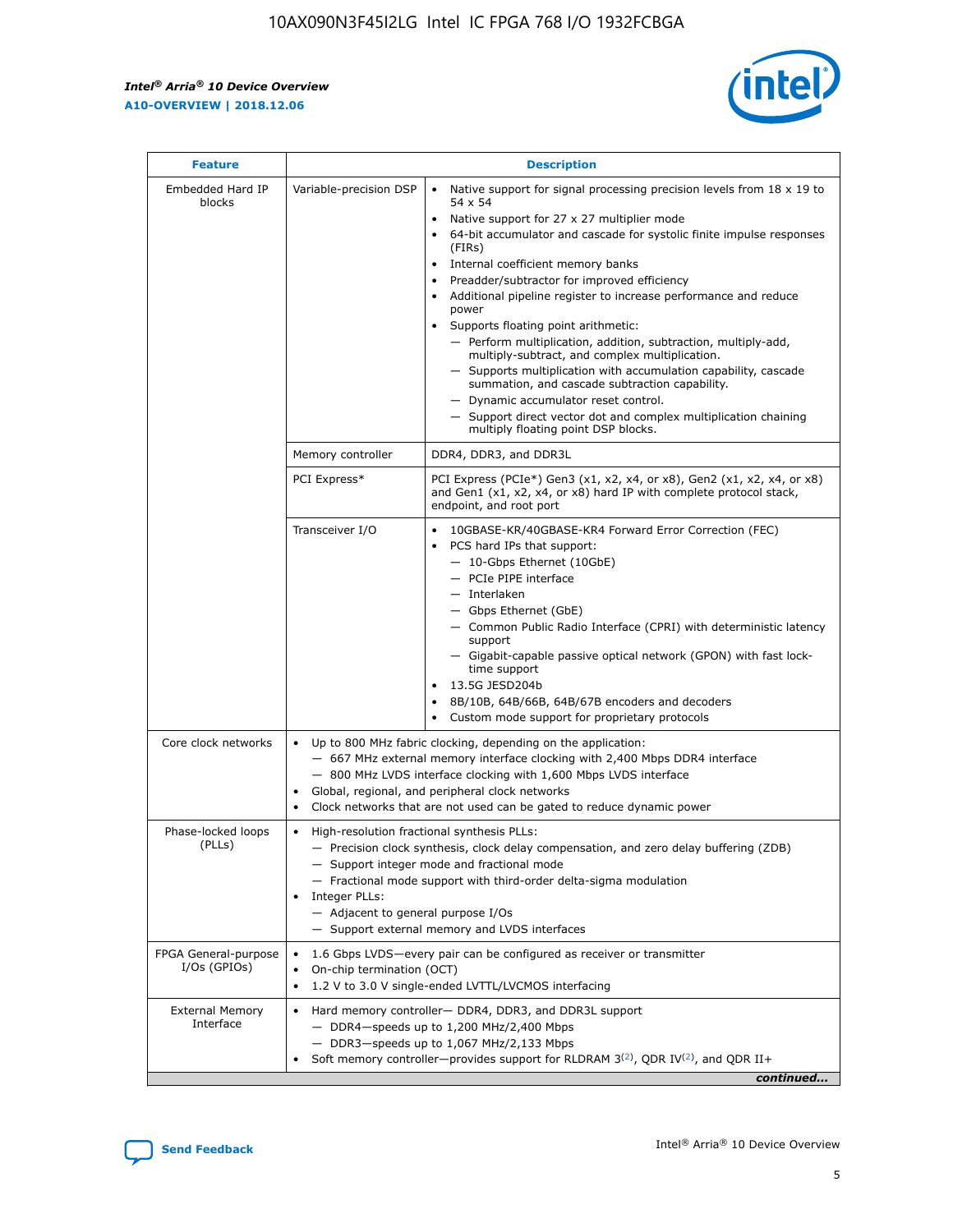

| <b>Feature</b>                                    | <b>Description</b>                                                                                                                                                                                                                                                                                                                                                                                                                                                                                                                                                                                                                                    |
|---------------------------------------------------|-------------------------------------------------------------------------------------------------------------------------------------------------------------------------------------------------------------------------------------------------------------------------------------------------------------------------------------------------------------------------------------------------------------------------------------------------------------------------------------------------------------------------------------------------------------------------------------------------------------------------------------------------------|
| Low-power serial<br>transceivers                  | • Continuous operating range:<br>- Intel Arria 10 GX-1 Gbps to 17.4 Gbps<br>- Intel Arria 10 GT-1 Gbps to 25.8 Gbps<br>Backplane support:<br>$-$ Intel Arria 10 GX-up to 12.5<br>- Intel Arria 10 GT-up to 12.5<br>Extended range down to 125 Mbps with oversampling<br>ATX transmit PLLs with user-configurable fractional synthesis capability<br>Electronic Dispersion Compensation (EDC) support for XFP, SFP+, QSFP, and CFP optical<br>module<br>Adaptive linear and decision feedback equalization<br>$\bullet$<br>Transmitter pre-emphasis and de-emphasis<br>$\bullet$<br>Dynamic partial reconfiguration of individual transceiver channels |
| <b>HPS</b><br>(Intel Arria 10 SX<br>devices only) | • Dual-core ARM Cortex-A9 MPCore processor-1.2 GHz CPU with<br>Processor and system<br>1.5 GHz overdrive capability<br>256 KB on-chip RAM and 64 KB on-chip ROM<br>$\bullet$<br>System peripherals—general-purpose timers, watchdog timers, direct<br>memory access (DMA) controller, FPGA configuration manager, and<br>clock and reset managers<br>Security features—anti-tamper, secure boot, Advanced Encryption<br>$\bullet$<br>Standard (AES) and authentication (SHA)<br>ARM CoreSight* JTAG debug access port, trace port, and on-chip<br>$\bullet$<br>trace storage                                                                          |
|                                                   | <b>External interfaces</b><br>Hard memory interface-Hard memory controller (2,400 Mbps DDR4,<br>$\bullet$<br>and 2,133 Mbps DDR3), Quad serial peripheral interface (QSPI) flash<br>controller, NAND flash controller, direct memory access (DMA)<br>controller, Secure Digital/MultiMediaCard (SD/MMC) controller<br>Communication interface-10/100/1000 Ethernet media access<br>$\bullet$<br>control (MAC), USB On-The-GO (OTG) controllers, I <sup>2</sup> C controllers,<br>UART 16550, serial peripheral interface (SPI), and up to 62<br>HPS GPIO interfaces (48 direct-share I/Os)                                                            |
|                                                   | High-performance ARM AMBA* AXI bus bridges that support<br>Interconnects to core<br>$\bullet$<br>simultaneous read and write<br>HPS-FPGA bridges-include the FPGA-to-HPS, HPS-to-FPGA, and<br>$\bullet$<br>lightweight HPS-to-FPGA bridges that allow the FPGA fabric to issue<br>transactions to slaves in the HPS, and vice versa<br>Configuration bridge that allows HPS configuration manager to<br>configure the core logic via dedicated 32-bit configuration port<br>FPGA-to-HPS SDRAM controller bridge-provides configuration<br>interfaces for the multiport front end (MPFE) of the HPS SDRAM<br>controller                                |
| Configuration                                     | Tamper protection—comprehensive design protection to protect your valuable IP investments<br>Enhanced 256-bit advanced encryption standard (AES) design security with authentication<br>٠<br>Configuration via protocol (CvP) using PCIe Gen1, Gen2, or Gen3<br>continued                                                                                                                                                                                                                                                                                                                                                                             |

<sup>(2)</sup> Intel Arria 10 devices support this external memory interface using hard PHY with soft memory controller.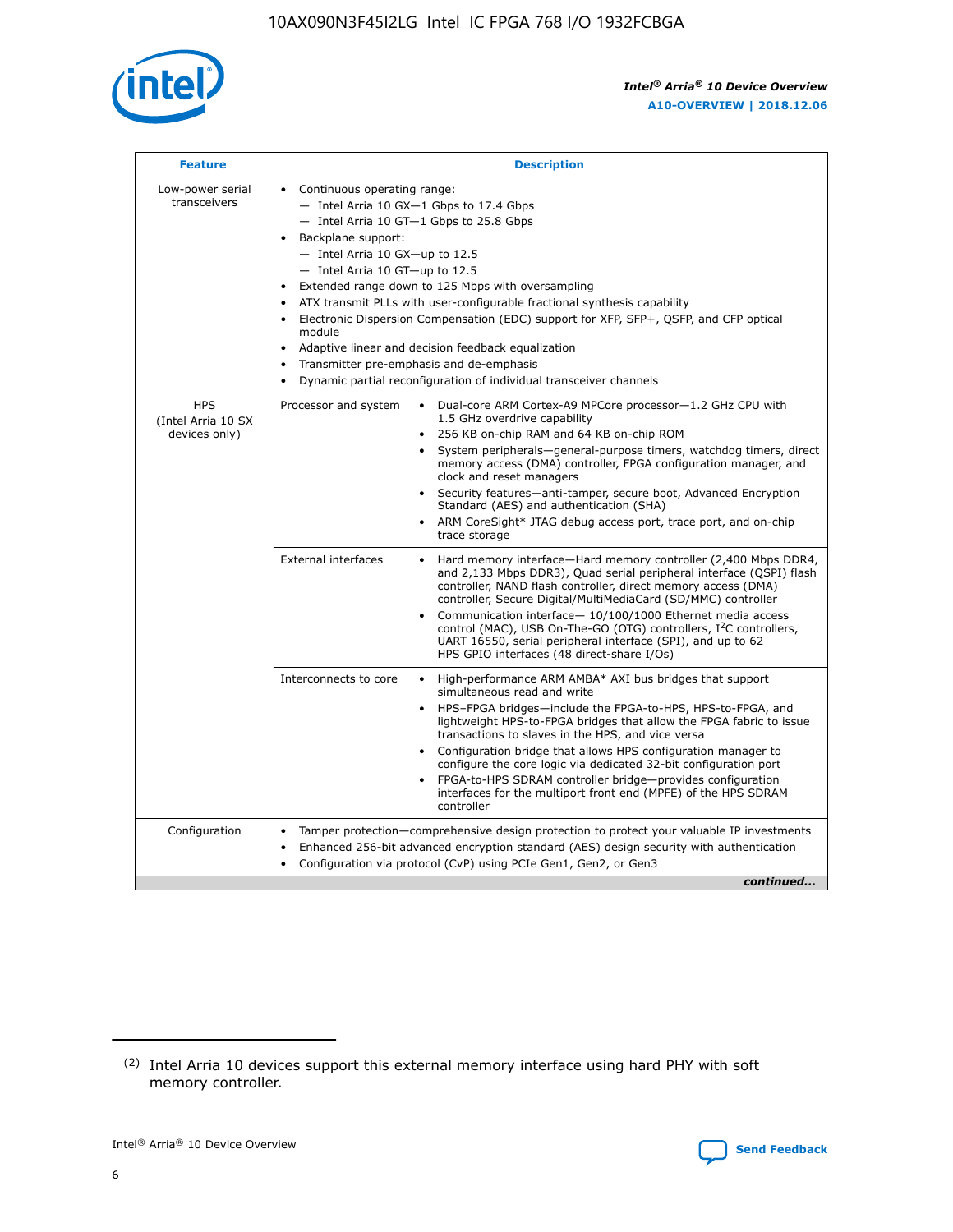

| <b>Feature</b>     | <b>Description</b>                                                                                                                                                                                               |
|--------------------|------------------------------------------------------------------------------------------------------------------------------------------------------------------------------------------------------------------|
|                    | Dynamic reconfiguration of the transceivers and PLLs<br>Fine-grained partial reconfiguration of the core fabric<br>Active Serial x4 Interface<br>$\bullet$                                                       |
| Power management   | SmartVID<br>Low static power device options<br>Programmable Power Technology<br>Intel Quartus <sup>®</sup> Prime integrated power analysis                                                                       |
| Software and tools | Intel Quartus Prime design suite<br>Transceiver toolkit<br>Platform Designer system integration tool<br>DSP Builder for Intel FPGAs<br>OpenCL <sup>™</sup> support<br>Intel SoC FPGA Embedded Design Suite (EDS) |

## **Related Information**

[Intel Arria 10 Transceiver PHY Overview](https://www.intel.com/content/www/us/en/programmable/documentation/nik1398707230472.html#nik1398706768037) Provides details on Intel Arria 10 transceivers.

# **Intel Arria 10 Device Variants and Packages**

#### **Table 4. Device Variants for the Intel Arria 10 Device Family**

| <b>Variant</b>    | <b>Description</b>                                                                                                                                                                                                     |
|-------------------|------------------------------------------------------------------------------------------------------------------------------------------------------------------------------------------------------------------------|
| Intel Arria 10 GX | FPGA featuring 17.4 Gbps transceivers for short reach applications with 12.5 backplane driving<br>capability.                                                                                                          |
| Intel Arria 10 GT | FPGA featuring:<br>17.4 Gbps transceivers for short reach applications with 12.5 backplane driving capability.<br>25.8 Gbps transceivers for supporting CAUI-4 and CEI-25G applications with CFP2 and CFP4<br>modules. |
| Intel Arria 10 SX | SoC integrating ARM-based HPS and FPGA featuring 17.4 Gbps transceivers for short reach<br>applications with 12.5 backplane driving capability.                                                                        |

# **Intel Arria 10 GX**

This section provides the available options, maximum resource counts, and package plan for the Intel Arria 10 GX devices.

The information in this section is correct at the time of publication. For the latest information and to get more details, refer to the Intel FPGA Product Selector.

#### **Related Information**

#### [Intel FPGA Product Selector](http://www.altera.com/products/selector/psg-selector.html) Provides the latest information on Intel products.

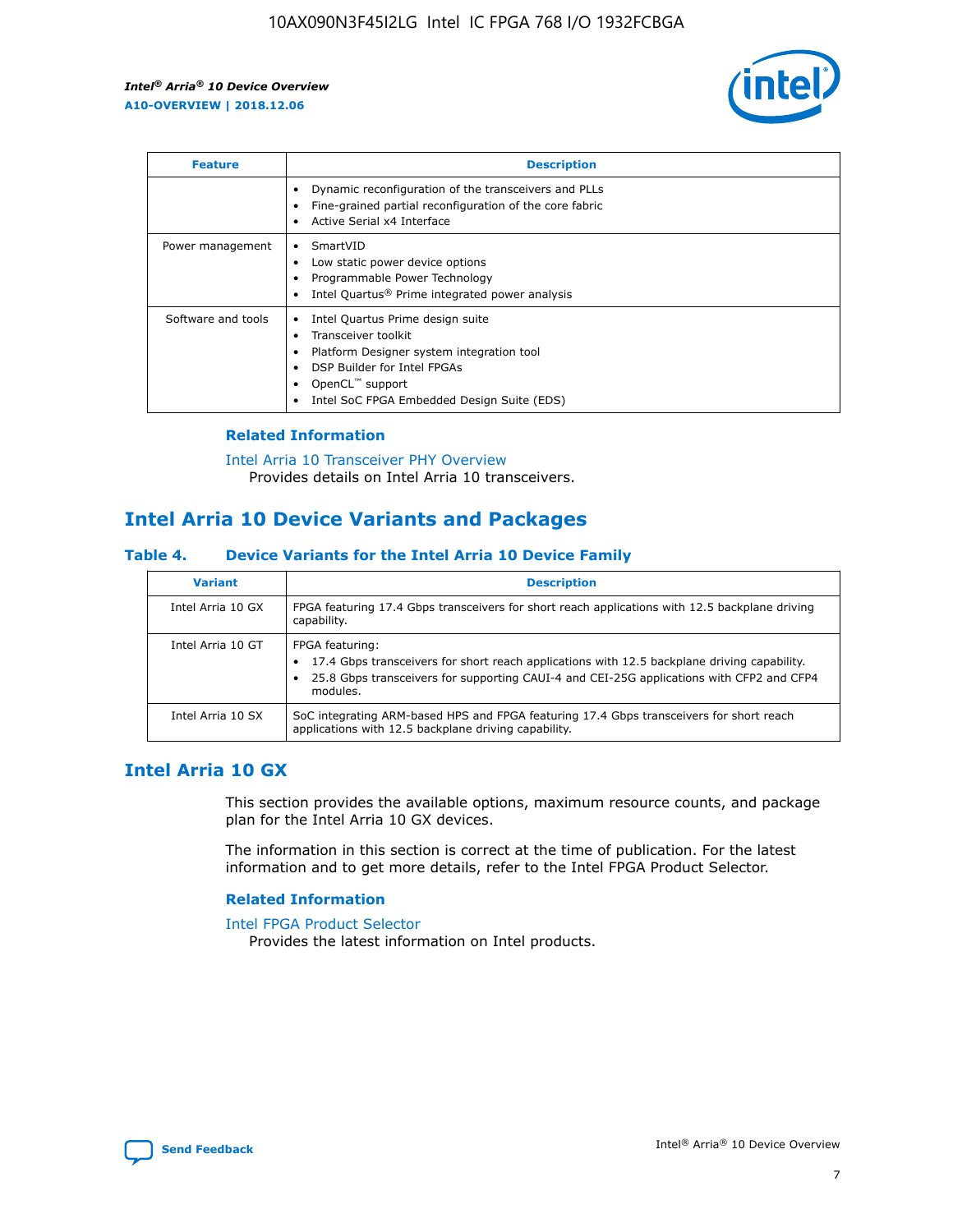

# **Available Options**





#### **Related Information**

[Transceiver Performance for Intel Arria 10 GX/SX Devices](https://www.intel.com/content/www/us/en/programmable/documentation/mcn1413182292568.html#mcn1413213965502) Provides more information about the transceiver speed grade.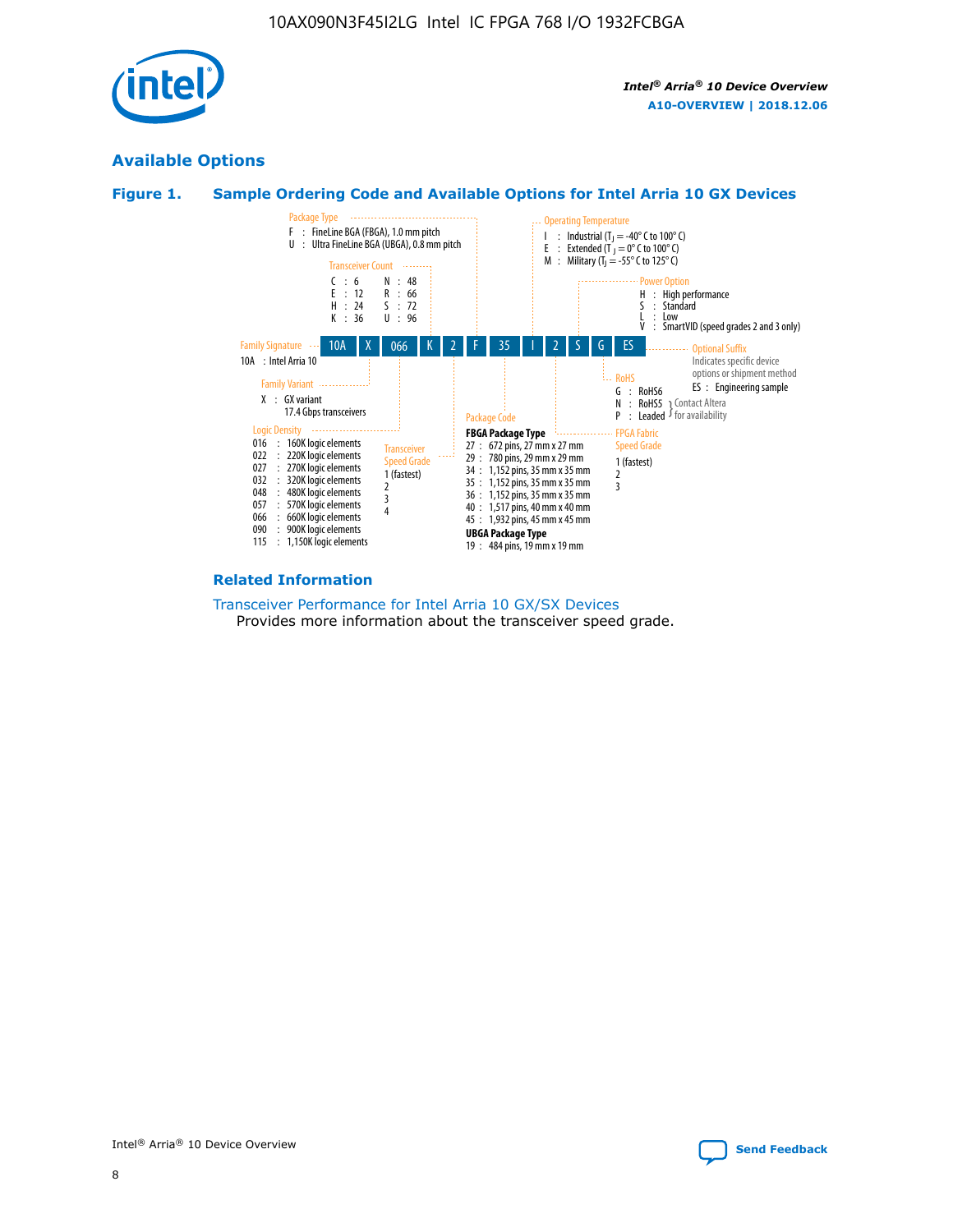

## **Maximum Resources**

#### **Table 5. Maximum Resource Counts for Intel Arria 10 GX Devices (GX 160, GX 220, GX 270, GX 320, and GX 480)**

| <b>Resource</b>         |                                                          | <b>Product Line</b> |                                |            |                |                |  |  |
|-------------------------|----------------------------------------------------------|---------------------|--------------------------------|------------|----------------|----------------|--|--|
|                         |                                                          | <b>GX 160</b>       | <b>GX 220</b><br><b>GX 270</b> |            | <b>GX 320</b>  | <b>GX 480</b>  |  |  |
| Logic Elements (LE) (K) |                                                          | 160                 | 220                            | 270        | 320            | 480            |  |  |
| <b>ALM</b>              |                                                          | 61,510              | 80,330                         | 101,620    | 119,900        | 183,590        |  |  |
| Register                |                                                          | 246,040             | 321,320                        | 406,480    | 479,600        | 734,360        |  |  |
| Memory (Kb)             | M <sub>20</sub> K                                        | 8,800               | 11,740                         | 15,000     | 17,820         | 28,620         |  |  |
| <b>MLAB</b>             |                                                          | 1,050               | 1,690                          | 2,452      | 2,727          | 4,164          |  |  |
|                         | Variable-precision DSP Block<br>192<br>830<br>985<br>156 |                     |                                |            | 1,368          |                |  |  |
| 18 x 19 Multiplier      |                                                          | 312                 | 384                            | 1,660      | 1,970          | 2,736          |  |  |
| PLL                     | Fractional<br>Synthesis                                  | 6                   | 6                              | 8          | 8              | 12             |  |  |
|                         | I/O                                                      | 6                   | 6                              | 8          | 8              | 12             |  |  |
| 17.4 Gbps Transceiver   |                                                          | 12                  | 12                             | 24         | 24             |                |  |  |
| GPIO <sup>(3)</sup>     |                                                          | 288                 | 288                            | 384<br>384 |                | 492            |  |  |
| LVDS Pair $(4)$         |                                                          | 120                 | 120                            | 168        | 168            | 222            |  |  |
| PCIe Hard IP Block      |                                                          | 1                   | 1                              | 2          | $\overline{2}$ | $\overline{2}$ |  |  |
| Hard Memory Controller  |                                                          | 6                   | 6                              | 8          | 8              | 12             |  |  |

<sup>(4)</sup> Each LVDS I/O pair can be used as differential input or output.



<sup>(3)</sup> The number of GPIOs does not include transceiver I/Os. In the Intel Quartus Prime software, the number of user I/Os includes transceiver I/Os.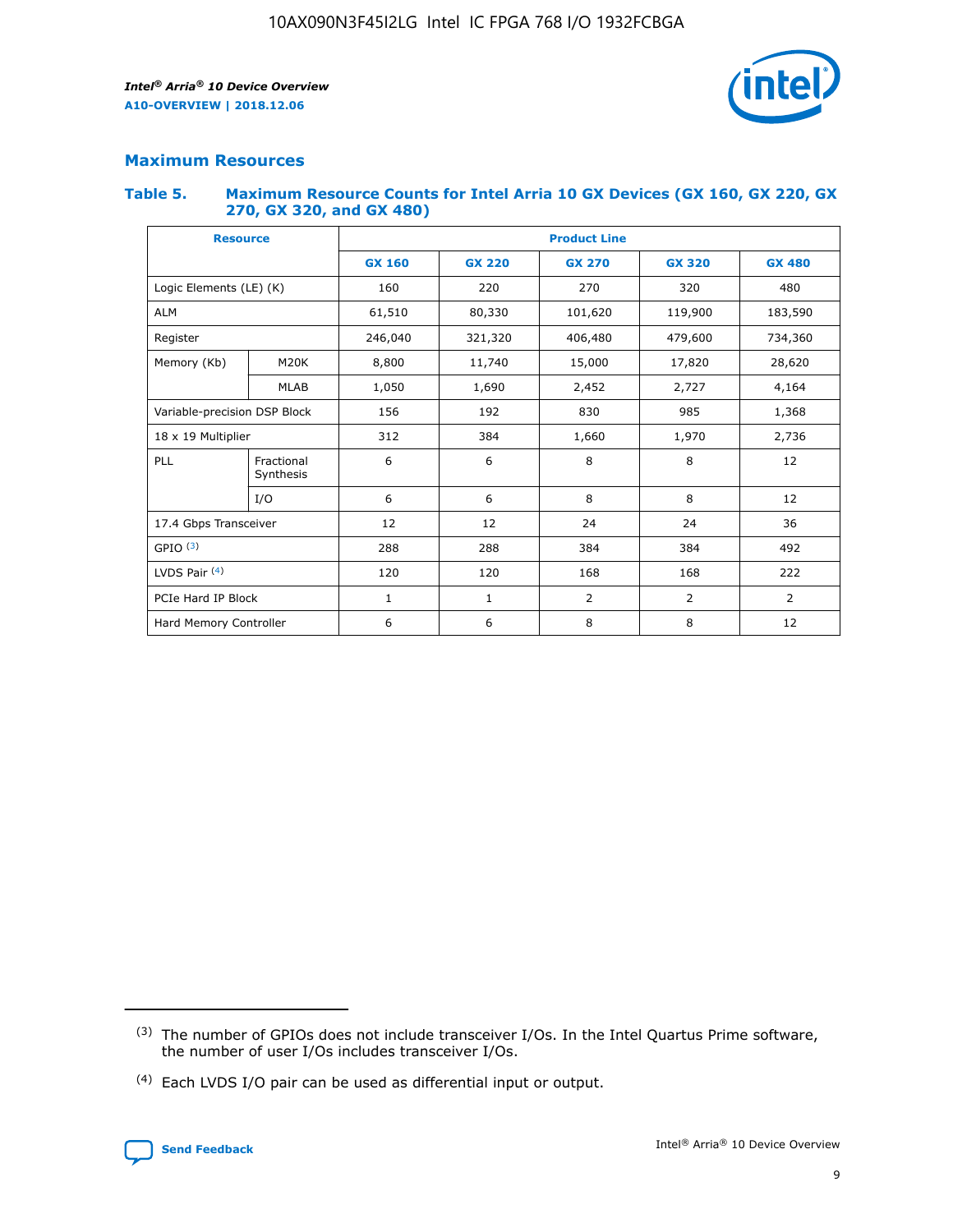

## **Table 6. Maximum Resource Counts for Intel Arria 10 GX Devices (GX 570, GX 660, GX 900, and GX 1150)**

|                              | <b>Resource</b>         | <b>Product Line</b> |               |                |                |  |  |  |
|------------------------------|-------------------------|---------------------|---------------|----------------|----------------|--|--|--|
|                              |                         | <b>GX 570</b>       | <b>GX 660</b> | <b>GX 900</b>  | <b>GX 1150</b> |  |  |  |
| Logic Elements (LE) (K)      |                         | 570                 | 660           | 900            | 1,150          |  |  |  |
| <b>ALM</b>                   |                         | 217,080             | 251,680       | 339,620        | 427,200        |  |  |  |
| Register                     |                         | 868,320             | 1,006,720     | 1,358,480      | 1,708,800      |  |  |  |
| Memory (Kb)                  | <b>M20K</b>             |                     | 42,620        | 48,460         | 54,260         |  |  |  |
|                              | <b>MLAB</b>             | 5,096               | 5,788         | 9,386          | 12,984         |  |  |  |
| Variable-precision DSP Block |                         | 1,523               | 1,687         | 1,518          | 1,518          |  |  |  |
| $18 \times 19$ Multiplier    |                         | 3,046               | 3,374         | 3,036          | 3,036          |  |  |  |
| PLL                          | Fractional<br>Synthesis | 16                  | 16            | 32             | 32             |  |  |  |
|                              | I/O                     | 16                  | 16            | 16             | 16             |  |  |  |
| 17.4 Gbps Transceiver        |                         | 48                  | 48            | 96             | 96             |  |  |  |
| GPIO <sup>(3)</sup>          |                         | 696                 | 696           | 768            | 768            |  |  |  |
| LVDS Pair $(4)$              |                         | 324                 | 324           | 384            | 384            |  |  |  |
| PCIe Hard IP Block           |                         | 2                   | 2             | $\overline{4}$ | $\overline{4}$ |  |  |  |
| Hard Memory Controller       |                         | 16                  | 16            | 16             | 16             |  |  |  |

# **Package Plan**

# **Table 7. Package Plan for Intel Arria 10 GX Devices (U19, F27, and F29)**

Refer to I/O and High Speed I/O in Intel Arria 10 Devices chapter for the number of 3 V I/O, LVDS I/O, and LVDS channels in each device package.

| <b>Product Line</b> | U <sub>19</sub><br>$(19 \text{ mm} \times 19 \text{ mm})$<br>484-pin UBGA) |          |             |         | <b>F27</b><br>(27 mm × 27 mm,<br>672-pin FBGA) |             | <b>F29</b><br>(29 mm × 29 mm,<br>780-pin FBGA) |          |             |  |
|---------------------|----------------------------------------------------------------------------|----------|-------------|---------|------------------------------------------------|-------------|------------------------------------------------|----------|-------------|--|
|                     | 3 V I/O                                                                    | LVDS I/O | <b>XCVR</b> | 3 V I/O | <b>LVDS I/O</b>                                | <b>XCVR</b> | 3 V I/O                                        | LVDS I/O | <b>XCVR</b> |  |
| GX 160              | 48                                                                         | 192      | 6           | 48      | 192                                            | 12          | 48                                             | 240      | 12          |  |
| GX 220              | 48                                                                         | 192      | 6           | 48      | 192                                            | 12          | 48                                             | 240      | 12          |  |
| GX 270              |                                                                            |          |             | 48      | 192                                            | 12          | 48                                             | 312      | 12          |  |
| GX 320              |                                                                            |          |             | 48      | 192                                            | 12          | 48                                             | 312      | 12          |  |
| GX 480              |                                                                            |          |             |         |                                                |             | 48                                             | 312      | 12          |  |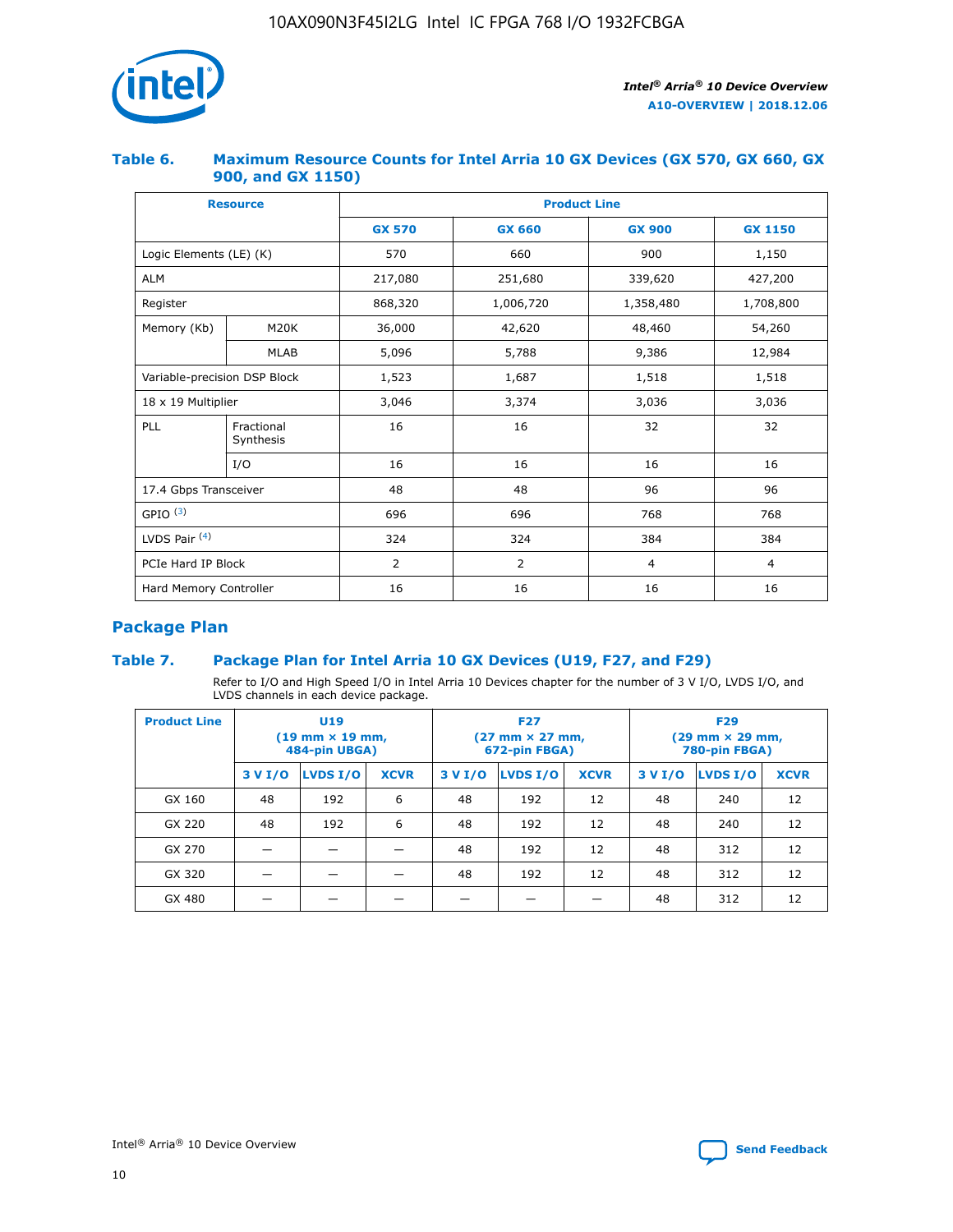

#### **Table 8. Package Plan for Intel Arria 10 GX Devices (F34, F35, NF40, and KF40)**

Refer to I/O and High Speed I/O in Intel Arria 10 Devices chapter for the number of 3 V I/O, LVDS I/O, and LVDS channels in each device package.

| <b>Product Line</b> | <b>F34</b><br>$(35 \text{ mm} \times 35 \text{ mm})$<br>1152-pin FBGA) |                    | <b>F35</b><br>$(35 \text{ mm} \times 35 \text{ mm})$<br><b>1152-pin FBGA)</b> |           | <b>KF40</b><br>$(40$ mm $\times$ 40 mm,<br>1517-pin FBGA) |             |           | <b>NF40</b><br>$(40$ mm $\times$ 40 mm,<br><b>1517-pin FBGA)</b> |             |            |                    |             |
|---------------------|------------------------------------------------------------------------|--------------------|-------------------------------------------------------------------------------|-----------|-----------------------------------------------------------|-------------|-----------|------------------------------------------------------------------|-------------|------------|--------------------|-------------|
|                     | 3V<br>I/O                                                              | <b>LVDS</b><br>I/O | <b>XCVR</b>                                                                   | 3V<br>I/O | <b>LVDS</b><br>I/O                                        | <b>XCVR</b> | 3V<br>I/O | <b>LVDS</b><br>I/O                                               | <b>XCVR</b> | 3 V<br>I/O | <b>LVDS</b><br>I/O | <b>XCVR</b> |
| GX 270              | 48                                                                     | 336                | 24                                                                            | 48        | 336                                                       | 24          |           |                                                                  |             |            |                    |             |
| GX 320              | 48                                                                     | 336                | 24                                                                            | 48        | 336                                                       | 24          |           |                                                                  |             |            |                    |             |
| GX 480              | 48                                                                     | 444                | 24                                                                            | 48        | 348                                                       | 36          |           |                                                                  |             |            |                    |             |
| GX 570              | 48                                                                     | 444                | 24                                                                            | 48        | 348                                                       | 36          | 96        | 600                                                              | 36          | 48         | 540                | 48          |
| GX 660              | 48                                                                     | 444                | 24                                                                            | 48        | 348                                                       | 36          | 96        | 600                                                              | 36          | 48         | 540                | 48          |
| GX 900              |                                                                        | 504                | 24                                                                            | -         |                                                           |             |           |                                                                  |             |            | 600                | 48          |
| GX 1150             |                                                                        | 504                | 24                                                                            |           |                                                           |             |           |                                                                  |             |            | 600                | 48          |

#### **Table 9. Package Plan for Intel Arria 10 GX Devices (RF40, NF45, SF45, and UF45)**

Refer to I/O and High Speed I/O in Intel Arria 10 Devices chapter for the number of 3 V I/O, LVDS I/O, and LVDS channels in each device package.

| <b>Product Line</b> | <b>RF40</b><br>$(40$ mm $\times$ 40 mm,<br>1517-pin FBGA) |                    | <b>NF45</b><br>$(45 \text{ mm} \times 45 \text{ mm})$<br><b>1932-pin FBGA)</b> |            |                    | <b>SF45</b><br>$(45 \text{ mm} \times 45 \text{ mm})$<br><b>1932-pin FBGA)</b> |            |                    | <b>UF45</b><br>$(45 \text{ mm} \times 45 \text{ mm})$<br><b>1932-pin FBGA)</b> |           |                    |             |
|---------------------|-----------------------------------------------------------|--------------------|--------------------------------------------------------------------------------|------------|--------------------|--------------------------------------------------------------------------------|------------|--------------------|--------------------------------------------------------------------------------|-----------|--------------------|-------------|
|                     | 3V<br>I/O                                                 | <b>LVDS</b><br>I/O | <b>XCVR</b>                                                                    | 3 V<br>I/O | <b>LVDS</b><br>I/O | <b>XCVR</b>                                                                    | 3 V<br>I/O | <b>LVDS</b><br>I/O | <b>XCVR</b>                                                                    | 3V<br>I/O | <b>LVDS</b><br>I/O | <b>XCVR</b> |
| GX 900              |                                                           | 342                | 66                                                                             | _          | 768                | 48                                                                             |            | 624                | 72                                                                             |           | 480                | 96          |
| GX 1150             |                                                           | 342                | 66                                                                             | _          | 768                | 48                                                                             |            | 624                | 72                                                                             |           | 480                | 96          |

#### **Related Information**

[I/O and High-Speed Differential I/O Interfaces in Intel Arria 10 Devices chapter, Intel](https://www.intel.com/content/www/us/en/programmable/documentation/sam1403482614086.html#sam1403482030321) [Arria 10 Device Handbook](https://www.intel.com/content/www/us/en/programmable/documentation/sam1403482614086.html#sam1403482030321)

Provides the number of 3 V and LVDS I/Os, and LVDS channels for each Intel Arria 10 device package.

# **Intel Arria 10 GT**

This section provides the available options, maximum resource counts, and package plan for the Intel Arria 10 GT devices.

The information in this section is correct at the time of publication. For the latest information and to get more details, refer to the Intel FPGA Product Selector.

#### **Related Information**

#### [Intel FPGA Product Selector](http://www.altera.com/products/selector/psg-selector.html)

Provides the latest information on Intel products.

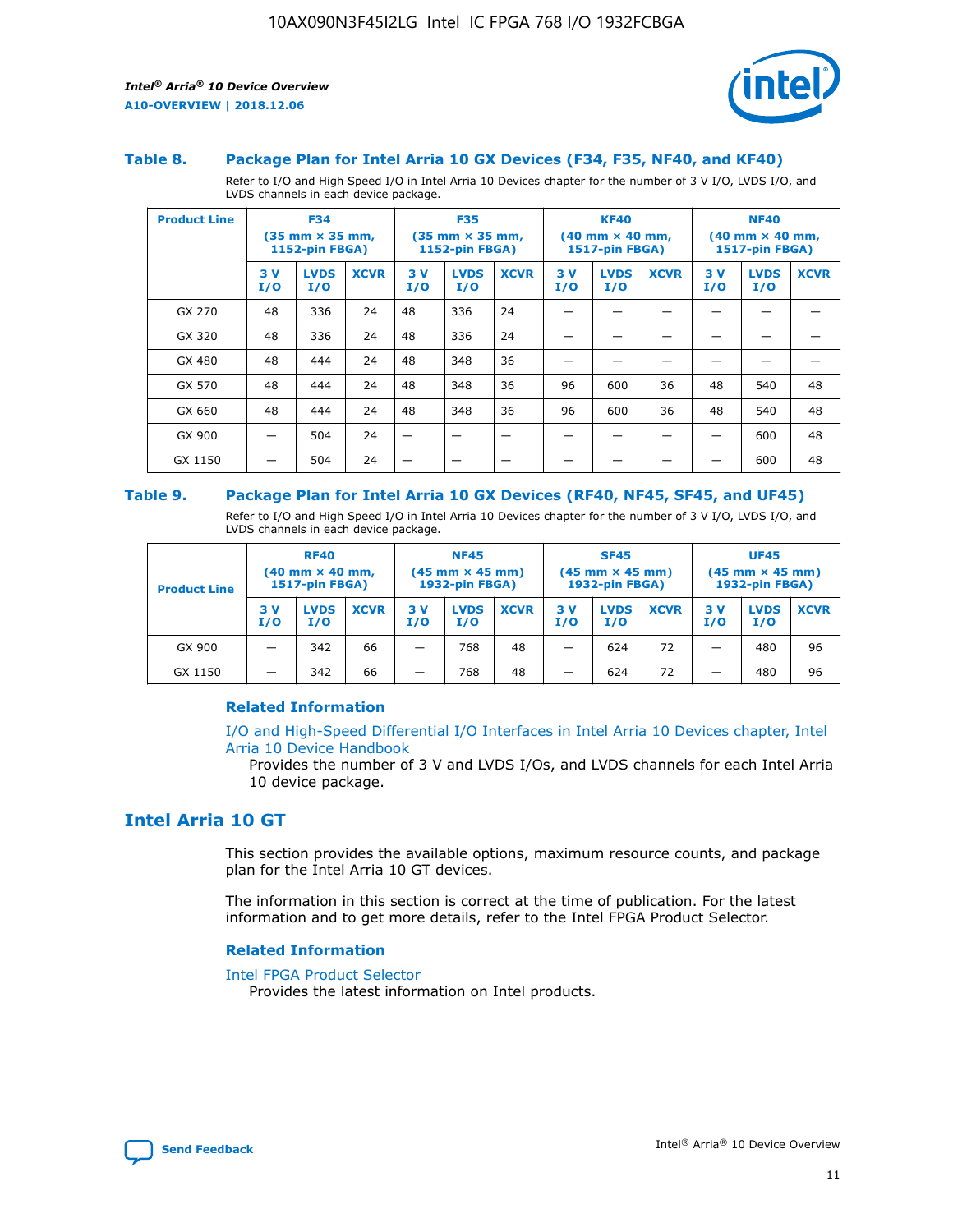

# **Available Options**

# **Figure 2. Sample Ordering Code and Available Options for Intel Arria 10 GT Devices**

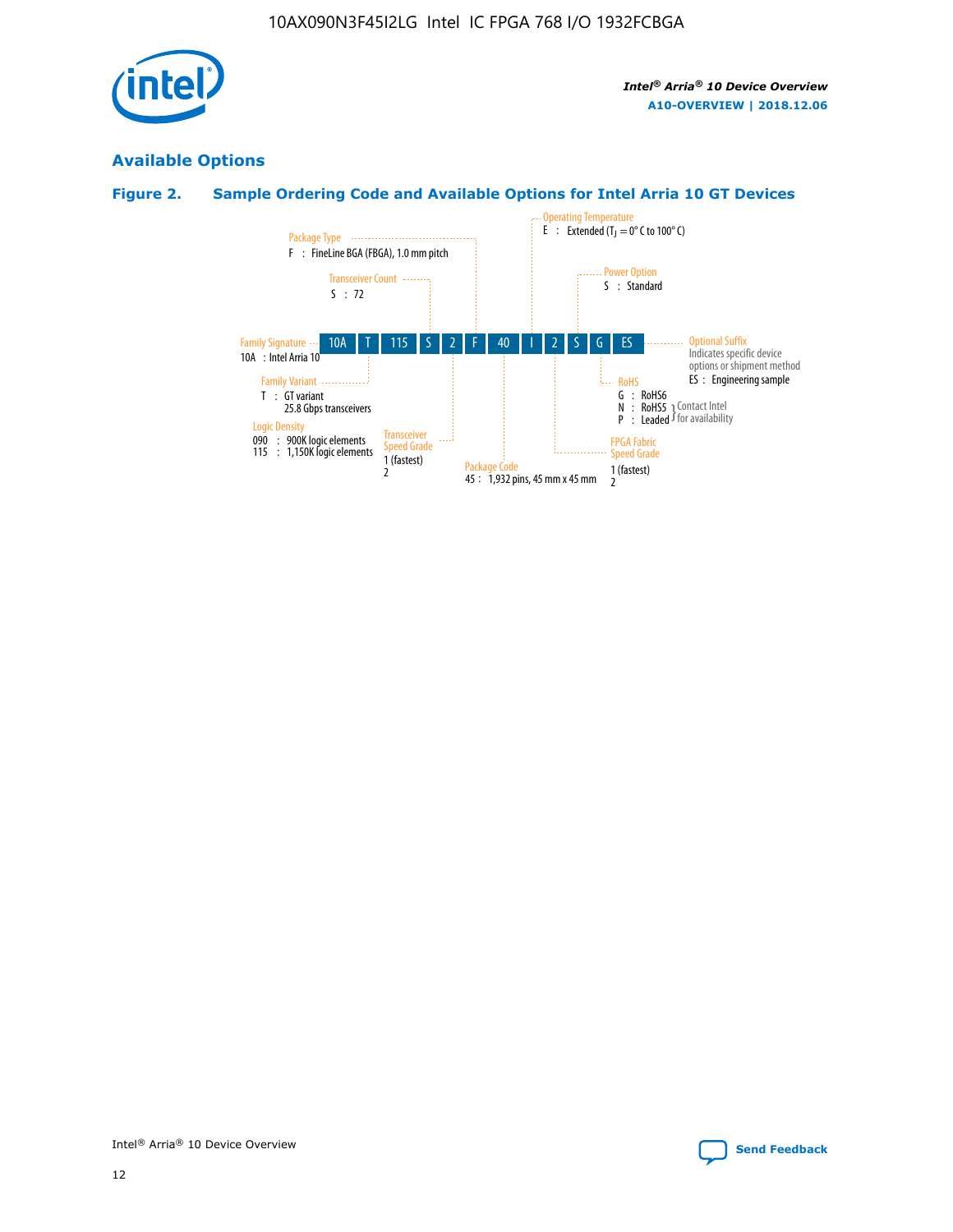

## **Maximum Resources**

#### **Table 10. Maximum Resource Counts for Intel Arria 10 GT Devices**

|                              | <b>Resource</b>      | <b>Product Line</b> |                |  |
|------------------------------|----------------------|---------------------|----------------|--|
|                              |                      | <b>GT 900</b>       | GT 1150        |  |
| Logic Elements (LE) (K)      |                      | 900                 | 1,150          |  |
| <b>ALM</b>                   |                      | 339,620             | 427,200        |  |
| Register                     |                      | 1,358,480           | 1,708,800      |  |
| Memory (Kb)                  | M20K                 | 48,460              | 54,260         |  |
|                              | <b>MLAB</b>          | 9,386               | 12,984         |  |
| Variable-precision DSP Block |                      | 1,518               | 1,518          |  |
| 18 x 19 Multiplier           |                      | 3,036               | 3,036          |  |
| <b>PLL</b>                   | Fractional Synthesis | 32                  | 32             |  |
|                              | I/O                  | 16                  | 16             |  |
| Transceiver                  | 17.4 Gbps            | 72(5)               | 72(5)          |  |
|                              | 25.8 Gbps            | 6                   | 6              |  |
| GPIO <sup>(6)</sup>          |                      | 624                 | 624            |  |
| LVDS Pair $(7)$              |                      | 312                 | 312            |  |
| PCIe Hard IP Block           |                      | $\overline{4}$      | $\overline{4}$ |  |
| Hard Memory Controller       |                      | 16                  | 16             |  |

#### **Related Information**

#### [Intel Arria 10 GT Channel Usage](https://www.intel.com/content/www/us/en/programmable/documentation/nik1398707230472.html#nik1398707008178)

Configuring GT/GX channels in Intel Arria 10 GT devices.

## **Package Plan**

#### **Table 11. Package Plan for Intel Arria 10 GT Devices**

Refer to I/O and High Speed I/O in Intel Arria 10 Devices chapter for the number of 3 V I/O, LVDS I/O, and LVDS channels in each device package.

| <b>Product Line</b> | <b>SF45</b><br>(45 mm × 45 mm, 1932-pin FBGA) |                 |             |  |  |  |
|---------------------|-----------------------------------------------|-----------------|-------------|--|--|--|
|                     | 3 V I/O                                       | <b>LVDS I/O</b> | <b>XCVR</b> |  |  |  |
| GT 900              |                                               | 624             | 72          |  |  |  |
| GT 1150             |                                               | 624             | 72          |  |  |  |

<sup>(7)</sup> Each LVDS I/O pair can be used as differential input or output.



 $(5)$  If all 6 GT channels are in use, 12 of the GX channels are not usable.

<sup>(6)</sup> The number of GPIOs does not include transceiver I/Os. In the Intel Quartus Prime software, the number of user I/Os includes transceiver I/Os.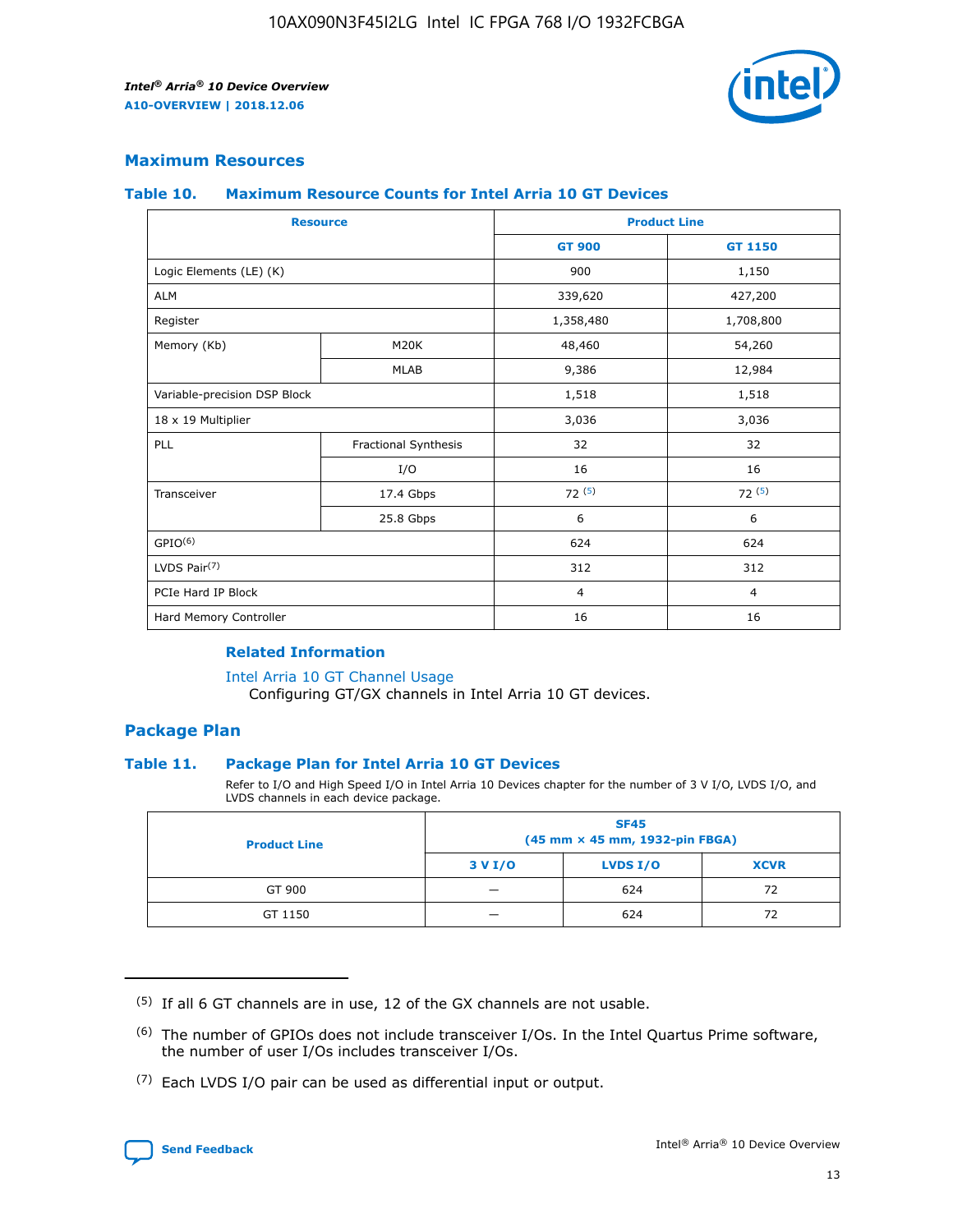

#### **Related Information**

[I/O and High-Speed Differential I/O Interfaces in Intel Arria 10 Devices chapter, Intel](https://www.intel.com/content/www/us/en/programmable/documentation/sam1403482614086.html#sam1403482030321) [Arria 10 Device Handbook](https://www.intel.com/content/www/us/en/programmable/documentation/sam1403482614086.html#sam1403482030321)

Provides the number of 3 V and LVDS I/Os, and LVDS channels for each Intel Arria 10 device package.

# **Intel Arria 10 SX**

This section provides the available options, maximum resource counts, and package plan for the Intel Arria 10 SX devices.

The information in this section is correct at the time of publication. For the latest information and to get more details, refer to the Intel FPGA Product Selector.

#### **Related Information**

[Intel FPGA Product Selector](http://www.altera.com/products/selector/psg-selector.html) Provides the latest information on Intel products.

#### **Available Options**

#### **Figure 3. Sample Ordering Code and Available Options for Intel Arria 10 SX Devices**



#### **Related Information**

[Transceiver Performance for Intel Arria 10 GX/SX Devices](https://www.intel.com/content/www/us/en/programmable/documentation/mcn1413182292568.html#mcn1413213965502) Provides more information about the transceiver speed grade.

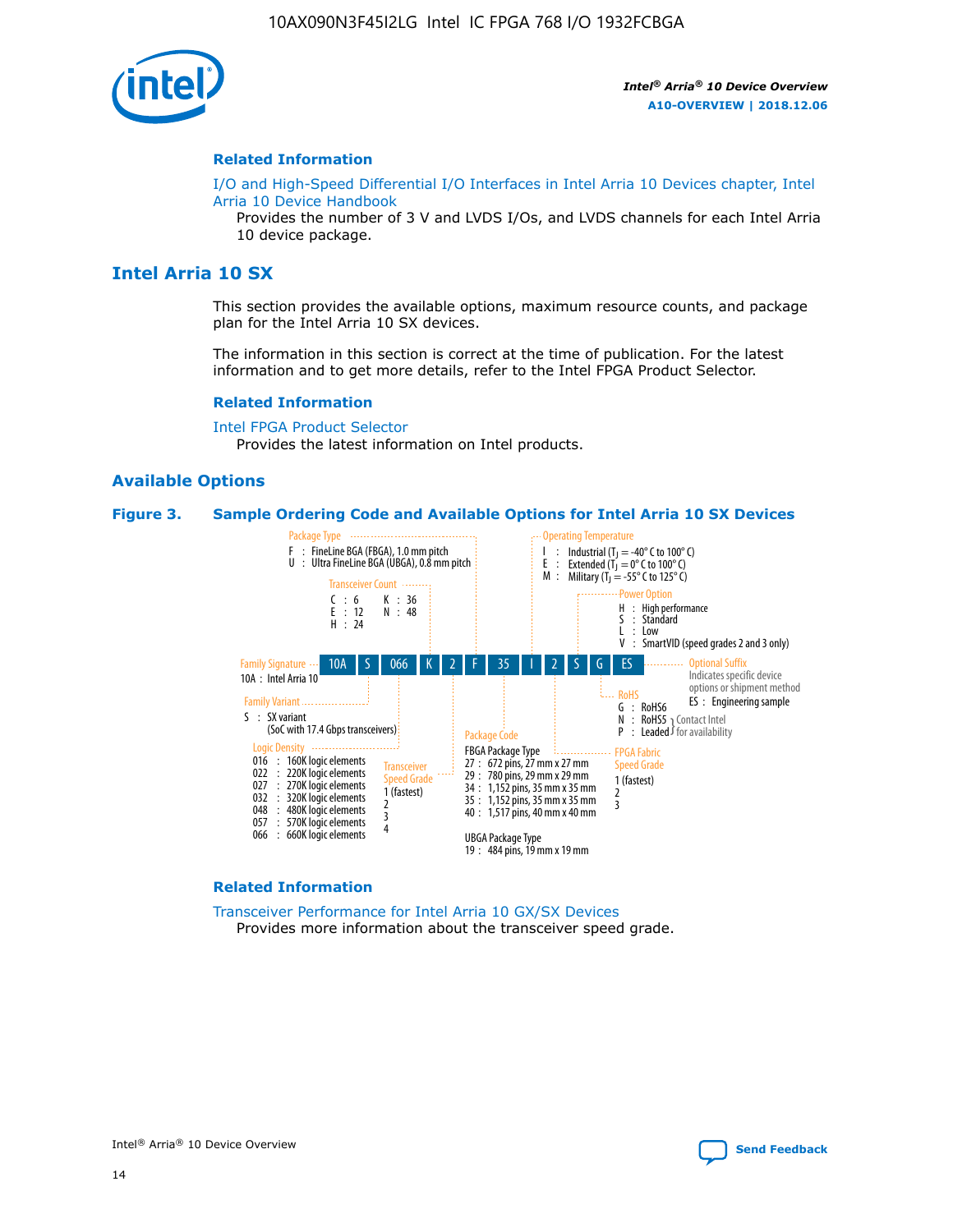

# **Maximum Resources**

#### **Table 12. Maximum Resource Counts for Intel Arria 10 SX Devices**

| <b>Resource</b>                   |                         | <b>Product Line</b> |               |                |                |                |                |                |  |  |
|-----------------------------------|-------------------------|---------------------|---------------|----------------|----------------|----------------|----------------|----------------|--|--|
|                                   |                         | <b>SX 160</b>       | <b>SX 220</b> | <b>SX 270</b>  | <b>SX 320</b>  | <b>SX 480</b>  | <b>SX 570</b>  | <b>SX 660</b>  |  |  |
| Logic Elements (LE) (K)           |                         | 160                 | 220           | 270            | 320            | 480            | 570            | 660            |  |  |
| <b>ALM</b>                        |                         | 61,510              | 80,330        | 101,620        | 119,900        | 183,590        | 217,080        | 251,680        |  |  |
| Register                          |                         | 246,040             | 321,320       | 406,480        | 479,600        | 734,360        | 868,320        | 1,006,720      |  |  |
| Memory (Kb)                       | M <sub>20</sub> K       | 8,800               | 11,740        | 15,000         | 17,820         | 28,620         | 36,000         | 42,620         |  |  |
|                                   | <b>MLAB</b>             | 1,050               | 1,690         | 2,452          | 2,727          | 4,164          | 5,096          | 5,788          |  |  |
| Variable-precision DSP Block      |                         | 156                 | 192           | 830            | 985            | 1,368          | 1,523          | 1,687          |  |  |
| 18 x 19 Multiplier                |                         | 312                 | 384           | 1,660          | 1,970          | 2,736          | 3,046          | 3,374          |  |  |
| PLL                               | Fractional<br>Synthesis | 6                   | 6             | 8              | 8              | 12             | 16             | 16             |  |  |
|                                   | I/O                     | 6                   | 6             | 8              | 8              | 12             | 16             | 16             |  |  |
| 17.4 Gbps Transceiver             |                         | 12                  | 12            | 24             | 24             | 36             | 48             | 48             |  |  |
| GPIO <sup>(8)</sup>               |                         | 288                 | 288           | 384            | 384            | 492            | 696            | 696            |  |  |
| LVDS Pair $(9)$                   |                         | 120                 | 120           | 168            | 168            | 174            | 324            | 324            |  |  |
| PCIe Hard IP Block                |                         | $\mathbf{1}$        | $\mathbf{1}$  | $\overline{2}$ | $\overline{2}$ | $\overline{2}$ | $\overline{2}$ | $\overline{2}$ |  |  |
| Hard Memory Controller            |                         | 6                   | 6             | 8              | 8              | 12             | 16             | 16             |  |  |
| ARM Cortex-A9 MPCore<br>Processor |                         | Yes                 | Yes           | Yes            | Yes            | Yes            | Yes            | Yes            |  |  |

# **Package Plan**

#### **Table 13. Package Plan for Intel Arria 10 SX Devices (U19, F27, F29, and F34)**

Refer to I/O and High Speed I/O in Intel Arria 10 Devices chapter for the number of 3 V I/O, LVDS I/O, and LVDS channels in each device package.

| <b>Product Line</b> | U <sub>19</sub><br>$(19 \text{ mm} \times 19 \text{ mm})$<br>484-pin UBGA) |                    | <b>F27</b><br>$(27 \text{ mm} \times 27 \text{ mm})$<br>672-pin FBGA) |           | <b>F29</b><br>$(29 \text{ mm} \times 29 \text{ mm})$<br>780-pin FBGA) |             |            | <b>F34</b><br>$(35 \text{ mm} \times 35 \text{ mm})$<br><b>1152-pin FBGA)</b> |             |           |                    |             |
|---------------------|----------------------------------------------------------------------------|--------------------|-----------------------------------------------------------------------|-----------|-----------------------------------------------------------------------|-------------|------------|-------------------------------------------------------------------------------|-------------|-----------|--------------------|-------------|
|                     | 3V<br>I/O                                                                  | <b>LVDS</b><br>I/O | <b>XCVR</b>                                                           | 3V<br>I/O | <b>LVDS</b><br>I/O                                                    | <b>XCVR</b> | 3 V<br>I/O | <b>LVDS</b><br>I/O                                                            | <b>XCVR</b> | 3V<br>I/O | <b>LVDS</b><br>I/O | <b>XCVR</b> |
| SX 160              | 48                                                                         | 144                | 6                                                                     | 48        | 192                                                                   | 12          | 48         | 240                                                                           | 12          | –         |                    |             |
| SX 220              | 48                                                                         | 144                | 6                                                                     | 48        | 192                                                                   | 12          | 48         | 240                                                                           | 12          |           |                    |             |
| SX 270              |                                                                            |                    |                                                                       | 48        | 192                                                                   | 12          | 48         | 312                                                                           | 12          | 48        | 336                | 24          |
| SX 320              |                                                                            |                    |                                                                       | 48        | 192                                                                   | 12          | 48         | 312                                                                           | 12          | 48        | 336                | 24          |
|                     | continued                                                                  |                    |                                                                       |           |                                                                       |             |            |                                                                               |             |           |                    |             |

 $(8)$  The number of GPIOs does not include transceiver I/Os. In the Intel Quartus Prime software, the number of user I/Os includes transceiver I/Os.

 $(9)$  Each LVDS I/O pair can be used as differential input or output.

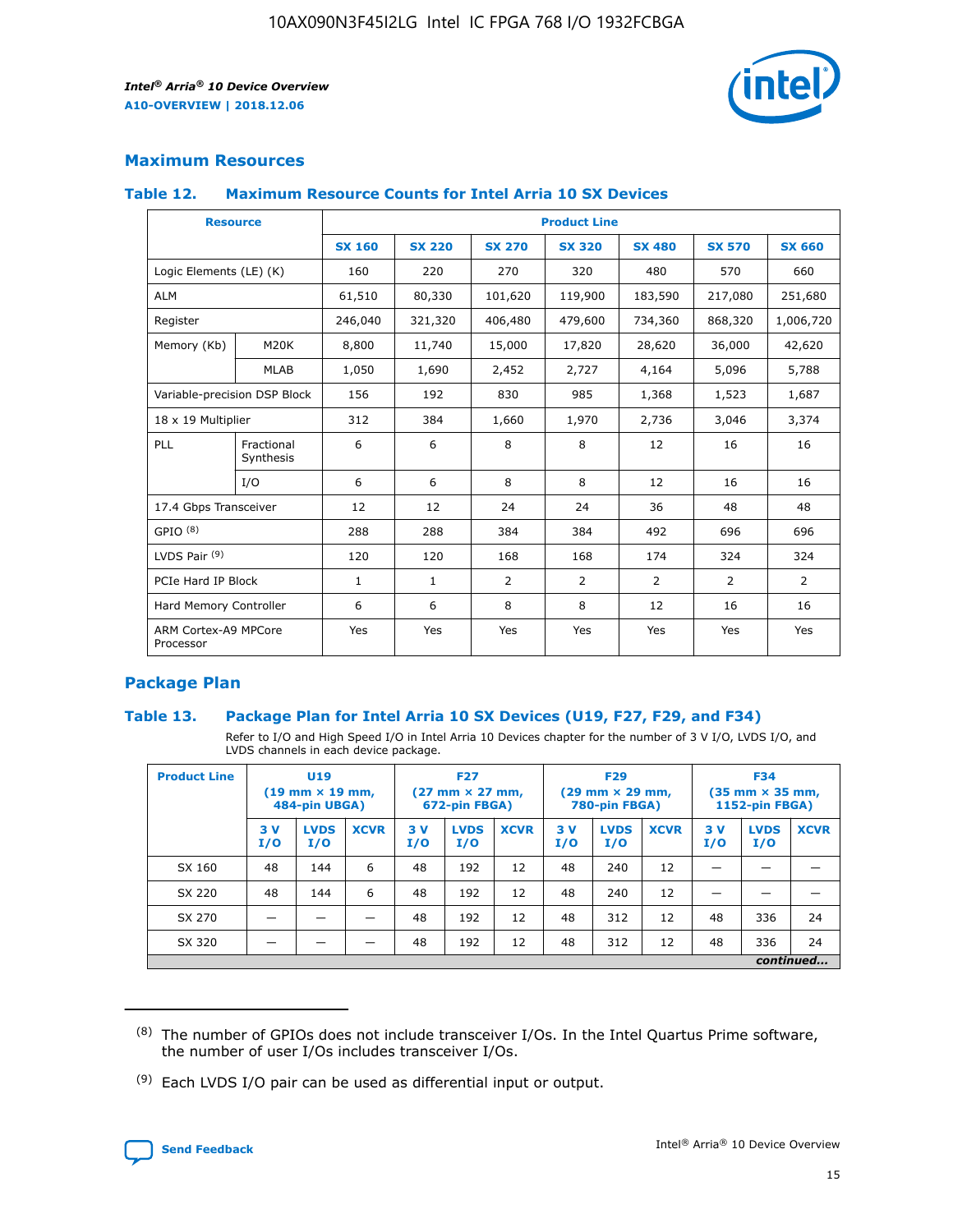

| <b>Product Line</b> | U <sub>19</sub><br>$(19$ mm $\times$ 19 mm,<br>484-pin UBGA) |                    | <b>F27</b><br>$(27 \text{ mm} \times 27 \text{ mm})$<br>672-pin FBGA) |           |                    | <b>F29</b><br>$(29 \text{ mm} \times 29 \text{ mm})$<br>780-pin FBGA) |           |                    | <b>F34</b><br>$(35$ mm $\times$ 35 mm,<br><b>1152-pin FBGA)</b> |           |                    |             |
|---------------------|--------------------------------------------------------------|--------------------|-----------------------------------------------------------------------|-----------|--------------------|-----------------------------------------------------------------------|-----------|--------------------|-----------------------------------------------------------------|-----------|--------------------|-------------|
|                     | 3 V<br>I/O                                                   | <b>LVDS</b><br>I/O | <b>XCVR</b>                                                           | 3V<br>I/O | <b>LVDS</b><br>I/O | <b>XCVR</b>                                                           | 3V<br>I/O | <b>LVDS</b><br>I/O | <b>XCVR</b>                                                     | 3V<br>I/O | <b>LVDS</b><br>I/O | <b>XCVR</b> |
| SX 480              |                                                              |                    |                                                                       |           |                    |                                                                       | 48        | 312                | 12                                                              | 48        | 444                | 24          |
| SX 570              |                                                              |                    |                                                                       |           |                    |                                                                       |           |                    |                                                                 | 48        | 444                | 24          |
| SX 660              |                                                              |                    |                                                                       |           |                    |                                                                       |           |                    |                                                                 | 48        | 444                | 24          |

## **Table 14. Package Plan for Intel Arria 10 SX Devices (F35, KF40, and NF40)**

Refer to I/O and High Speed I/O in Intel Arria 10 Devices chapter for the number of 3 V I/O, LVDS I/O, and LVDS channels in each device package.

| <b>Product Line</b> | <b>F35</b><br>$(35 \text{ mm} \times 35 \text{ mm})$<br><b>1152-pin FBGA)</b> |          |             |                                           | <b>KF40</b><br>(40 mm × 40 mm,<br>1517-pin FBGA) |    | <b>NF40</b><br>$(40 \text{ mm} \times 40 \text{ mm})$<br>1517-pin FBGA) |          |             |  |
|---------------------|-------------------------------------------------------------------------------|----------|-------------|-------------------------------------------|--------------------------------------------------|----|-------------------------------------------------------------------------|----------|-------------|--|
|                     | 3 V I/O                                                                       | LVDS I/O | <b>XCVR</b> | <b>LVDS I/O</b><br><b>XCVR</b><br>3 V I/O |                                                  |    | 3 V I/O                                                                 | LVDS I/O | <b>XCVR</b> |  |
| SX 270              | 48                                                                            | 336      | 24          |                                           |                                                  |    |                                                                         |          |             |  |
| SX 320              | 48                                                                            | 336      | 24          |                                           |                                                  |    |                                                                         |          |             |  |
| SX 480              | 48                                                                            | 348      | 36          |                                           |                                                  |    |                                                                         |          |             |  |
| SX 570              | 48                                                                            | 348      | 36          | 96                                        | 600                                              | 36 | 48                                                                      | 540      | 48          |  |
| SX 660              | 48                                                                            | 348      | 36          | 96                                        | 600                                              | 36 | 48                                                                      | 540      | 48          |  |

# **Related Information**

[I/O and High-Speed Differential I/O Interfaces in Intel Arria 10 Devices chapter, Intel](https://www.intel.com/content/www/us/en/programmable/documentation/sam1403482614086.html#sam1403482030321) [Arria 10 Device Handbook](https://www.intel.com/content/www/us/en/programmable/documentation/sam1403482614086.html#sam1403482030321)

Provides the number of 3 V and LVDS I/Os, and LVDS channels for each Intel Arria 10 device package.

Intel<sup>®</sup> Arria<sup>®</sup> 10 Device Overview **[Send Feedback](mailto:FPGAtechdocfeedback@intel.com?subject=Feedback%20on%20Intel%20Arria%2010%20Device%20Overview%20(A10-OVERVIEW%202018.12.06)&body=We%20appreciate%20your%20feedback.%20In%20your%20comments,%20also%20specify%20the%20page%20number%20or%20paragraph.%20Thank%20you.)** Send Feedback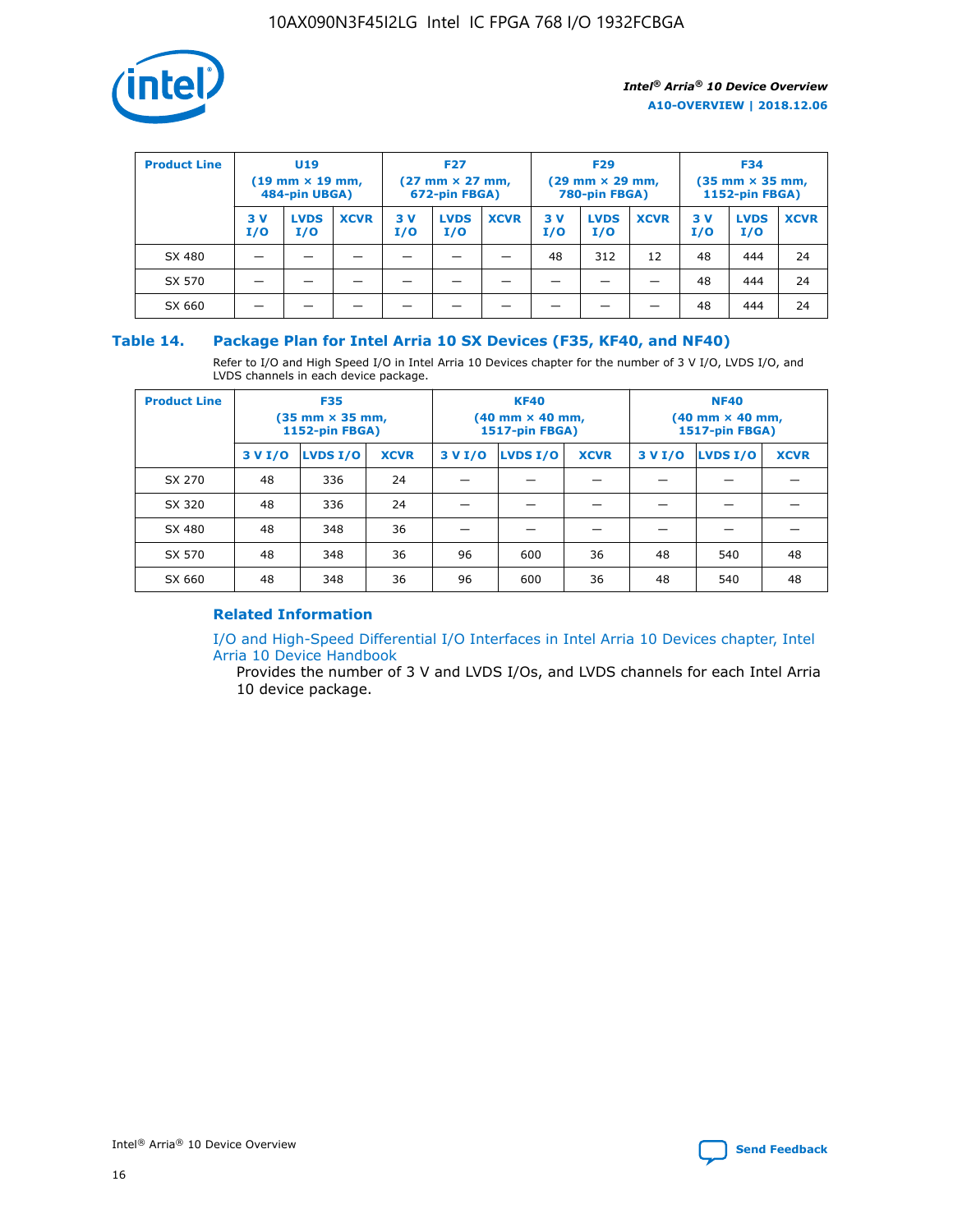

# **I/O Vertical Migration for Intel Arria 10 Devices**

#### **Figure 4. Migration Capability Across Intel Arria 10 Product Lines**

- The arrows indicate the migration paths. The devices included in each vertical migration path are shaded. Devices with fewer resources in the same path have lighter shades.
- To achieve the full I/O migration across product lines in the same migration path, restrict I/Os and transceivers usage to match the product line with the lowest I/O and transceiver counts.
- An LVDS I/O bank in the source device may be mapped to a 3 V I/O bank in the target device. To use memory interface clock frequency higher than 533 MHz, assign external memory interface pins only to banks that are LVDS I/O in both devices.
- There may be nominal 0.15 mm package height difference between some product lines in the same package type.
	- **Variant Product Line Package U19 F27 F29 F34 F35 KF40 NF40 RF40 NF45 SF45 UF45** Intel® Arria® 10 GX GX 160 GX 220 GX 270 GX 320 GX 480 GX 570 GX 660 GX 900 GX 1150 Intel Arria 10 GT GT 900 GT 1150 Intel Arria 10 SX SX 160 SX 220 SX 270 SX 320 SX 480 SX 570 SX 660
- Some migration paths are not shown in the Intel Quartus Prime software **Pin Migration View**.

*Note:* To verify the pin migration compatibility, use the **Pin Migration View** window in the Intel Quartus Prime software Pin Planner.

# **Adaptive Logic Module**

Intel Arria 10 devices use a 20 nm ALM as the basic building block of the logic fabric.

The ALM architecture is the same as the previous generation FPGAs, allowing for efficient implementation of logic functions and easy conversion of IP between the device generations.

The ALM, as shown in following figure, uses an 8-input fracturable look-up table (LUT) with four dedicated registers to help improve timing closure in register-rich designs and achieve an even higher design packing capability than the traditional two-register per LUT architecture.

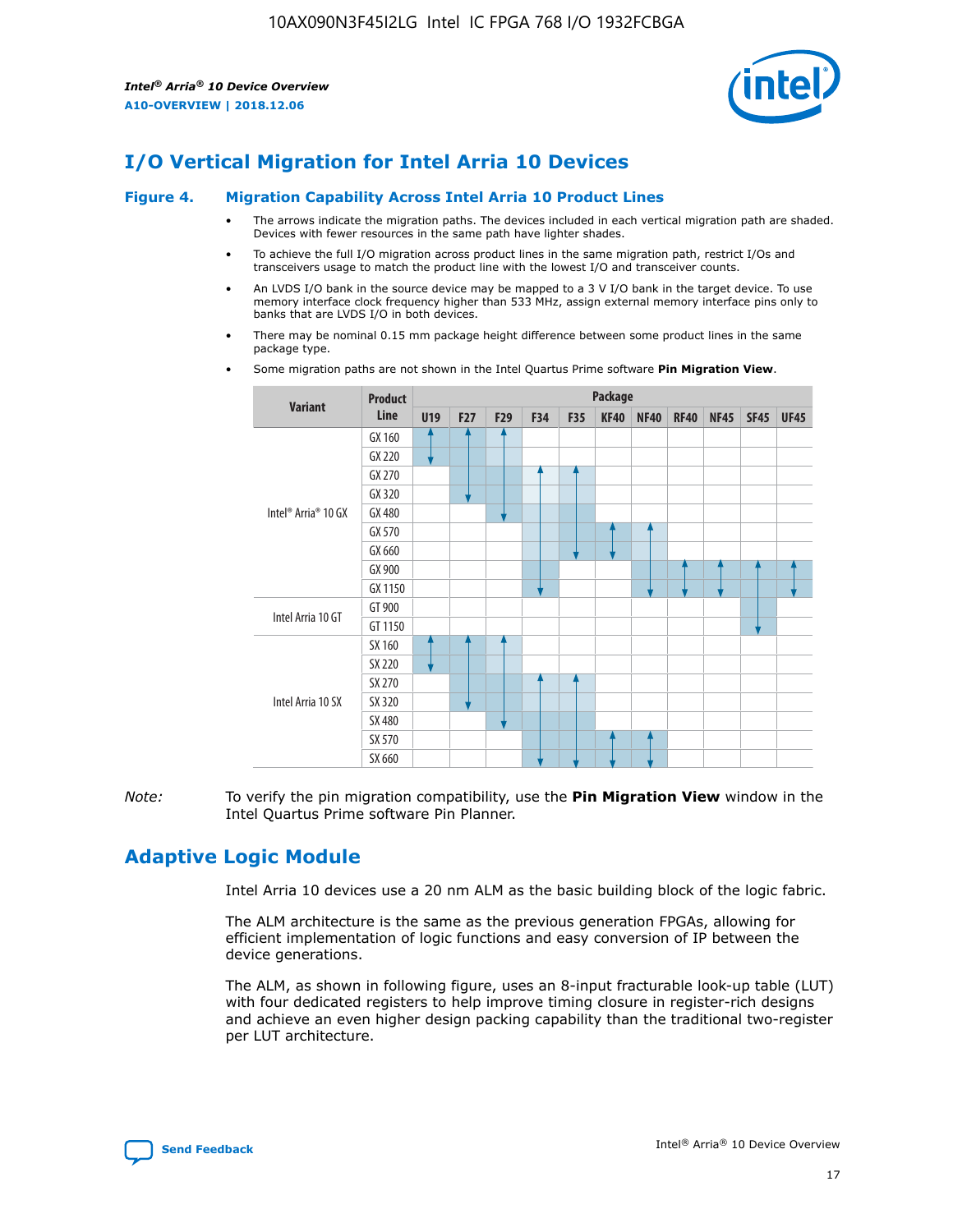

**Figure 5. ALM for Intel Arria 10 Devices**



The Intel Quartus Prime software optimizes your design according to the ALM logic structure and automatically maps legacy designs into the Intel Arria 10 ALM architecture.

# **Variable-Precision DSP Block**

The Intel Arria 10 variable precision DSP blocks support fixed-point arithmetic and floating-point arithmetic.

Features for fixed-point arithmetic:

- High-performance, power-optimized, and fully registered multiplication operations
- 18-bit and 27-bit word lengths
- Two 18 x 19 multipliers or one 27 x 27 multiplier per DSP block
- Built-in addition, subtraction, and 64-bit double accumulation register to combine multiplication results
- Cascading 19-bit or 27-bit when pre-adder is disabled and cascading 18-bit when pre-adder is used to form the tap-delay line for filtering applications
- Cascading 64-bit output bus to propagate output results from one block to the next block without external logic support
- Hard pre-adder supported in 19-bit and 27-bit modes for symmetric filters
- Internal coefficient register bank in both 18-bit and 27-bit modes for filter implementation
- 18-bit and 27-bit systolic finite impulse response (FIR) filters with distributed output adder
- Biased rounding support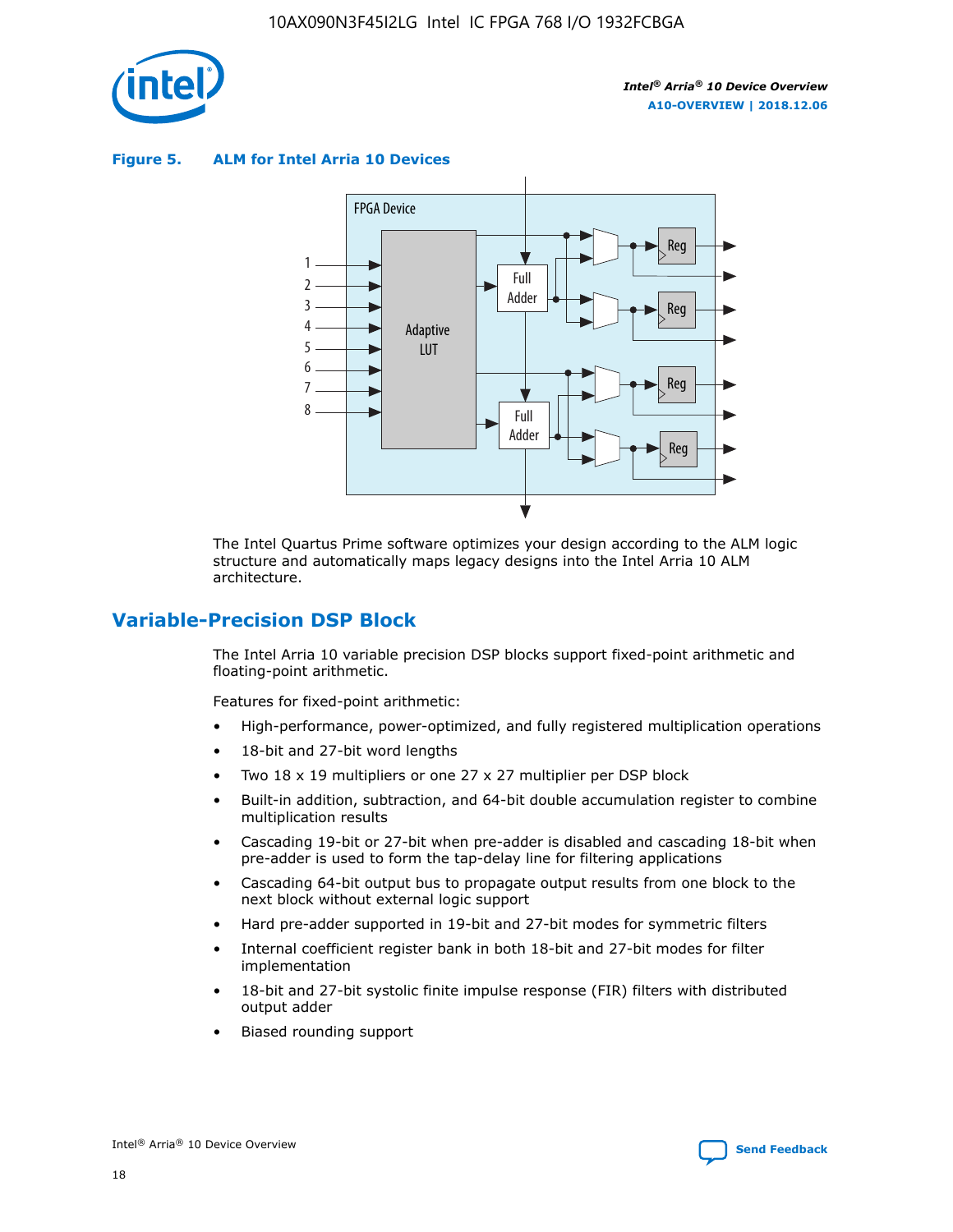

Features for floating-point arithmetic:

- A completely hardened architecture that supports multiplication, addition, subtraction, multiply-add, and multiply-subtract
- Multiplication with accumulation capability and a dynamic accumulator reset control
- Multiplication with cascade summation capability
- Multiplication with cascade subtraction capability
- Complex multiplication
- Direct vector dot product
- Systolic FIR filter

#### **Table 15. Variable-Precision DSP Block Configurations for Intel Arria 10 Devices**

| <b>Usage Example</b>                                       | <b>Multiplier Size (Bit)</b>    | <b>DSP Block Resources</b> |
|------------------------------------------------------------|---------------------------------|----------------------------|
| Medium precision fixed point                               | Two 18 x 19                     |                            |
| High precision fixed or Single precision<br>floating point | One 27 x 27                     |                            |
| Fixed point FFTs                                           | One 19 x 36 with external adder |                            |
| Very high precision fixed point                            | One 36 x 36 with external adder |                            |
| Double precision floating point                            | One 54 x 54 with external adder | 4                          |

#### **Table 16. Resources for Fixed-Point Arithmetic in Intel Arria 10 Devices**

The table lists the variable-precision DSP resources by bit precision for each Intel Arria 10 device.

| <b>Variant</b>        | <b>Product Line</b> | Variable-<br>precision<br><b>DSP Block</b> | <b>Independent Input and Output</b><br><b>Multiplications Operator</b> |                                     | 18 x 19<br><b>Multiplier</b><br><b>Adder Sum</b> | $18 \times 18$<br><b>Multiplier</b><br><b>Adder</b> |
|-----------------------|---------------------|--------------------------------------------|------------------------------------------------------------------------|-------------------------------------|--------------------------------------------------|-----------------------------------------------------|
|                       |                     |                                            | 18 x 19<br><b>Multiplier</b>                                           | $27 \times 27$<br><b>Multiplier</b> | <b>Mode</b>                                      | <b>Summed with</b><br>36 bit Input                  |
| AIntel Arria 10<br>GX | GX 160              | 156                                        | 312                                                                    | 156                                 | 156                                              | 156                                                 |
|                       | GX 220              | 192                                        | 384                                                                    | 192                                 | 192                                              | 192                                                 |
|                       | GX 270              | 830                                        | 1,660                                                                  | 830                                 | 830                                              | 830                                                 |
|                       | GX 320              | 984                                        | 1,968                                                                  | 984                                 | 984                                              | 984                                                 |
|                       | GX 480              | 1,368                                      | 2,736                                                                  | 1,368                               | 1,368                                            | 1,368                                               |
|                       | GX 570              | 1,523                                      | 3,046                                                                  | 1,523                               | 1,523                                            | 1,523                                               |
|                       | GX 660              | 1,687                                      | 3,374                                                                  | 1,687                               | 1,687                                            | 1,687                                               |
|                       | GX 900              | 1,518                                      | 3,036                                                                  | 1,518                               | 1,518                                            | 1,518                                               |
|                       | GX 1150             | 1,518                                      | 3,036                                                                  | 1,518                               | 1,518                                            | 1,518                                               |
| Intel Arria 10        | GT 900              | 1,518                                      | 3,036                                                                  | 1,518                               | 1,518                                            | 1,518                                               |
| GT                    | GT 1150             | 1,518                                      | 3,036                                                                  | 1,518                               | 1,518                                            | 1,518                                               |
| Intel Arria 10        | SX 160              | 156                                        | 312                                                                    | 156                                 | 156                                              | 156                                                 |
| <b>SX</b>             | SX 220              | 192                                        | 384                                                                    | 192                                 | 192                                              | 192                                                 |
|                       | SX 270              | 830                                        | 1,660                                                                  | 830                                 | 830                                              | 830                                                 |
|                       |                     |                                            |                                                                        |                                     |                                                  | continued                                           |

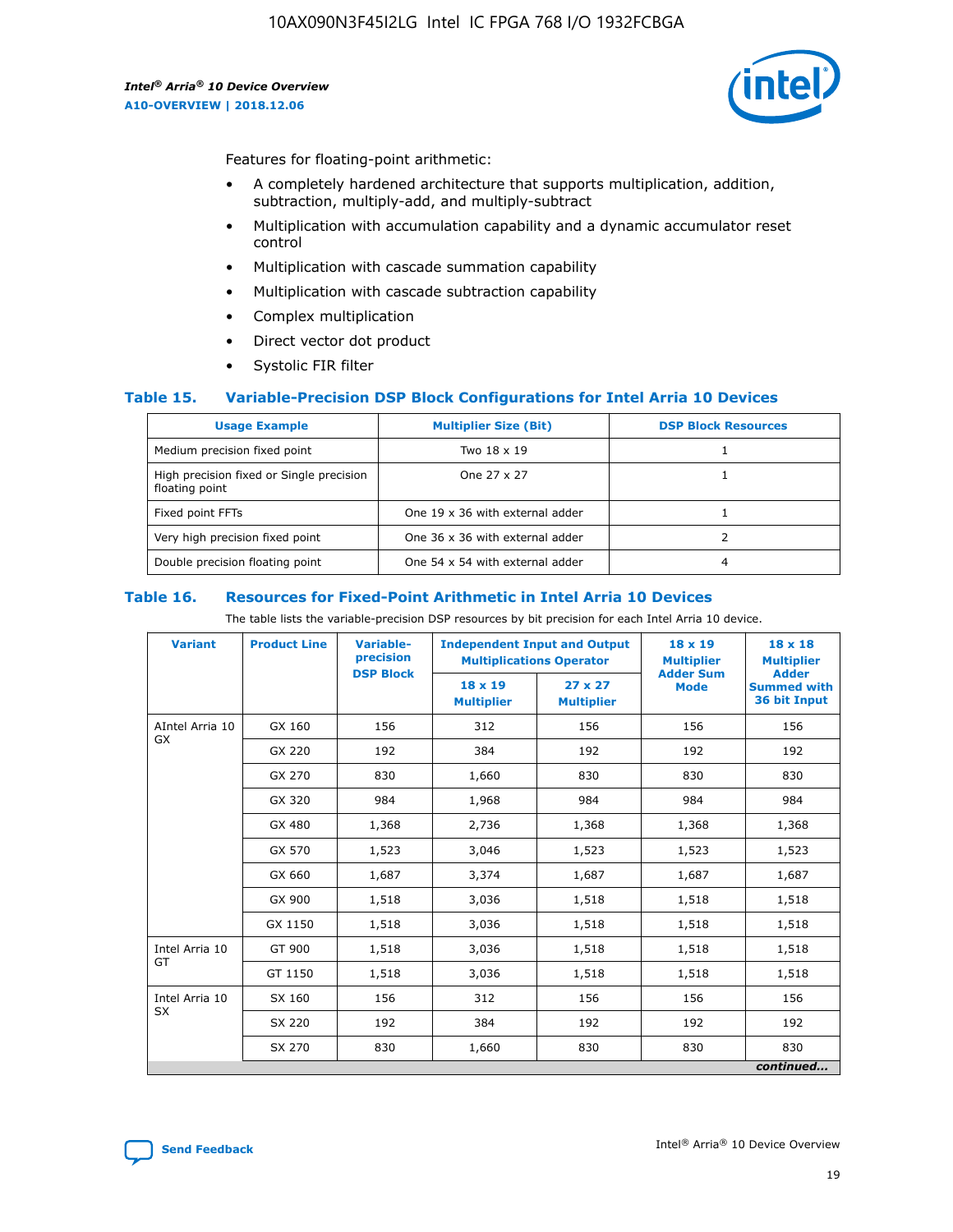

| <b>Variant</b> | <b>Product Line</b> | Variable-<br>precision | <b>Independent Input and Output</b><br><b>Multiplications Operator</b> |                                     | $18 \times 19$<br><b>Multiplier</b> | $18 \times 18$<br><b>Multiplier</b><br><b>Adder</b> |  |
|----------------|---------------------|------------------------|------------------------------------------------------------------------|-------------------------------------|-------------------------------------|-----------------------------------------------------|--|
|                |                     | <b>DSP Block</b>       | $18 \times 19$<br><b>Multiplier</b>                                    | $27 \times 27$<br><b>Multiplier</b> | <b>Adder Sum</b><br><b>Mode</b>     | <b>Summed with</b><br>36 bit Input                  |  |
|                | SX 320              | 984                    | 1,968                                                                  | 984                                 | 984                                 | 984                                                 |  |
|                | SX 480              | 1,368                  | 2,736                                                                  | 1,368                               | 1,368                               | 1,368                                               |  |
|                | SX 570              | 1,523                  | 3,046                                                                  | 1,523                               | 1,523                               | 1,523                                               |  |
|                | SX 660              | 1,687                  | 3,374                                                                  | 1,687                               | 1,687                               | 1,687                                               |  |

# **Table 17. Resources for Floating-Point Arithmetic in Intel Arria 10 Devices**

The table lists the variable-precision DSP resources by bit precision for each Intel Arria 10 device.

| <b>Variant</b> | <b>Product Line</b> | <b>Variable-</b><br>precision<br><b>DSP Block</b> | <b>Single</b><br><b>Precision</b><br><b>Floating-Point</b><br><b>Multiplication</b><br><b>Mode</b> | <b>Single-Precision</b><br><b>Floating-Point</b><br><b>Adder Mode</b> | Single-<br><b>Precision</b><br><b>Floating-Point</b><br><b>Multiply</b><br><b>Accumulate</b><br><b>Mode</b> | <b>Peak</b><br><b>Giga Floating-</b><br><b>Point</b><br><b>Operations</b><br>per Second<br>(GFLOPs) |
|----------------|---------------------|---------------------------------------------------|----------------------------------------------------------------------------------------------------|-----------------------------------------------------------------------|-------------------------------------------------------------------------------------------------------------|-----------------------------------------------------------------------------------------------------|
| Intel Arria 10 | GX 160              | 156                                               | 156                                                                                                | 156                                                                   | 156                                                                                                         | 140                                                                                                 |
| GX             | GX 220              | 192                                               | 192                                                                                                | 192                                                                   | 192                                                                                                         | 173                                                                                                 |
|                | GX 270              | 830                                               | 830                                                                                                | 830                                                                   | 830                                                                                                         | 747                                                                                                 |
|                | GX 320              | 984                                               | 984                                                                                                | 984                                                                   | 984                                                                                                         | 886                                                                                                 |
|                | GX 480              | 1,369                                             | 1,368                                                                                              | 1,368                                                                 | 1,368                                                                                                       | 1,231                                                                                               |
|                | GX 570              | 1,523                                             | 1,523                                                                                              | 1,523                                                                 | 1,523                                                                                                       | 1,371                                                                                               |
|                | GX 660              | 1,687                                             | 1,687                                                                                              | 1,687                                                                 | 1,687                                                                                                       | 1,518                                                                                               |
|                | GX 900              | 1,518                                             | 1,518                                                                                              | 1,518                                                                 | 1,518                                                                                                       | 1,366                                                                                               |
|                | GX 1150             | 1,518                                             | 1,518                                                                                              | 1,518                                                                 | 1,518                                                                                                       | 1,366                                                                                               |
| Intel Arria 10 | GT 900              | 1,518                                             | 1,518                                                                                              | 1,518                                                                 | 1,518                                                                                                       | 1,366                                                                                               |
| GT             | GT 1150             | 1,518                                             | 1,518                                                                                              | 1,518                                                                 | 1,518                                                                                                       | 1,366                                                                                               |
| Intel Arria 10 | SX 160              | 156                                               | 156                                                                                                | 156                                                                   | 156                                                                                                         | 140                                                                                                 |
| <b>SX</b>      | SX 220              | 192                                               | 192                                                                                                | 192                                                                   | 192                                                                                                         | 173                                                                                                 |
|                | SX 270              | 830                                               | 830                                                                                                | 830                                                                   | 830                                                                                                         | 747                                                                                                 |
|                | SX 320              | 984                                               | 984                                                                                                | 984                                                                   | 984                                                                                                         | 886                                                                                                 |
|                | SX 480              | 1,369                                             | 1,368                                                                                              | 1,368                                                                 | 1,368                                                                                                       | 1,231                                                                                               |
|                | SX 570              | 1,523                                             | 1,523                                                                                              | 1,523                                                                 | 1,523                                                                                                       | 1,371                                                                                               |
|                | SX 660              | 1,687                                             | 1,687                                                                                              | 1,687                                                                 | 1,687                                                                                                       | 1,518                                                                                               |

# **Embedded Memory Blocks**

The embedded memory blocks in the devices are flexible and designed to provide an optimal amount of small- and large-sized memory arrays to fit your design requirements.

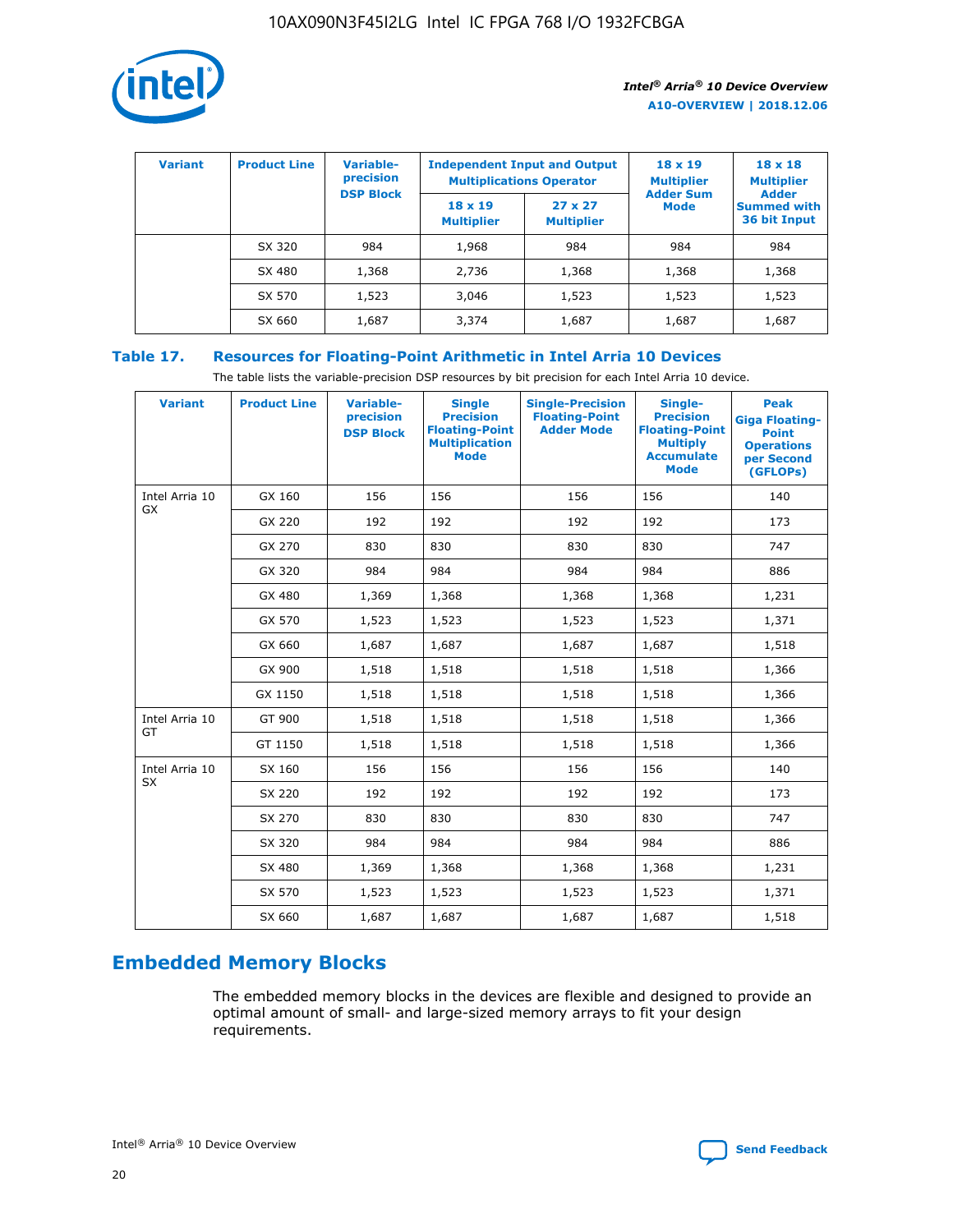

# **Types of Embedded Memory**

The Intel Arria 10 devices contain two types of memory blocks:

- 20 Kb M20K blocks—blocks of dedicated memory resources. The M20K blocks are ideal for larger memory arrays while still providing a large number of independent ports.
- 640 bit memory logic array blocks (MLABs)—enhanced memory blocks that are configured from dual-purpose logic array blocks (LABs). The MLABs are ideal for wide and shallow memory arrays. The MLABs are optimized for implementation of shift registers for digital signal processing (DSP) applications, wide and shallow FIFO buffers, and filter delay lines. Each MLAB is made up of ten adaptive logic modules (ALMs). In the Intel Arria 10 devices, you can configure these ALMs as ten 32 x 2 blocks, giving you one 32 x 20 simple dual-port SRAM block per MLAB.

# **Embedded Memory Capacity in Intel Arria 10 Devices**

|                   | <b>Product</b> |              | <b>M20K</b>         | <b>MLAB</b>  |                     | <b>Total RAM Bit</b> |
|-------------------|----------------|--------------|---------------------|--------------|---------------------|----------------------|
| <b>Variant</b>    | Line           | <b>Block</b> | <b>RAM Bit (Kb)</b> | <b>Block</b> | <b>RAM Bit (Kb)</b> | (Kb)                 |
| Intel Arria 10 GX | GX 160         | 440          | 8,800               | 1,680        | 1,050               | 9,850                |
|                   | GX 220         | 587          | 11,740              | 2,703        | 1,690               | 13,430               |
|                   | GX 270         | 750          | 15,000              | 3,922        | 2,452               | 17,452               |
|                   | GX 320         | 891          | 17,820              | 4,363        | 2,727               | 20,547               |
|                   | GX 480         | 1,431        | 28,620              | 6,662        | 4,164               | 32,784               |
|                   | GX 570         | 1,800        | 36,000              | 8,153        | 5,096               | 41,096               |
|                   | GX 660         | 2,131        | 42,620              | 9,260        | 5,788               | 48,408               |
|                   | GX 900         | 2,423        | 48,460              | 15,017       | 9,386               | 57,846               |
|                   | GX 1150        | 2,713        | 54,260              | 20,774       | 12,984              | 67,244               |
| Intel Arria 10 GT | GT 900         | 2,423        | 48,460              | 15,017       | 9,386               | 57,846               |
|                   | GT 1150        | 2,713        | 54,260              | 20,774       | 12,984              | 67,244               |
| Intel Arria 10 SX | SX 160         | 440          | 8,800               | 1,680        | 1,050               | 9,850                |
|                   | SX 220         | 587          | 11,740              | 2,703        | 1,690               | 13,430               |
|                   | SX 270         | 750          | 15,000              | 3,922        | 2,452               | 17,452               |
|                   | SX 320         | 891          | 17,820              | 4,363        | 2,727               | 20,547               |
|                   | SX 480         | 1,431        | 28,620              | 6,662        | 4,164               | 32,784               |
|                   | SX 570         | 1,800        | 36,000              | 8,153        | 5,096               | 41,096               |
|                   | SX 660         | 2,131        | 42,620              | 9,260        | 5,788               | 48,408               |

#### **Table 18. Embedded Memory Capacity and Distribution in Intel Arria 10 Devices**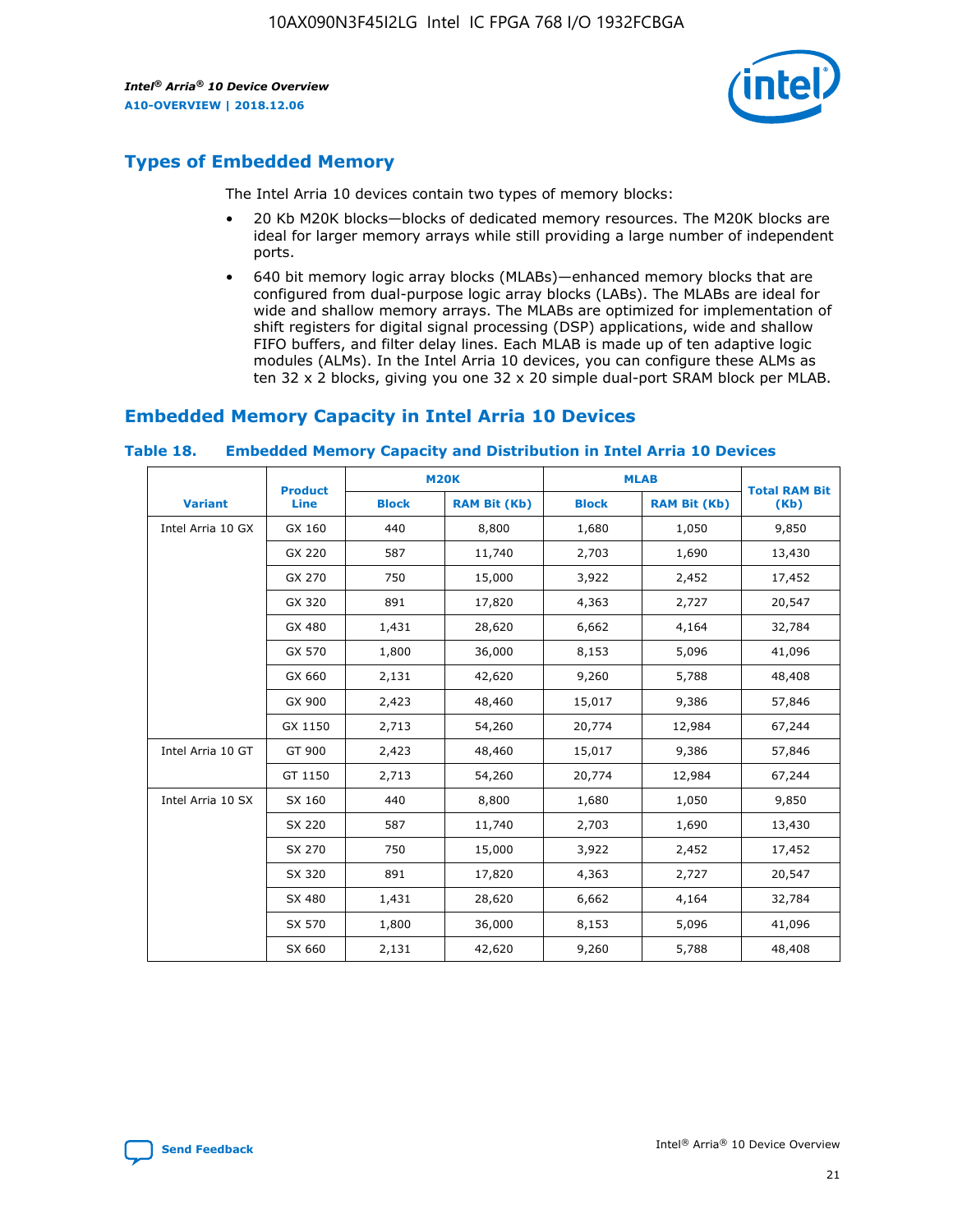

# **Embedded Memory Configurations for Single-port Mode**

#### **Table 19. Single-port Embedded Memory Configurations for Intel Arria 10 Devices**

This table lists the maximum configurations supported for single-port RAM and ROM modes.

| <b>Memory Block</b> | Depth (bits) | <b>Programmable Width</b> |
|---------------------|--------------|---------------------------|
| MLAB                | 32           | x16, x18, or x20          |
|                     | 64(10)       | x8, x9, x10               |
| M20K                | 512          | x40, x32                  |
|                     | 1K           | x20, x16                  |
|                     | 2K           | x10, x8                   |
|                     | 4K           | x5, x4                    |
|                     | 8K           | x2                        |
|                     | 16K          | x1                        |

# **Clock Networks and PLL Clock Sources**

The clock network architecture is based on Intel's global, regional, and peripheral clock structure. This clock structure is supported by dedicated clock input pins, fractional clock synthesis PLLs, and integer I/O PLLs.

# **Clock Networks**

The Intel Arria 10 core clock networks are capable of up to 800 MHz fabric operation across the full industrial temperature range. For the external memory interface, the clock network supports the hard memory controller with speeds up to 2,400 Mbps in a quarter-rate transfer.

To reduce power consumption, the Intel Quartus Prime software identifies all unused sections of the clock network and powers them down.

# **Fractional Synthesis and I/O PLLs**

Intel Arria 10 devices contain up to 32 fractional synthesis PLLs and up to 16 I/O PLLs that are available for both specific and general purpose uses in the core:

- Fractional synthesis PLLs—located in the column adjacent to the transceiver blocks
- I/O PLLs—located in each bank of the 48 I/Os

# **Fractional Synthesis PLLs**

You can use the fractional synthesis PLLs to:

- Reduce the number of oscillators that are required on your board
- Reduce the number of clock pins that are used in the device by synthesizing multiple clock frequencies from a single reference clock source

<sup>(10)</sup> Supported through software emulation and consumes additional MLAB blocks.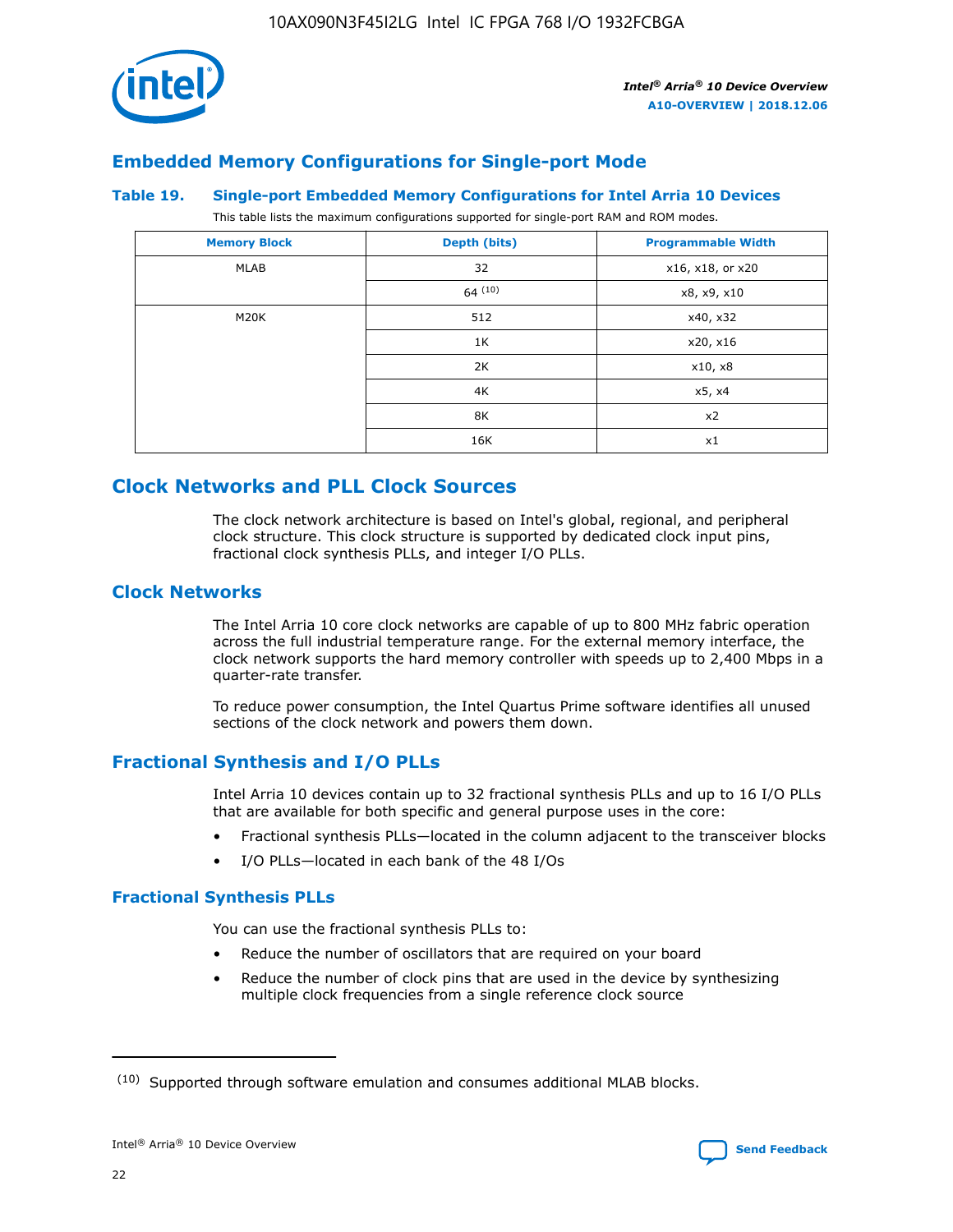

The fractional synthesis PLLs support the following features:

- Reference clock frequency synthesis for transceiver CMU and Advanced Transmit (ATX) PLLs
- Clock network delay compensation
- Zero-delay buffering
- Direct transmit clocking for transceivers
- Independently configurable into two modes:
	- Conventional integer mode equivalent to the general purpose PLL
	- Enhanced fractional mode with third order delta-sigma modulation
- PLL cascading

#### **I/O PLLs**

The integer mode I/O PLLs are located in each bank of 48 I/Os. You can use the I/O PLLs to simplify the design of external memory and high-speed LVDS interfaces.

In each I/O bank, the I/O PLLs are adjacent to the hard memory controllers and LVDS SERDES. Because these PLLs are tightly coupled with the I/Os that need to use them, it makes it easier to close timing.

You can use the I/O PLLs for general purpose applications in the core such as clock network delay compensation and zero-delay buffering.

Intel Arria 10 devices support PLL-to-PLL cascading.

# **FPGA General Purpose I/O**

Intel Arria 10 devices offer highly configurable GPIOs. Each I/O bank contains 48 general purpose I/Os and a high-efficiency hard memory controller.

The following list describes the features of the GPIOs:

- Consist of 3 V I/Os for high-voltage application and LVDS I/Os for differential signaling
	- Up to two 3 V I/O banks, available in some devices, that support up to 3 V I/O standards
	- LVDS I/O banks that support up to 1.8 V I/O standards
- Support a wide range of single-ended and differential I/O interfaces
- LVDS speeds up to 1.6 Gbps
- Each LVDS pair of pins has differential input and output buffers, allowing you to configure the LVDS direction for each pair.
- Programmable bus hold and weak pull-up
- Programmable differential output voltage  $(V_{OD})$  and programmable pre-emphasis

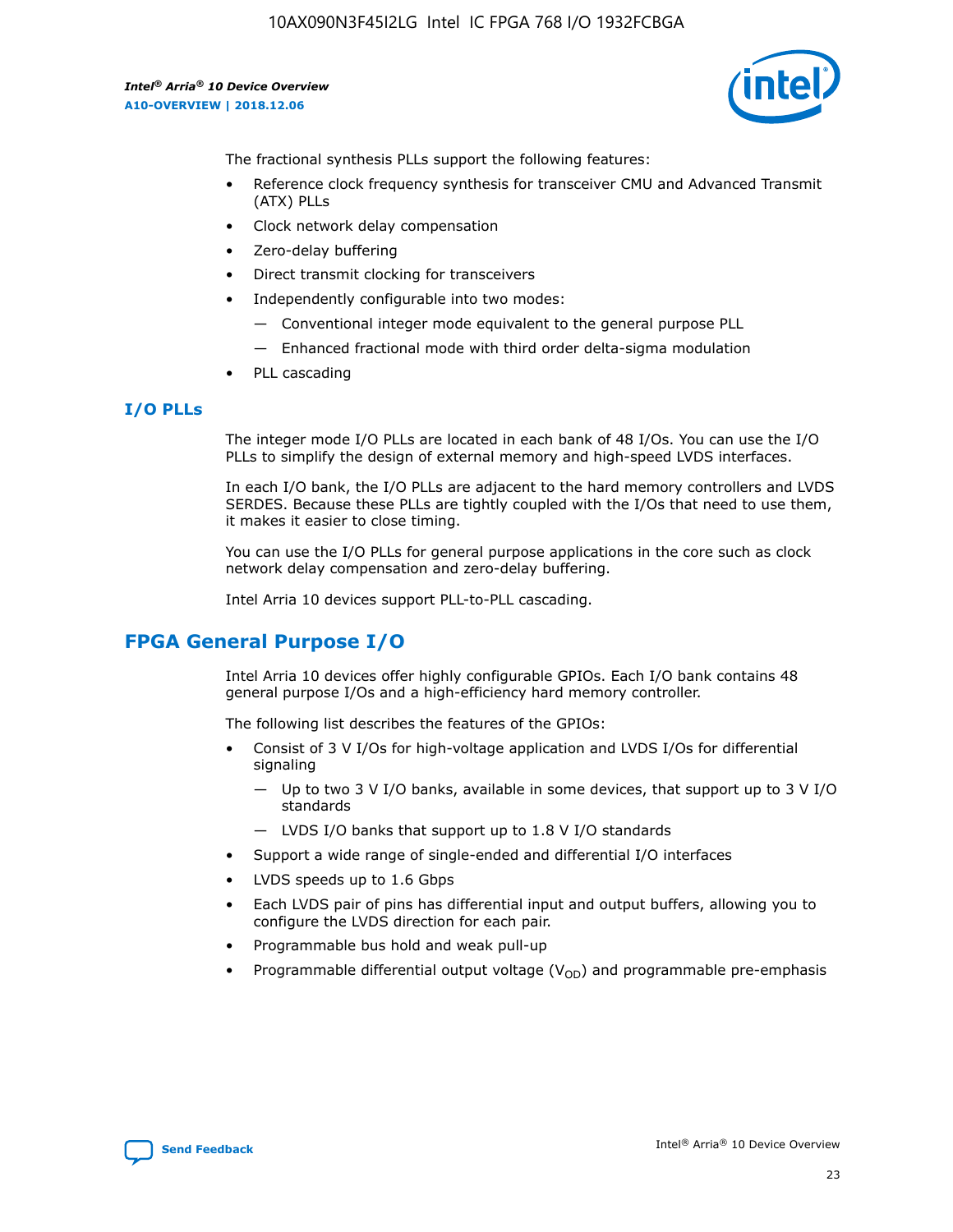

- Series (R<sub>S</sub>) and parallel (R<sub>T</sub>) on-chip termination (OCT) for all I/O banks with OCT calibration to limit the termination impedance variation
- On-chip dynamic termination that has the ability to swap between series and parallel termination, depending on whether there is read or write on a common bus for signal integrity
- Easy timing closure support using the hard read FIFO in the input register path, and delay-locked loop (DLL) delay chain with fine and coarse architecture

# **External Memory Interface**

Intel Arria 10 devices offer massive external memory bandwidth, with up to seven 32 bit DDR4 memory interfaces running at up to 2,400 Mbps. This bandwidth provides additional ease of design, lower power, and resource efficiencies of hardened highperformance memory controllers.

The memory interface within Intel Arria 10 FPGAs and SoCs delivers the highest performance and ease of use. You can configure up to a maximum width of 144 bits when using the hard or soft memory controllers. If required, you can bypass the hard memory controller and use a soft controller implemented in the user logic.

Each I/O contains a hardened DDR read/write path (PHY) capable of performing key memory interface functionality such as read/write leveling, FIFO buffering to lower latency and improve margin, timing calibration, and on-chip termination.

The timing calibration is aided by the inclusion of hard microcontrollers based on Intel's Nios® II technology, specifically tailored to control the calibration of multiple memory interfaces. This calibration allows the Intel Arria 10 device to compensate for any changes in process, voltage, or temperature either within the Intel Arria 10 device itself, or within the external memory device. The advanced calibration algorithms ensure maximum bandwidth and robust timing margin across all operating conditions.

In addition to parallel memory interfaces, Intel Arria 10 devices support serial memory technologies such as the Hybrid Memory Cube (HMC). The HMC is supported by the Intel Arria 10 high-speed serial transceivers which connect up to four HMC links, with each link running at data rates up to 15 Gbps.

#### **Related Information**

#### [External Memory Interface Spec Estimator](http://www.altera.com/technology/memory/estimator/mem-emif-index.html)

Provides a parametric tool that allows you to find and compare the performance of the supported external memory interfaces in IntelFPGAs.

# **Memory Standards Supported by Intel Arria 10 Devices**

The I/Os are designed to provide high performance support for existing and emerging external memory standards.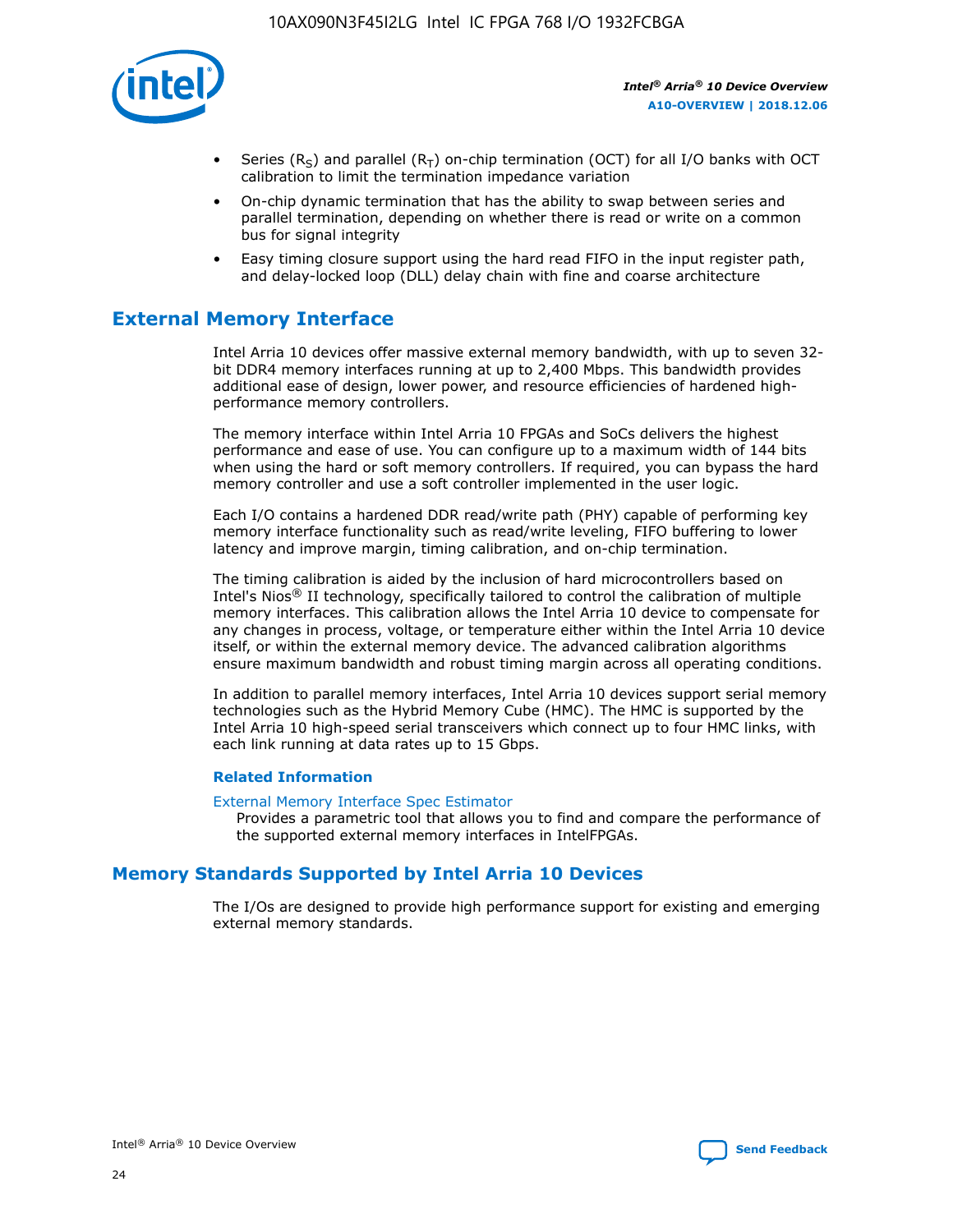

#### **Table 20. Memory Standards Supported by the Hard Memory Controller**

This table lists the overall capability of the hard memory controller. For specific details, refer to the External Memory Interface Spec Estimator and Intel Arria 10 Device Datasheet.

| <b>Memory Standard</b> | <b>Rate Support</b> | <b>Ping Pong PHY Support</b> | <b>Maximum Frequency</b><br>(MHz) |
|------------------------|---------------------|------------------------------|-----------------------------------|
| <b>DDR4 SDRAM</b>      | Quarter rate        | Yes                          | 1,067                             |
|                        |                     |                              | 1,200                             |
| DDR3 SDRAM             | Half rate           | Yes                          | 533                               |
|                        |                     |                              | 667                               |
|                        | Quarter rate        | Yes                          | 1,067                             |
|                        |                     |                              | 1,067                             |
| <b>DDR3L SDRAM</b>     | Half rate           | Yes                          | 533                               |
|                        |                     |                              | 667                               |
|                        | Quarter rate        | Yes                          | 933                               |
|                        |                     |                              | 933                               |
| LPDDR3 SDRAM           | Half rate           |                              | 533                               |
|                        | Quarter rate        |                              | 800                               |

#### **Table 21. Memory Standards Supported by the Soft Memory Controller**

| <b>Memory Standard</b>      | <b>Rate Support</b> | <b>Maximum Frequency</b><br>(MHz) |
|-----------------------------|---------------------|-----------------------------------|
| <b>RLDRAM 3 (11)</b>        | Quarter rate        | 1,200                             |
| ODR IV SRAM <sup>(11)</sup> | Quarter rate        | 1,067                             |
| <b>ODR II SRAM</b>          | Full rate           | 333                               |
|                             | Half rate           | 633                               |
| <b>ODR II+ SRAM</b>         | Full rate           | 333                               |
|                             | Half rate           | 633                               |
| <b>ODR II+ Xtreme SRAM</b>  | Full rate           | 333                               |
|                             | Half rate           | 633                               |

#### **Table 22. Memory Standards Supported by the HPS Hard Memory Controller**

The hard processor system (HPS) is available in Intel Arria 10 SoC devices only.

| <b>Memory Standard</b> | <b>Rate Support</b> | <b>Maximum Frequency</b><br>(MHz) |
|------------------------|---------------------|-----------------------------------|
| <b>DDR4 SDRAM</b>      | Half rate           | 1,200                             |
| <b>DDR3 SDRAM</b>      | Half rate           | 1,067                             |
| <b>DDR3L SDRAM</b>     | Half rate           | 933                               |

<sup>(11)</sup> Intel Arria 10 devices support this external memory interface using hard PHY with soft memory controller.

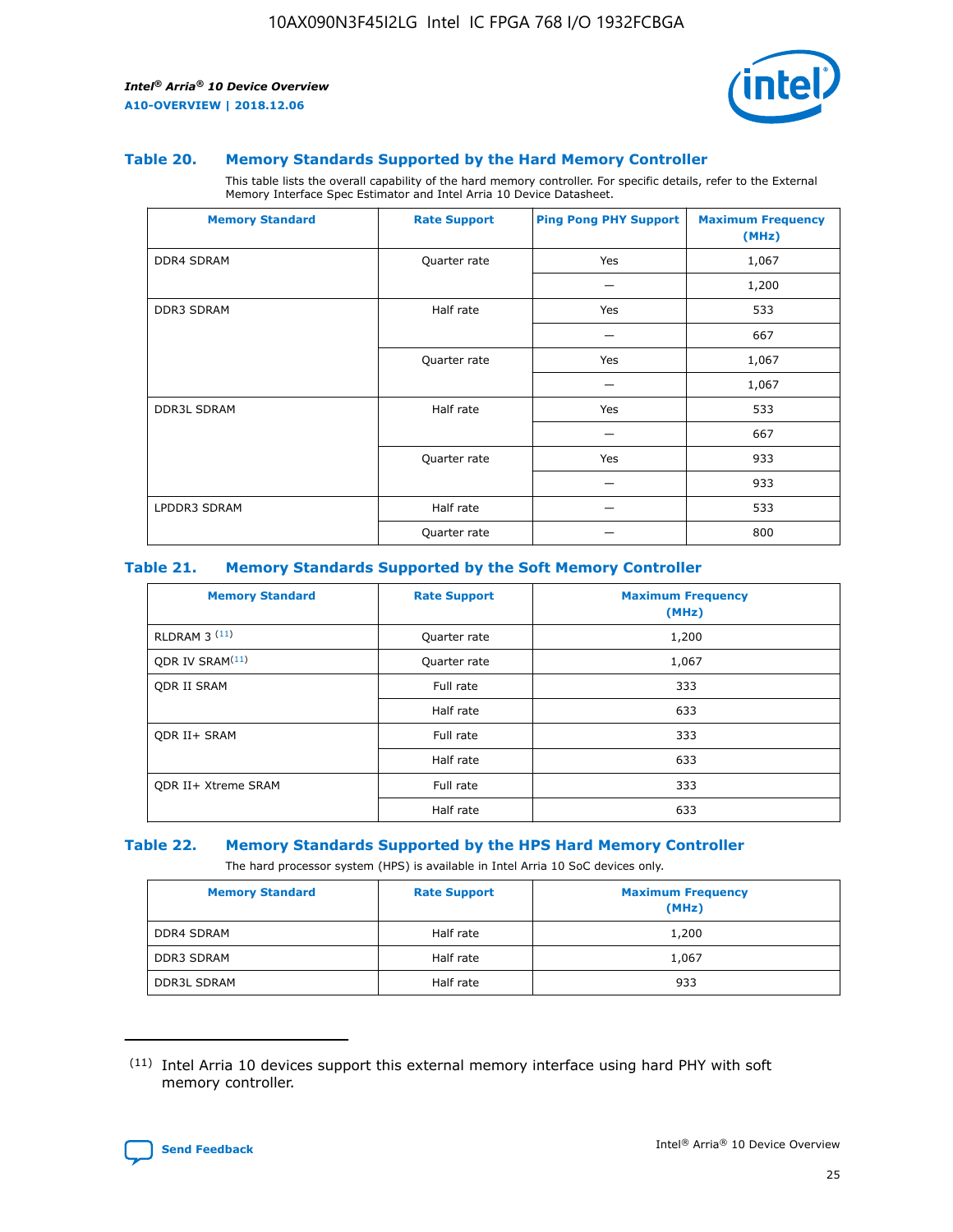

#### **Related Information**

#### [Intel Arria 10 Device Datasheet](https://www.intel.com/content/www/us/en/programmable/documentation/mcn1413182292568.html#mcn1413182153340)

Lists the memory interface performance according to memory interface standards, rank or chip select configurations, and Intel Arria 10 device speed grades.

# **PCIe Gen1, Gen2, and Gen3 Hard IP**

Intel Arria 10 devices contain PCIe hard IP that is designed for performance and ease-of-use:

- Includes all layers of the PCIe stack—transaction, data link and physical layers.
- Supports PCIe Gen3, Gen2, and Gen1 Endpoint and Root Port in x1, x2, x4, or x8 lane configuration.
- Operates independently from the core logic—optional configuration via protocol (CvP) allows the PCIe link to power up and complete link training in less than 100 ms while the Intel Arria 10 device completes loading the programming file for the rest of the FPGA.
- Provides added functionality that makes it easier to support emerging features such as Single Root I/O Virtualization (SR-IOV) and optional protocol extensions.
- Provides improved end-to-end datapath protection using ECC.
- Supports FPGA configuration via protocol (CvP) using PCIe at Gen3, Gen2, or Gen1 speed.

#### **Related Information**

PCS Features on page 30

# **Enhanced PCS Hard IP for Interlaken and 10 Gbps Ethernet**

# **Interlaken Support**

The Intel Arria 10 enhanced PCS hard IP provides integrated Interlaken PCS supporting rates up to 25.8 Gbps per lane.

The Interlaken PCS is based on the proven functionality of the PCS developed for Intel's previous generation FPGAs, which demonstrated interoperability with Interlaken ASSP vendors and third-party IP suppliers. The Interlaken PCS is present in every transceiver channel in Intel Arria 10 devices.

#### **Related Information**

PCS Features on page 30

# **10 Gbps Ethernet Support**

The Intel Arria 10 enhanced PCS hard IP supports 10GBASE-R PCS compliant with IEEE 802.3 10 Gbps Ethernet (10GbE). The integrated hard IP support for 10GbE and the 10 Gbps transceivers save external PHY cost, board space, and system power.

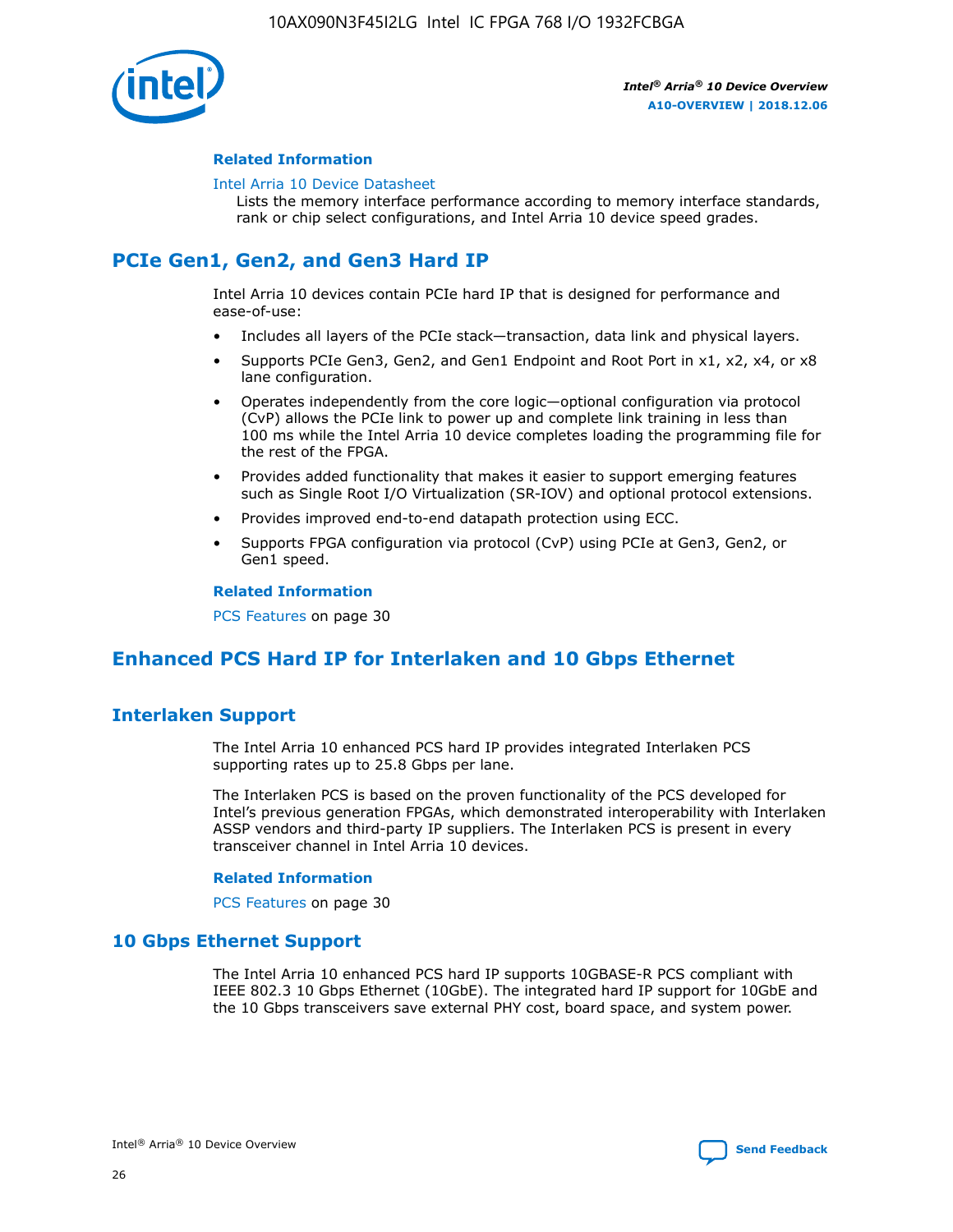

The scalable hard IP supports multiple independent 10GbE ports while using a single PLL for all the 10GBASE-R PCS instantiations, which saves on core logic resources and clock networks:

- Simplifies multiport 10GbE systems compared to XAUI interfaces that require an external XAUI-to-10G PHY.
- Incorporates Electronic Dispersion Compensation (EDC), which enables direct connection to standard 10 Gbps XFP and SFP+ pluggable optical modules.
- Supports backplane Ethernet applications and includes a hard 10GBASE-KR Forward Error Correction (FEC) circuit that you can use for 10 Gbps and 40 Gbps applications.

The 10 Gbps Ethernet PCS hard IP and 10GBASE-KR FEC are present in every transceiver channel.

#### **Related Information**

PCS Features on page 30

# **Low Power Serial Transceivers**

Intel Arria 10 FPGAs and SoCs include lowest power transceivers that deliver high bandwidth, throughput and low latency.

Intel Arria 10 devices deliver the industry's lowest power consumption per transceiver channel:

- 12.5 Gbps transceivers at as low as 242 mW
- 10 Gbps transceivers at as low as 168 mW
- 6 Gbps transceivers at as low as 117 mW

Intel Arria 10 transceivers support various data rates according to application:

- Chip-to-chip and chip-to-module applications—from 1 Gbps up to 25.8 Gbps
- Long reach and backplane applications—from 1 Gbps up to 12.5 with advanced adaptive equalization
- Critical power sensitive applications—from 1 Gbps up to 11.3 Gbps using lower power modes

The combination of 20 nm process technology and architectural advances provide the following benefits:

- Significant reduction in die area and power consumption
- Increase of up to two times in transceiver I/O density compared to previous generation devices while maintaining optimal signal integrity
- Up to 72 total transceiver channels—you can configure up to 6 of these channels to run as fast as 25.8 Gbps
- All channels feature continuous data rate support up to the maximum rated speed

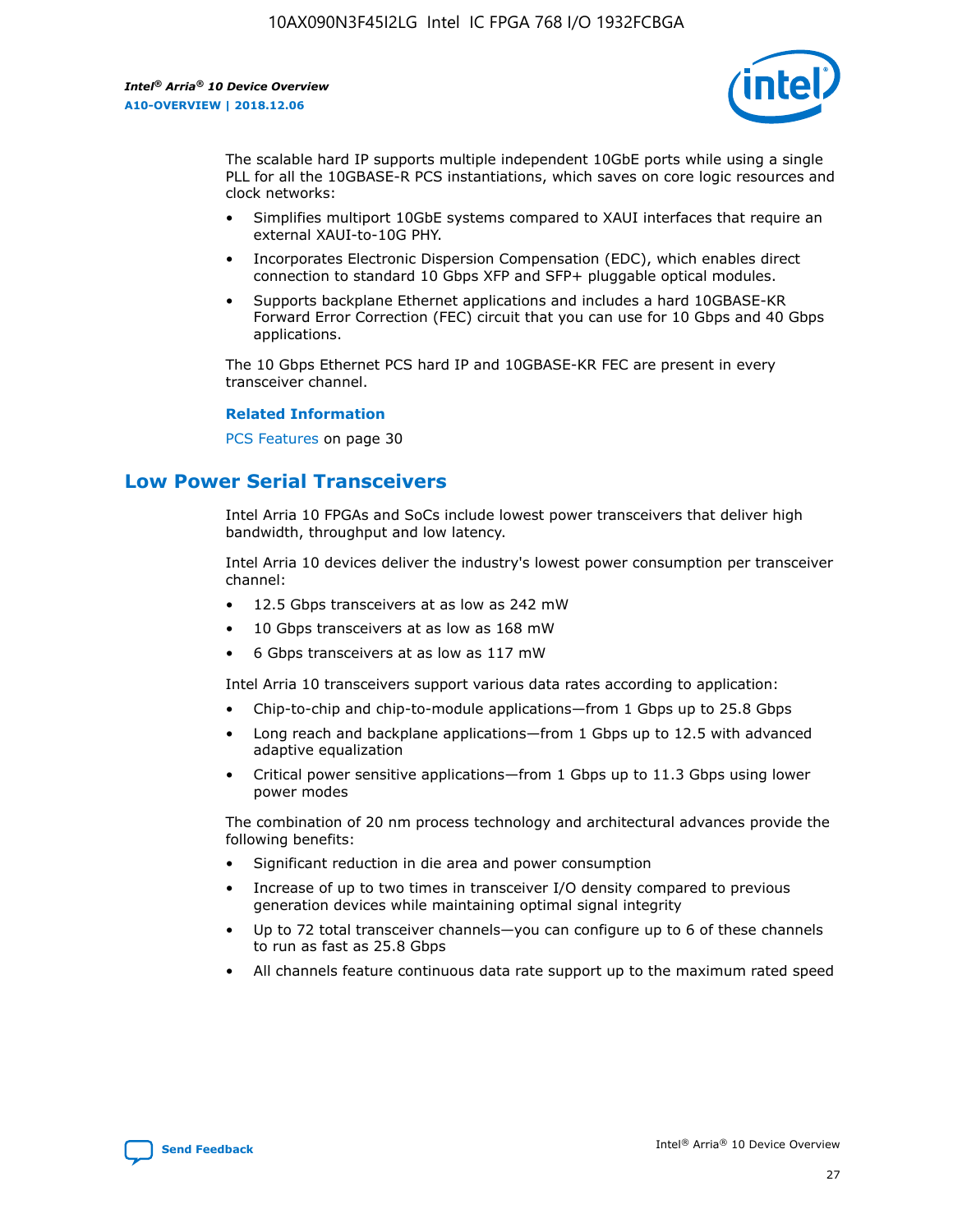

## **Figure 6. Intel Arria 10 Transceiver Block Architecture** Transceiver PMA TX/RX PCS ATX PLL Transceiver PMA TX/RX PCS fPLL Network Flexible Clock Distribution Network PCS Transceiver PMA TX/RX FPGA **Clock Distribution** Fabric PCS Transceiver PMA TX/RX ATX Flexible PLL PCS Transceiver PMA TX/RX ▲ fPLL Transceiver PMA TX/RX PCS 4

# **Transceiver Channels**

All transceiver channels feature a dedicated Physical Medium Attachment (PMA) and a hardened Physical Coding Sublayer (PCS).

- The PMA provides primary interfacing capabilities to physical channels.
- The PCS typically handles encoding/decoding, word alignment, and other preprocessing functions before transferring data to the FPGA core fabric.

A transceiver channel consists of a PMA and a PCS block. Most transceiver banks have 6 channels. There are some transceiver banks that contain only 3 channels.

A wide variety of bonded and non-bonded data rate configurations is possible using a highly configurable clock distribution network. Up to 80 independent transceiver data rates can be configured.

The following figures are graphical representations of top views of the silicon die, which correspond to reverse views for flip chip packages. Different Intel Arria 10 devices may have different floorplans than the ones shown in the figures.

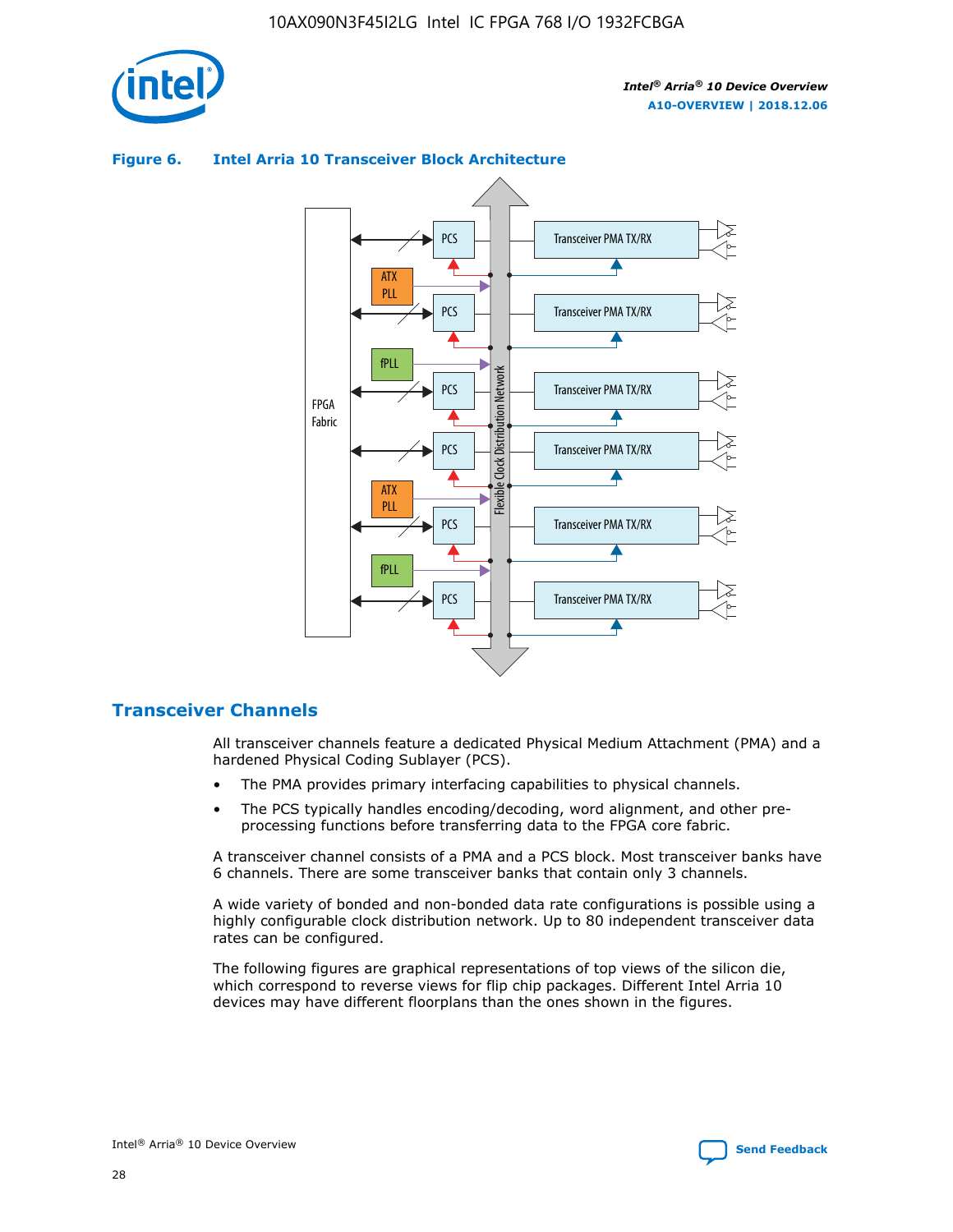

## **Figure 7. Device Chip Overview for Intel Arria 10 GX and GT Devices**



M20K Internal Memory Blocks Core Logic Fabric Transceiver Channels Hard IP Per Transceiver: Standard PCS and Enhanced PCS Hard IPs PCI Express Gen3 Hard IP Fractional PLLs M20K Internal Memory Blocks PCI Express Gen3 Hard IP Variable Precision DSP Blocks I/O PLLs Hard Memory Controllers, General-Purpose I/O Cells, LVDS Hard Processor Subsystem, Dual-Core ARM Cortex A9 M20K Internal Memory Blocks Variable Precision DSP Blocks M20K Internal Memory Blocks Core Logic Fabric I/O PLLs Hard Memory Controllers, General-Purpose I/O Cells, LVDS M20K Internal Memory Blocks Variable Precision DSP Blocks M20K Internal Memory Blocks Transceiver Channels Hard IP Per Transceiver: Standard PCS and Enhanced PCS Hard IPs PCI Express Gen3 Hard IP Fractional PLLs PCI Express Gen3 Hard IP  $\ddot{\cdot}$ Hard PCS Transceiver PMA fPLL ATX (LC) Hard PCS Transceiver PMA **Transmit** Hard PCS Transceiver PMA PLL fPLL Hard PCS Transceiver PMA Transceiver Clock Networks ATX (LC) Hard PCS Transceiver PMA Transmi Hard PCS Transceiver PMA PLL fPLL Hard PCS Transceiver PMA Transceiver PMA Hard PCS ATX (LC) **Transmit** Hard PCS Transceiver PMA PLL Unused transceiver chann can be used as additional transceiver transmit PLLs

#### **PMA Features**

Intel Arria 10 transceivers provide exceptional signal integrity at data rates up to 25.8 Gbps. Clocking options include ultra-low jitter ATX PLLs (LC tank based), clock multiplier unit (CMU) PLLs, and fractional PLLs.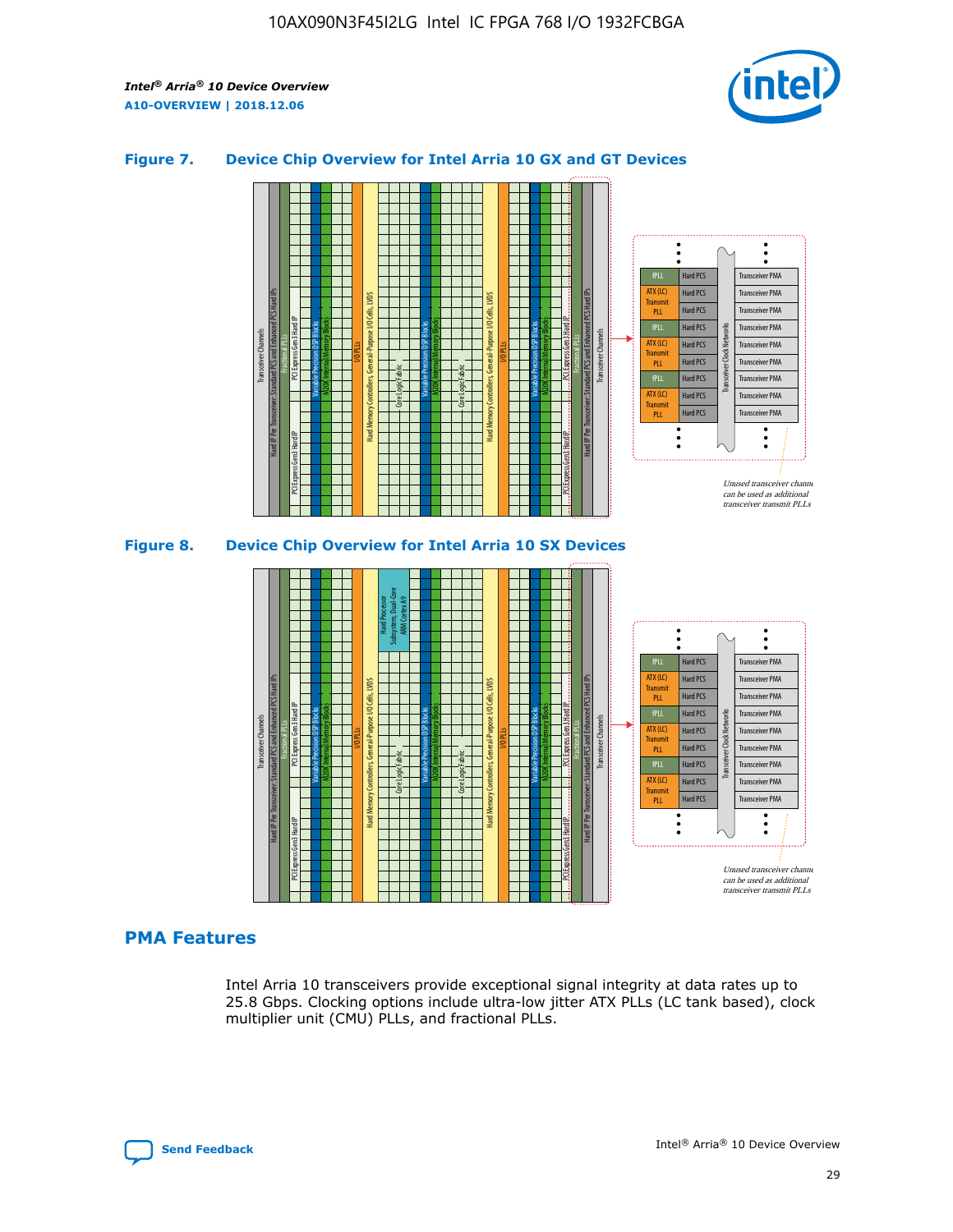

Each transceiver channel contains a channel PLL that can be used as the CMU PLL or clock data recovery (CDR) PLL. In CDR mode, the channel PLL recovers the receiver clock and data in the transceiver channel. Up to 80 independent data rates can be configured on a single Intel Arria 10 device.

## **Table 23. PMA Features of the Transceivers in Intel Arria 10 Devices**

| <b>Feature</b>                                             | <b>Capability</b>                                                                                                                                                                                                             |
|------------------------------------------------------------|-------------------------------------------------------------------------------------------------------------------------------------------------------------------------------------------------------------------------------|
| Chip-to-Chip Data Rates                                    | 1 Gbps to 17.4 Gbps (Intel Arria 10 GX devices)<br>1 Gbps to 25.8 Gbps (Intel Arria 10 GT devices)                                                                                                                            |
| Backplane Support                                          | Drive backplanes at data rates up to 12.5 Gbps                                                                                                                                                                                |
| Optical Module Support                                     | SFP+/SFP, XFP, CXP, QSFP/QSFP28, CFP/CFP2/CFP4                                                                                                                                                                                |
| Cable Driving Support                                      | SFP+ Direct Attach, PCI Express over cable, eSATA                                                                                                                                                                             |
| Transmit Pre-Emphasis                                      | 4-tap transmit pre-emphasis and de-emphasis to compensate for system channel loss                                                                                                                                             |
| Continuous Time Linear<br>Equalizer (CTLE)                 | Dual mode, high-gain, and high-data rate, linear receive equalization to compensate for<br>system channel loss                                                                                                                |
| Decision Feedback Equalizer<br>(DFE)                       | 7-fixed and 4-floating tap DFE to equalize backplane channel loss in the presence of<br>crosstalk and noisy environments                                                                                                      |
| Variable Gain Amplifier                                    | Optimizes the signal amplitude prior to the CDR sampling and operates in fixed and<br>adaptive modes                                                                                                                          |
| Altera Digital Adaptive<br>Parametric Tuning (ADAPT)       | Fully digital adaptation engine to automatically adjust all link equalization parameters-<br>including CTLE, DFE, and variable gain amplifier blocks—that provide optimal link margin<br>without intervention from user logic |
| Precision Signal Integrity<br>Calibration Engine (PreSICE) | Hardened calibration controller to quickly calibrate all transceiver control parameters on<br>power-up, which provides the optimal signal integrity and jitter performance                                                    |
| Advanced Transmit (ATX)<br><b>PLL</b>                      | Low jitter ATX (LC tank based) PLLs with continuous tuning range to cover a wide range of<br>standard and proprietary protocols                                                                                               |
| <b>Fractional PLLs</b>                                     | On-chip fractional frequency synthesizers to replace on-board crystal oscillators and reduce<br>system cost                                                                                                                   |
| Digitally Assisted Analog<br><b>CDR</b>                    | Superior jitter tolerance with fast lock time                                                                                                                                                                                 |
| Dynamic Partial<br>Reconfiguration                         | Allows independent control of the Avalon memory-mapped interface of each transceiver<br>channel for the highest transceiver flexibility                                                                                       |
| Multiple PCS-PMA and PCS-<br>PLD interface widths          | 8-, 10-, 16-, 20-, 32-, 40-, or 64-bit interface widths for flexibility of deserialization width,<br>encoding, and reduced latency                                                                                            |

# **PCS Features**

This table summarizes the Intel Arria 10 transceiver PCS features. You can use the transceiver PCS to support a wide range of protocols ranging from 1 Gbps to 25.8 Gbps.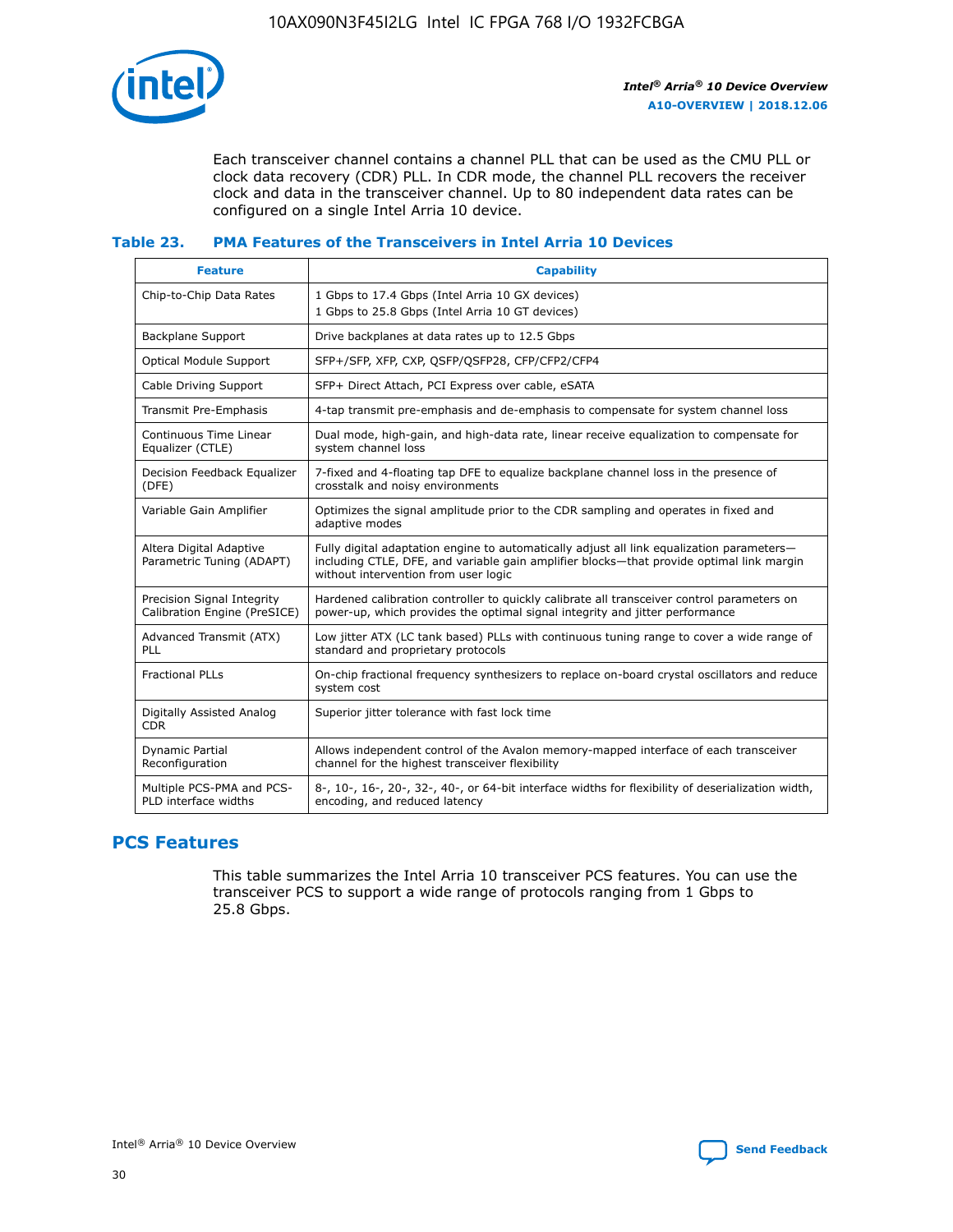

| <b>PCS</b>    | <b>Description</b>                                                                                                                                                                                                                                                                                                                                                                                             |
|---------------|----------------------------------------------------------------------------------------------------------------------------------------------------------------------------------------------------------------------------------------------------------------------------------------------------------------------------------------------------------------------------------------------------------------|
| Standard PCS  | Operates at a data rate up to 12 Gbps<br>Supports protocols such as PCI-Express, CPRI 4.2+, GigE, IEEE 1588 in Hard PCS<br>Implements other protocols using Basic/Custom (Standard PCS) transceiver<br>configuration rules.                                                                                                                                                                                    |
| Enhanced PCS  | Performs functions common to most serial data industry standards, such as word<br>alignment, encoding/decoding, and framing, before data is sent or received off-chip<br>through the PMA<br>• Handles data transfer to and from the FPGA fabric<br>Handles data transfer internally to and from the PMA<br>Provides frequency compensation<br>Performs channel bonding for multi-channel low skew applications |
| PCIe Gen3 PCS | Supports the seamless switching of Data and Clock between the Gen1, Gen2, and Gen3<br>data rates<br>Provides support for PIPE 3.0 features<br>Supports the PIPE interface with the Hard IP enabled, as well as with the Hard IP<br>bypassed                                                                                                                                                                    |

#### **Related Information**

- PCIe Gen1, Gen2, and Gen3 Hard IP on page 26
- Interlaken Support on page 26
- 10 Gbps Ethernet Support on page 26

# **PCS Protocol Support**

This table lists some of the protocols supported by the Intel Arria 10 transceiver PCS. For more information about the blocks in the transmitter and receiver data paths, refer to the related information.

| <b>Protocol</b>                                 | <b>Data Rate</b><br>(Gbps) | <b>Transceiver IP</b>       | <b>PCS Support</b>                      |
|-------------------------------------------------|----------------------------|-----------------------------|-----------------------------------------|
| PCIe Gen3 x1, x2, x4, x8                        | 8.0                        | Native PHY (PIPE)           | Standard PCS and PCIe<br>Gen3 PCS       |
| PCIe Gen2 x1, x2, x4, x8                        | 5.0                        | Native PHY (PIPE)           | <b>Standard PCS</b>                     |
| PCIe Gen1 x1, x2, x4, x8                        | 2.5                        | Native PHY (PIPE)           | Standard PCS                            |
| 1000BASE-X Gigabit Ethernet                     | 1.25                       | Native PHY                  | <b>Standard PCS</b>                     |
| 1000BASE-X Gigabit Ethernet with<br>IEEE 1588v2 | 1.25                       | Native PHY                  | Standard PCS                            |
| 10GBASE-R                                       | 10.3125                    | Native PHY                  | <b>Enhanced PCS</b>                     |
| 10GBASE-R with IEEE 1588v2                      | 10.3125                    | Native PHY                  | <b>Enhanced PCS</b>                     |
| 10GBASE-R with KR FEC                           | 10.3125                    | Native PHY                  | <b>Enhanced PCS</b>                     |
| 10GBASE-KR and 1000BASE-X                       | 10.3125                    | 1G/10GbE and 10GBASE-KR PHY | Standard PCS and<br><b>Enhanced PCS</b> |
| Interlaken (CEI-6G/11G)                         | 3.125 to 17.4              | Native PHY                  | <b>Enhanced PCS</b>                     |
| SFI-S/SFI-5.2                                   | 11.2                       | Native PHY                  | <b>Enhanced PCS</b>                     |
| $10G$ SDI                                       | 10.692                     | Native PHY                  | <b>Enhanced PCS</b>                     |
|                                                 |                            |                             | continued                               |

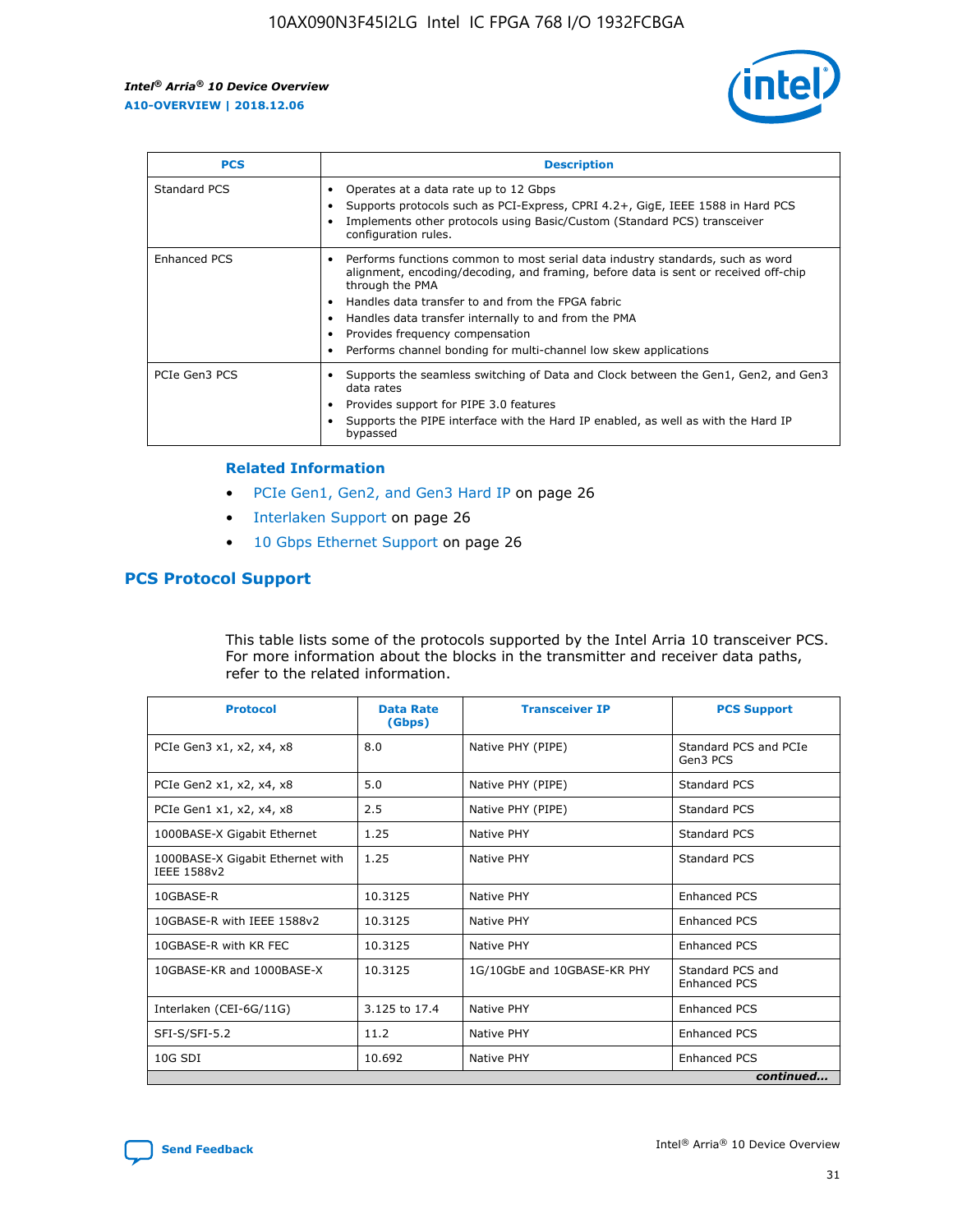

| <b>Protocol</b>      | <b>Data Rate</b><br>(Gbps) | <b>Transceiver IP</b> | <b>PCS Support</b> |
|----------------------|----------------------------|-----------------------|--------------------|
| CPRI 6.0 (64B/66B)   | 0.6144 to<br>10.1376       | Native PHY            | Enhanced PCS       |
| CPRI 4.2 (8B/10B)    | $0.6144$ to<br>9.8304      | Native PHY            | Standard PCS       |
| OBSAI RP3 v4.2       | 0.6144 to 6.144            | Native PHY            | Standard PCS       |
| SD-SDI/HD-SDI/3G-SDI | $0.143(12)$ to<br>2.97     | Native PHY            | Standard PCS       |

## **Related Information**

#### [Intel Arria 10 Transceiver PHY User Guide](https://www.intel.com/content/www/us/en/programmable/documentation/nik1398707230472.html#nik1398707091164)

Provides more information about the supported transceiver protocols and PHY IP, the PMA architecture, and the standard, enhanced, and PCIe Gen3 PCS architecture.

# **SoC with Hard Processor System**

Each SoC device combines an FPGA fabric and a hard processor system (HPS) in a single device. This combination delivers the flexibility of programmable logic with the power and cost savings of hard IP in these ways:

- Reduces board space, system power, and bill of materials cost by eliminating a discrete embedded processor
- Allows you to differentiate the end product in both hardware and software, and to support virtually any interface standard
- Extends the product life and revenue through in-field hardware and software updates

 $(12)$  The 0.143 Gbps data rate is supported using oversampling of user logic that you must implement in the FPGA fabric.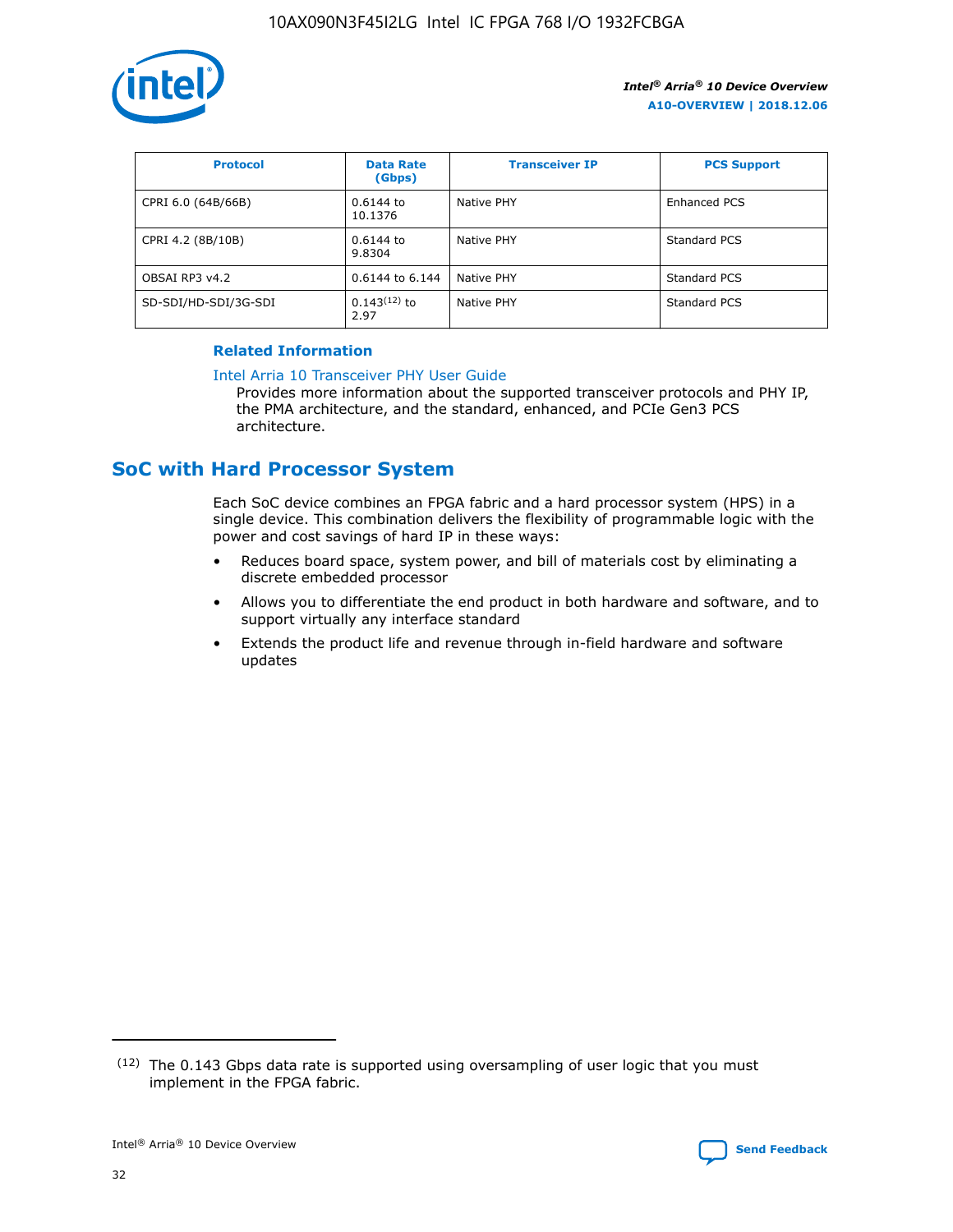

#### **Figure 9. HPS Block Diagram**

This figure shows a block diagram of the HPS with the dual ARM Cortex-A9 MPCore processor.



# **Key Advantages of 20-nm HPS**

The 20-nm HPS strikes a balance between enabling maximum software compatibility with 28-nm SoCs while still improving upon the 28-nm HPS architecture. These improvements address the requirements of the next generation target markets such as wireless and wireline communications, compute and storage equipment, broadcast and military in terms of performance, memory bandwidth, connectivity via backplane and security.

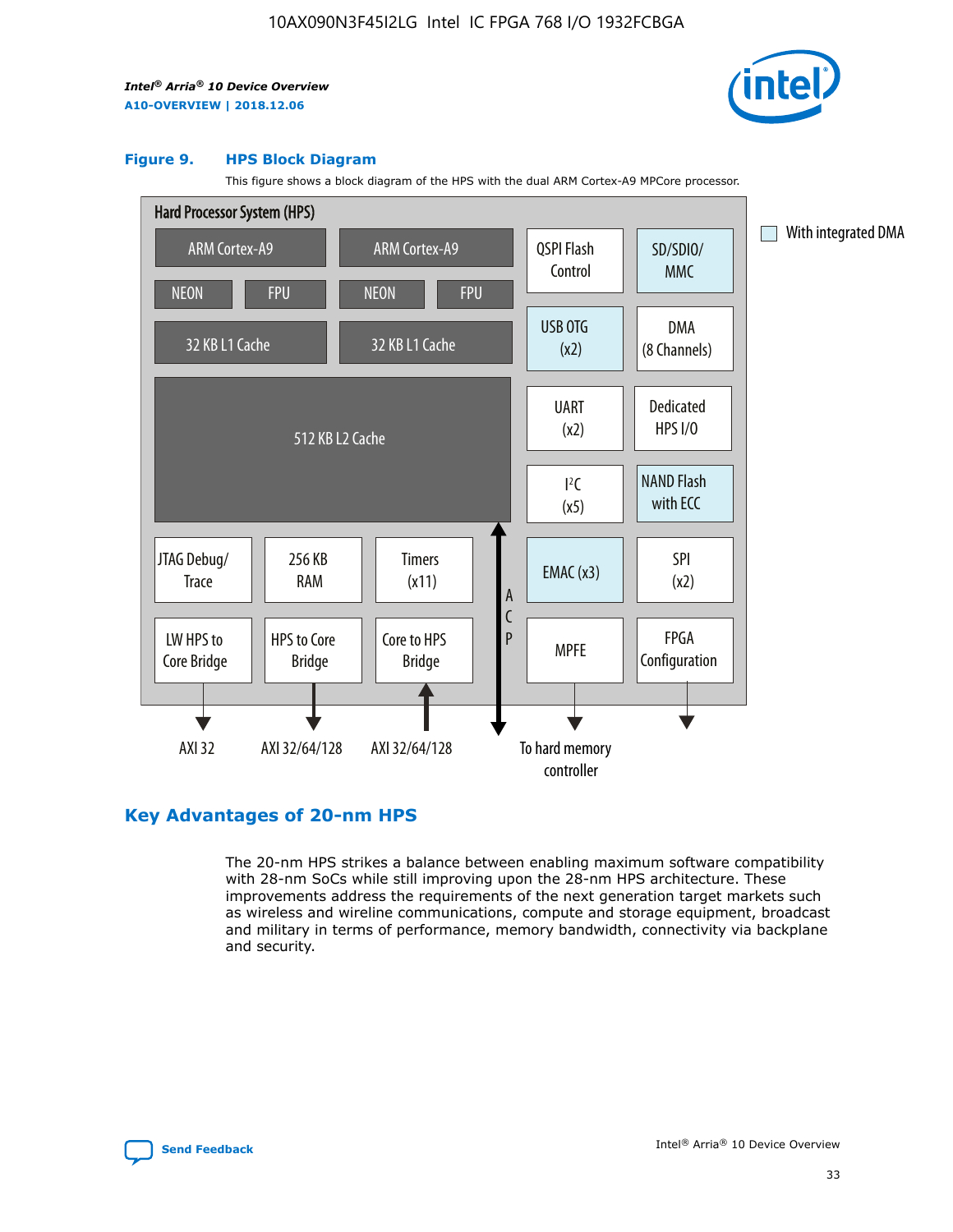

## **Table 24. Improvements in 20 nm HPS**

This table lists the key improvements of the 20 nm HPS compared to the 28 nm HPS.

| Advantages/<br><b>Improvements</b>                          | <b>Description</b>                                                                                                                                                                                                                                                                                                                                                                                                                                                                                                                                                                                                                                                                                                                                                                                                                                                                                                      |
|-------------------------------------------------------------|-------------------------------------------------------------------------------------------------------------------------------------------------------------------------------------------------------------------------------------------------------------------------------------------------------------------------------------------------------------------------------------------------------------------------------------------------------------------------------------------------------------------------------------------------------------------------------------------------------------------------------------------------------------------------------------------------------------------------------------------------------------------------------------------------------------------------------------------------------------------------------------------------------------------------|
| Increased performance and<br>overdrive capability           | While the nominal processor frequency is 1.2 GHz, the 20 nm HPS offers an "overdrive"<br>feature which enables a higher processor operating frequency. This requires a higher supply<br>voltage value that is unique to the HPS and may require a separate regulator.                                                                                                                                                                                                                                                                                                                                                                                                                                                                                                                                                                                                                                                   |
| Increased processor memory<br>bandwidth and DDR4<br>support | Up to 64-bit DDR4 memory at 2,400 Mbps support is available for the processor. The hard<br>memory controller for the HPS comprises a multi-port front end that manages connections<br>to a single port memory controller. The multi-port front end allows logic core and the HPS<br>to share ports and thereby the available bandwidth of the memory controller.                                                                                                                                                                                                                                                                                                                                                                                                                                                                                                                                                        |
| Flexible I/O sharing                                        | An advanced I/O pin muxing scheme allows improved sharing of I/O between the HPS and<br>the core logic. The following types of I/O are available for SoC:<br>17 dedicated I/Os-physically located inside the HPS block and are not accessible to<br>logic within the core. The 17 dedicated I/Os are used for HPS clock, resets, and<br>interfacing with boot devices, QSPI, and SD/MMC.<br>48 direct shared I/O-located closest to the HPS block and are ideal for high speed HPS<br>peripherals such as EMAC, USB, and others. There is one bank of 48 I/Os that supports<br>direct sharing where the 48 I/Os can be shared 12 I/Os at a time.<br>Standard (shared) I/O-all standard I/Os can be shared by the HPS peripherals and any<br>logic within the core. For designs where more than 48 I/Os are reguired to fully use all<br>the peripherals in the HPS, these I/Os can be connected through the core logic. |
| <b>EMAC</b> core                                            | Three EMAC cores are available in the HPS. The EMAC cores enable an application to<br>support two redundant Ethernet connections; for example, backplane, or two EMAC cores<br>for managing IEEE 1588 time stamp information while allowing a third EMAC core for debug<br>and configuration. All three EMACs can potentially share the same time stamps, simplifying<br>the 1588 time stamping implementation. A new serial time stamp interface allows core<br>logic to access and read the time stamp values. The integrated EMAC controllers can be<br>connected to external Ethernet PHY through the provided MDIO or I <sup>2</sup> C interface.                                                                                                                                                                                                                                                                  |
| On-chip memory                                              | The on-chip memory is updated to 256 KB support and can support larger data sets and<br>real time algorithms.                                                                                                                                                                                                                                                                                                                                                                                                                                                                                                                                                                                                                                                                                                                                                                                                           |
| <b>ECC</b> enhancements                                     | Improvements in L2 Cache ECC management allow identification of errors down to the<br>address level. ECC enhancements also enable improved error injection and status reporting<br>via the introduction of new memory mapped access to syndrome and data signals.                                                                                                                                                                                                                                                                                                                                                                                                                                                                                                                                                                                                                                                       |
| HPS to FPGA Interconnect<br>Backbone                        | Although the HPS and the Logic Core can operate independently, they are tightly coupled<br>via a high-bandwidth system interconnect built from high-performance ARM AMBA AXI bus<br>bridges. IP bus masters in the FPGA fabric have access to HPS bus slaves via the FPGA-to-<br>HPS interconnect. Similarly, HPS bus masters have access to bus slaves in the core fabric<br>via the HPS-to-FPGA bridge. Both bridges are AMBA AXI-3 compliant and support<br>simultaneous read and write transactions. Up to three masters within the core fabric can<br>share the HPS SDRAM controller with the processor. Additionally, the processor can be used<br>to configure the core fabric under program control via a dedicated 32-bit configuration port.                                                                                                                                                                  |
| FPGA configuration and HPS<br>booting                       | The FPGA fabric and HPS in the SoCs are powered independently. You can reduce the clock<br>frequencies or gate the clocks to reduce dynamic power.<br>You can configure the FPGA fabric and boot the HPS independently, in any order, providing<br>you with more design flexibility.                                                                                                                                                                                                                                                                                                                                                                                                                                                                                                                                                                                                                                    |
| Security                                                    | New security features have been introduced for anti-tamper management, secure boot,<br>encryption (AES), and authentication (SHA).                                                                                                                                                                                                                                                                                                                                                                                                                                                                                                                                                                                                                                                                                                                                                                                      |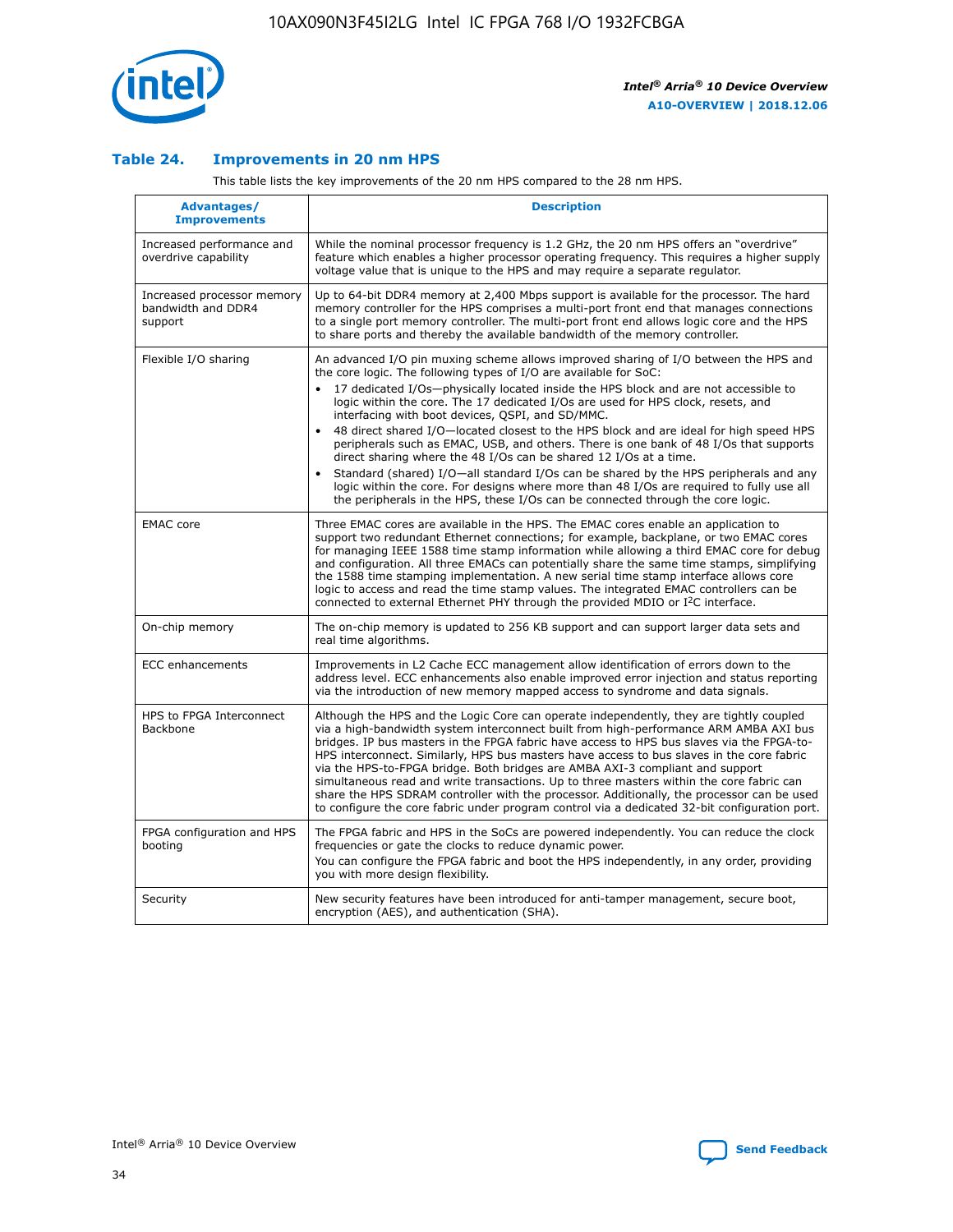

# **Features of the HPS**

The HPS has the following features:

- 1.2-GHz, dual-core ARM Cortex-A9 MPCore processor with up to 1.5-GHz via overdrive
	- ARMv7-A architecture that runs 32-bit ARM instructions, 16-bit and 32-bit Thumb instructions, and 8-bit Java byte codes in Jazelle style
	- Superscalar, variable length, out-of-order pipeline with dynamic branch prediction
	- Instruction Efficiency 2.5 MIPS/MHz, which provides total performance of 7500 MIPS at 1.5 GHz
- Each processor core includes:
	- 32 KB of L1 instruction cache, 32 KB of L1 data cache
	- Single- and double-precision floating-point unit and NEON media engine
	- CoreSight debug and trace technology
	- Snoop Control Unit (SCU) and Acceleration Coherency Port (ACP)
- 512 KB of shared L2 cache
- 256 KB of scratch RAM
- Hard memory controller with support for DDR3, DDR4 and optional error correction code (ECC) support
- Multiport Front End (MPFE) Scheduler interface to the hard memory controller
- 8-channel direct memory access (DMA) controller
- QSPI flash controller with SIO, DIO, QIO SPI Flash support
- NAND flash controller (ONFI 1.0 or later) with DMA and ECC support, updated to support 8 and 16-bit Flash devices and new command DMA to offload CPU for fast power down recovery
- Updated SD/SDIO/MMC controller to eMMC 4.5 with DMA with CE-ATA digital command support
- 3 10/100/1000 Ethernet media access control (MAC) with DMA
- 2 USB On-the-Go (OTG) controllers with DMA
- $\bullet$  5 I<sup>2</sup>C controllers (3 can be used by EMAC for MIO to external PHY)
- 2 UART 16550 Compatible controllers
- 4 serial peripheral interfaces (SPI) (2 Master, 2 Slaves)
- 62 programmable general-purpose I/Os, which includes 48 direct share I/Os that allows the HPS peripherals to connect directly to the FPGA I/Os
- 7 general-purpose timers
- 4 watchdog timers
- Anti-tamper, Secure Boot, Encryption (AES) and Authentication (SHA)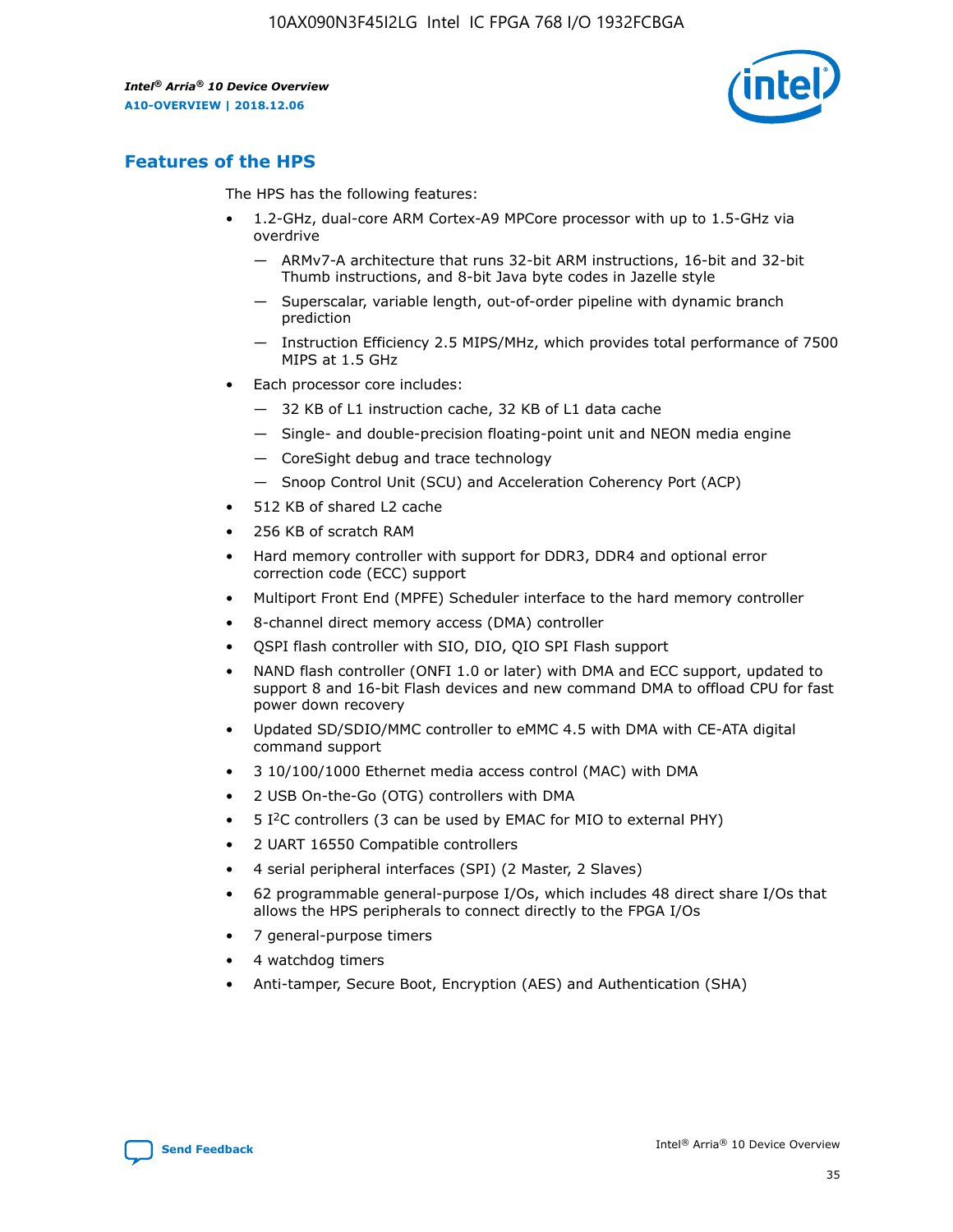

# **System Peripherals and Debug Access Port**

Each Ethernet MAC, USB OTG, NAND flash controller, and SD/MMC controller module has an integrated DMA controller. For modules without an integrated DMA controller, an additional DMA controller module provides up to eight channels of high-bandwidth data transfers. Peripherals that communicate off-chip are multiplexed with other peripherals at the HPS pin level. This allows you to choose which peripherals interface with other devices on your PCB.

The debug access port provides interfaces to industry standard JTAG debug probes and supports ARM CoreSight debug and core traces to facilitate software development.

## **HPS–FPGA AXI Bridges**

The HPS–FPGA bridges, which support the Advanced Microcontroller Bus Architecture (AMBA) Advanced eXtensible Interface (AXI™) specifications, consist of the following bridges:

- FPGA-to-HPS AMBA AXI bridge—a high-performance bus supporting 32, 64, and 128 bit data widths that allows the FPGA fabric to issue transactions to slaves in the HPS.
- HPS-to-FPGA Avalon/AMBA AXI bridge—a high-performance bus supporting 32, 64, and 128 bit data widths that allows the HPS to issue transactions to slaves in the FPGA fabric.
- Lightweight HPS-to-FPGA AXI bridge—a lower latency 32 bit width bus that allows the HPS to issue transactions to soft peripherals in the FPGA fabric. This bridge is primarily used for control and status register (CSR) accesses to peripherals in the FPGA fabric.

The HPS–FPGA AXI bridges allow masters in the FPGA fabric to communicate with slaves in the HPS logic, and vice versa. For example, the HPS-to-FPGA AXI bridge allows you to share memories instantiated in the FPGA fabric with one or both microprocessors in the HPS, while the FPGA-to-HPS AXI bridge allows logic in the FPGA fabric to access the memory and peripherals in the HPS.

Each HPS–FPGA bridge also provides asynchronous clock crossing for data transferred between the FPGA fabric and the HPS.

#### **HPS SDRAM Controller Subsystem**

The HPS SDRAM controller subsystem contains a multiport SDRAM controller and DDR PHY that are shared between the FPGA fabric (through the FPGA-to-HPS SDRAM interface), the level 2 (L2) cache, and the level 3 (L3) system interconnect. The FPGA-to-HPS SDRAM interface supports AMBA AXI and Avalon® Memory-Mapped (Avalon-MM) interface standards, and provides up to six individual ports for access by masters implemented in the FPGA fabric.

The HPS SDRAM controller supports up to 3 masters (command ports), 3x 64-bit read data ports and 3x 64-bit write data ports.

To maximize memory performance, the SDRAM controller subsystem supports command and data reordering, deficit round-robin arbitration with aging, and high-priority bypass features.

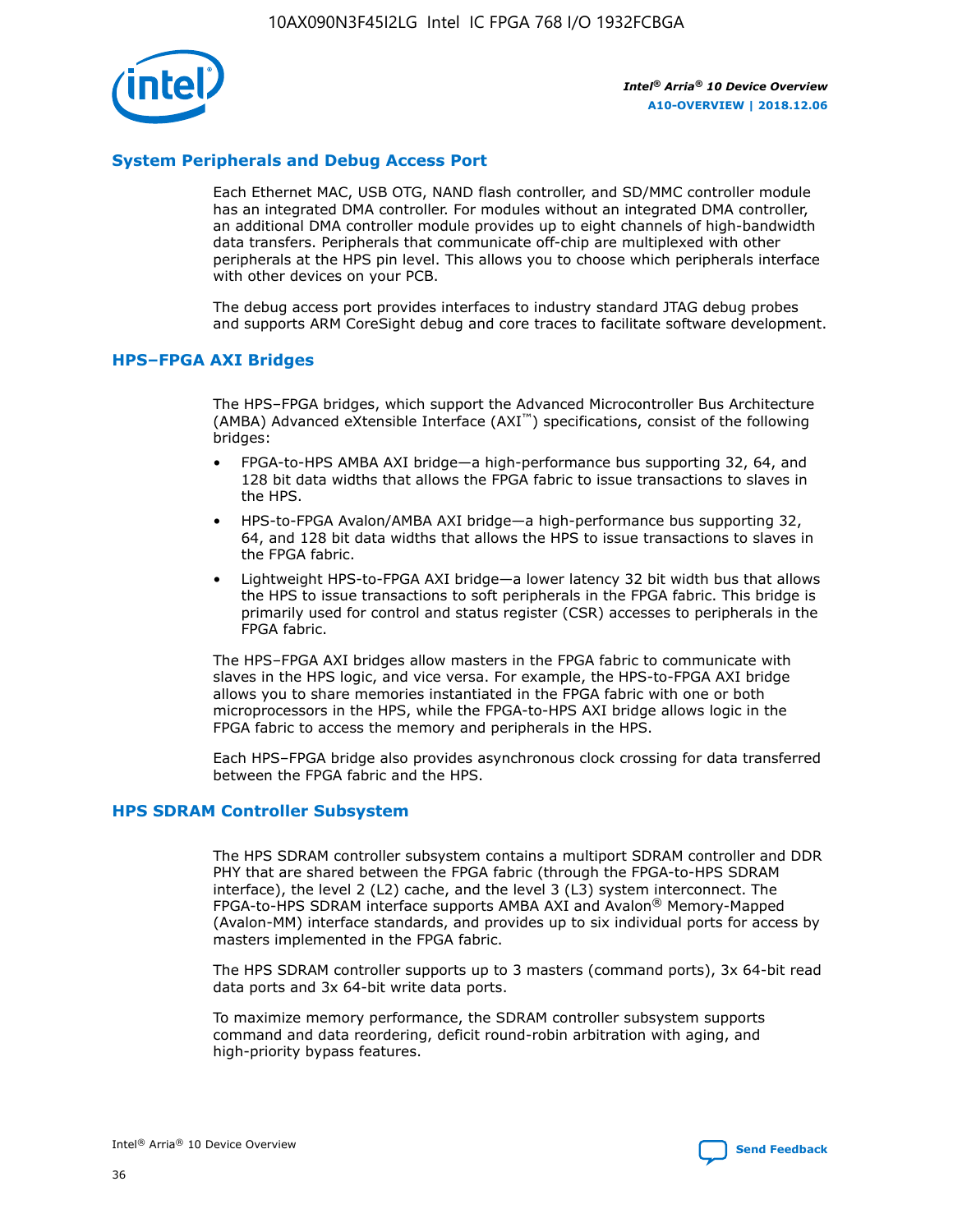

# **FPGA Configuration and HPS Booting**

The FPGA fabric and HPS in the SoC FPGA must be powered at the same time. You can reduce the clock frequencies or gate the clocks to reduce dynamic power.

Once powered, the FPGA fabric and HPS can be configured independently thus providing you with more design flexibility:

- You can boot the HPS independently. After the HPS is running, the HPS can fully or partially reconfigure the FPGA fabric at any time under software control. The HPS can also configure other FPGAs on the board through the FPGA configuration controller.
- Configure the FPGA fabric first, and then boot the HPS from memory accessible to the FPGA fabric.

## **Hardware and Software Development**

For hardware development, you can configure the HPS and connect your soft logic in the FPGA fabric to the HPS interfaces using the Platform Designer system integration tool in the Intel Quartus Prime software.

For software development, the ARM-based SoC FPGA devices inherit the rich software development ecosystem available for the ARM Cortex-A9 MPCore processor. The software development process for Intel SoC FPGAs follows the same steps as those for other SoC devices from other manufacturers. Support for Linux\*, VxWorks\*, and other operating systems are available for the SoC FPGAs. For more information on the operating systems support availability, contact the Intel FPGA sales team.

You can begin device-specific firmware and software development on the Intel SoC FPGA Virtual Target. The Virtual Target is a fast PC-based functional simulation of a target development system—a model of a complete development board. The Virtual Target enables the development of device-specific production software that can run unmodified on actual hardware.

# **Dynamic and Partial Reconfiguration**

The Intel Arria 10 devices support dynamic and partial reconfiguration. You can use dynamic and partial reconfiguration simultaneously to enable seamless reconfiguration of both the device core and transceivers.

# **Dynamic Reconfiguration**

You can reconfigure the PMA and PCS blocks while the device continues to operate. This feature allows you to change the data rates, protocol, and analog settings of a channel in a transceiver bank without affecting on-going data transfer in other transceiver banks. This feature is ideal for applications that require dynamic multiprotocol or multirate support.

# **Partial Reconfiguration**

Using partial reconfiguration, you can reconfigure some parts of the device while keeping the device in operation.

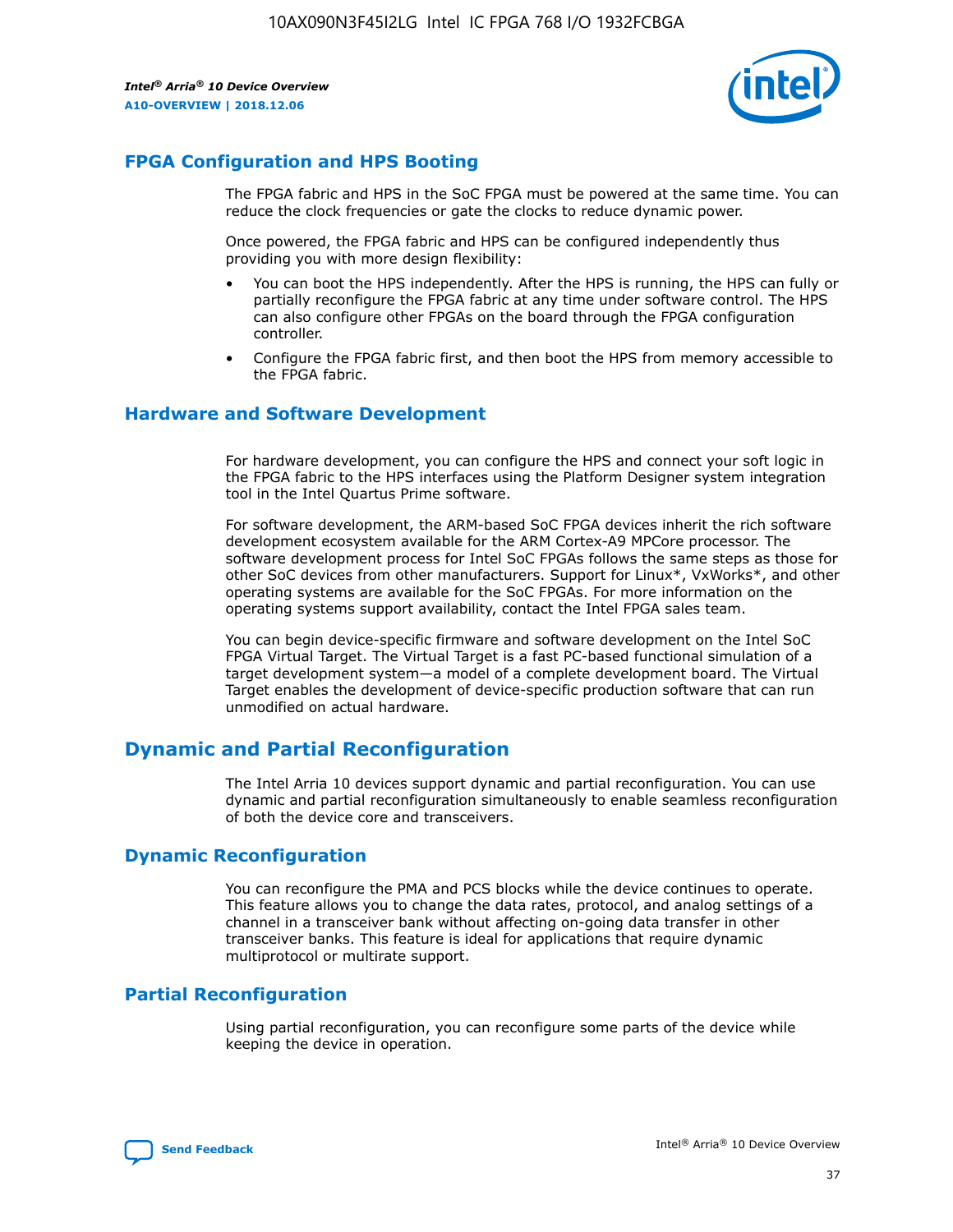

Instead of placing all device functions in the FPGA fabric, you can store some functions that do not run simultaneously in external memory and load them only when required. This capability increases the effective logic density of the device, and lowers cost and power consumption.

In the Intel solution, you do not have to worry about intricate device architecture to perform a partial reconfiguration. The partial reconfiguration capability is built into the Intel Quartus Prime design software, making such time-intensive task simple.

Intel Arria 10 devices support partial reconfiguration in the following configuration options:

- Using an internal host:
	- All supported configuration modes where the FPGA has access to external memory devices such as serial and parallel flash memory.
	- Configuration via Protocol [CvP (PCIe)]
- Using an external host—passive serial (PS), fast passive parallel (FPP) x8, FPP x16, and FPP x32 I/O interface.

# **Enhanced Configuration and Configuration via Protocol**

# **Table 25. Configuration Schemes and Features of Intel Arria 10 Devices**

Intel Arria 10 devices support 1.8 V programming voltage and several configuration schemes.

| <b>Scheme</b>                                                          | <b>Data</b><br><b>Width</b> | <b>Max Clock</b><br>Rate<br>(MHz) | <b>Max Data</b><br>Rate<br>(Mbps)<br>(13) | <b>Decompression</b> | <b>Design</b><br>Security <sup>(1</sup><br>4) | <b>Partial</b><br>Reconfiguration<br>(15) | <b>Remote</b><br><b>System</b><br><b>Update</b> |
|------------------------------------------------------------------------|-----------------------------|-----------------------------------|-------------------------------------------|----------------------|-----------------------------------------------|-------------------------------------------|-------------------------------------------------|
| <b>JTAG</b>                                                            | 1 bit                       | 33                                | 33                                        |                      |                                               | Yes(16)                                   |                                                 |
| Active Serial (AS)<br>through the<br>EPCO-L<br>configuration<br>device | 1 bit,<br>4 bits            | 100                               | 400                                       | Yes                  | Yes                                           | Yes(16)                                   | Yes                                             |
| Passive serial (PS)<br>through CPLD or<br>external<br>microcontroller  | 1 bit                       | 100                               | 100                                       | Yes                  | Yes                                           | Yes <sup>(16)</sup>                       | Parallel<br>Flash<br>Loader<br>(PFL) IP<br>core |
|                                                                        |                             |                                   |                                           |                      |                                               |                                           | continued                                       |

<sup>(13)</sup> Enabling either compression or design security features affects the maximum data rate. Refer to the Intel Arria 10 Device Datasheet for more information.

<sup>(14)</sup> Encryption and compression cannot be used simultaneously.

 $(15)$  Partial reconfiguration is an advanced feature of the device family. If you are interested in using partial reconfiguration, contact Intel for support.

 $(16)$  Partial configuration can be performed only when it is configured as internal host.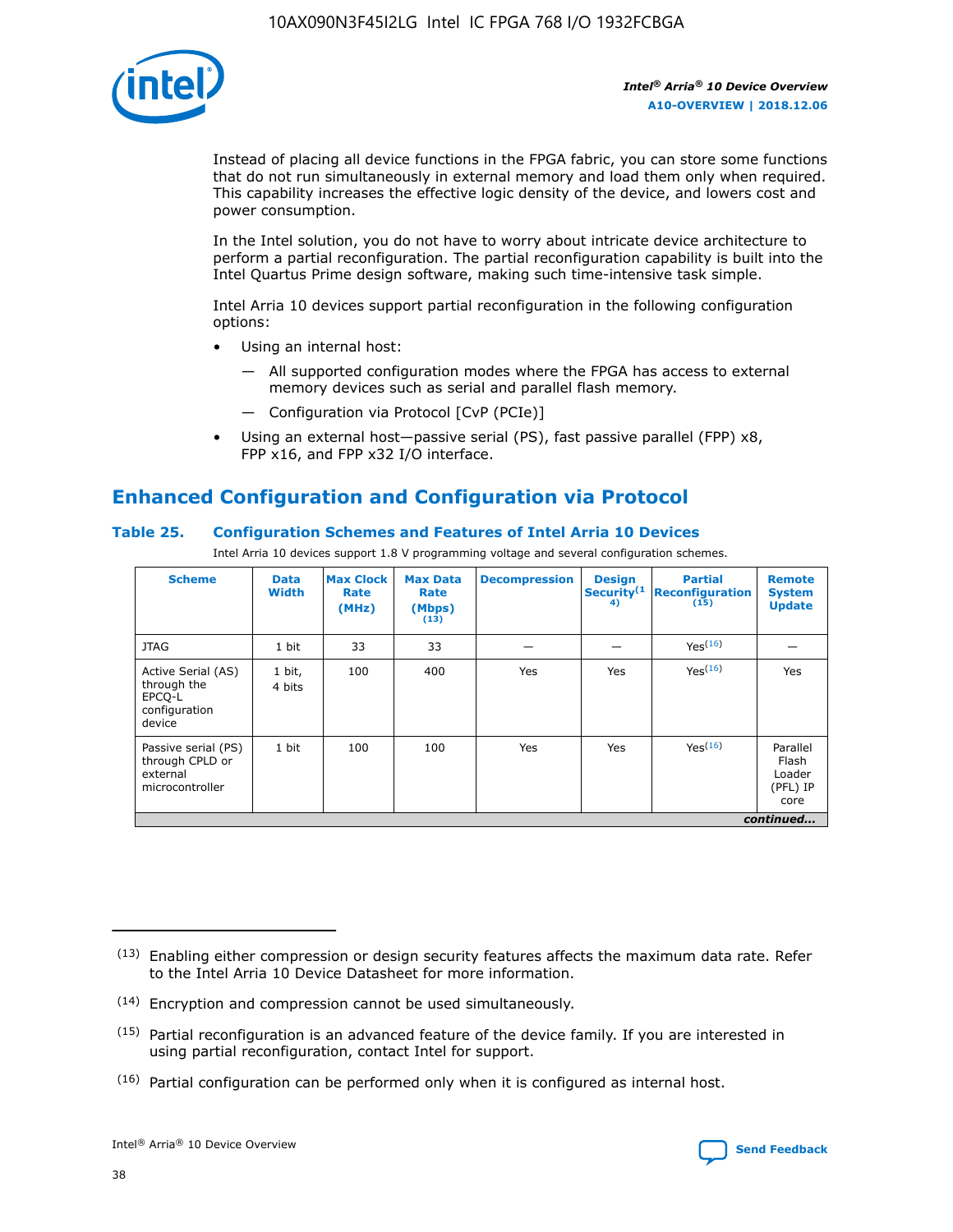

| <b>Scheme</b>                                    | <b>Data</b><br><b>Width</b> | <b>Max Clock</b><br>Rate<br>(MHz) | <b>Max Data</b><br>Rate<br>(Mbps)<br>(13) | <b>Decompression</b> | <b>Design</b><br>Security <sup>(1</sup><br>4) | <b>Partial</b><br><b>Reconfiguration</b><br>(15) | <b>Remote</b><br><b>System</b><br><b>Update</b> |
|--------------------------------------------------|-----------------------------|-----------------------------------|-------------------------------------------|----------------------|-----------------------------------------------|--------------------------------------------------|-------------------------------------------------|
| Fast passive                                     | 8 bits                      | 100                               | 3200                                      | <b>Yes</b>           | Yes                                           | Yes(17)                                          | PFL IP                                          |
| parallel (FPP)<br>through CPLD or                | 16 bits                     |                                   |                                           | Yes                  | Yes                                           |                                                  | core                                            |
| external<br>microcontroller                      | 32 bits                     |                                   |                                           | Yes                  | Yes                                           |                                                  |                                                 |
| Configuration via                                | 16 bits                     | 100                               | 3200                                      | Yes                  | Yes                                           | Yes <sup>(17)</sup>                              |                                                 |
| <b>HPS</b>                                       | 32 bits                     |                                   |                                           | Yes                  | Yes                                           |                                                  |                                                 |
| Configuration via<br>Protocol [CvP<br>$(PCIe^*)$ | x1, x2,<br>x4, x8<br>lanes  |                                   | 8000                                      | Yes                  | Yes                                           | Yes <sup>(16)</sup>                              |                                                 |

You can configure Intel Arria 10 devices through PCIe using Configuration via Protocol (CvP). The Intel Arria 10 CvP implementation conforms to the PCIe 100 ms power-up-to-active time requirement.

#### **Related Information**

[Configuration via Protocol \(CvP\) Implementation in Intel FPGAs User Guide](https://www.intel.com/content/www/us/en/programmable/documentation/dsu1441819344145.html#dsu1442269728522) Provides more information about the CvP configuration scheme.

# **SEU Error Detection and Correction**

Intel Arria 10 devices offer robust and easy-to-use single-event upset (SEU) error detection and correction circuitry.

The detection and correction circuitry includes protection for Configuration RAM (CRAM) programming bits and user memories. The CRAM is protected by a continuously running CRC error detection circuit with integrated ECC that automatically corrects one or two errors and detects higher order multi-bit errors. When more than two errors occur, correction is available through reloading of the core programming file, providing a complete design refresh while the FPGA continues to operate.

The physical layout of the Intel Arria 10 CRAM array is optimized to make the majority of multi-bit upsets appear as independent single-bit or double-bit errors which are automatically corrected by the integrated CRAM ECC circuitry. In addition to the CRAM protection, the M20K memory blocks also include integrated ECC circuitry and are layout-optimized for error detection and correction. The MLAB does not have ECC.

<sup>(17)</sup> Supported at a maximum clock rate of 100 MHz.



 $(13)$  Enabling either compression or design security features affects the maximum data rate. Refer to the Intel Arria 10 Device Datasheet for more information.

<sup>(14)</sup> Encryption and compression cannot be used simultaneously.

 $(15)$  Partial reconfiguration is an advanced feature of the device family. If you are interested in using partial reconfiguration, contact Intel for support.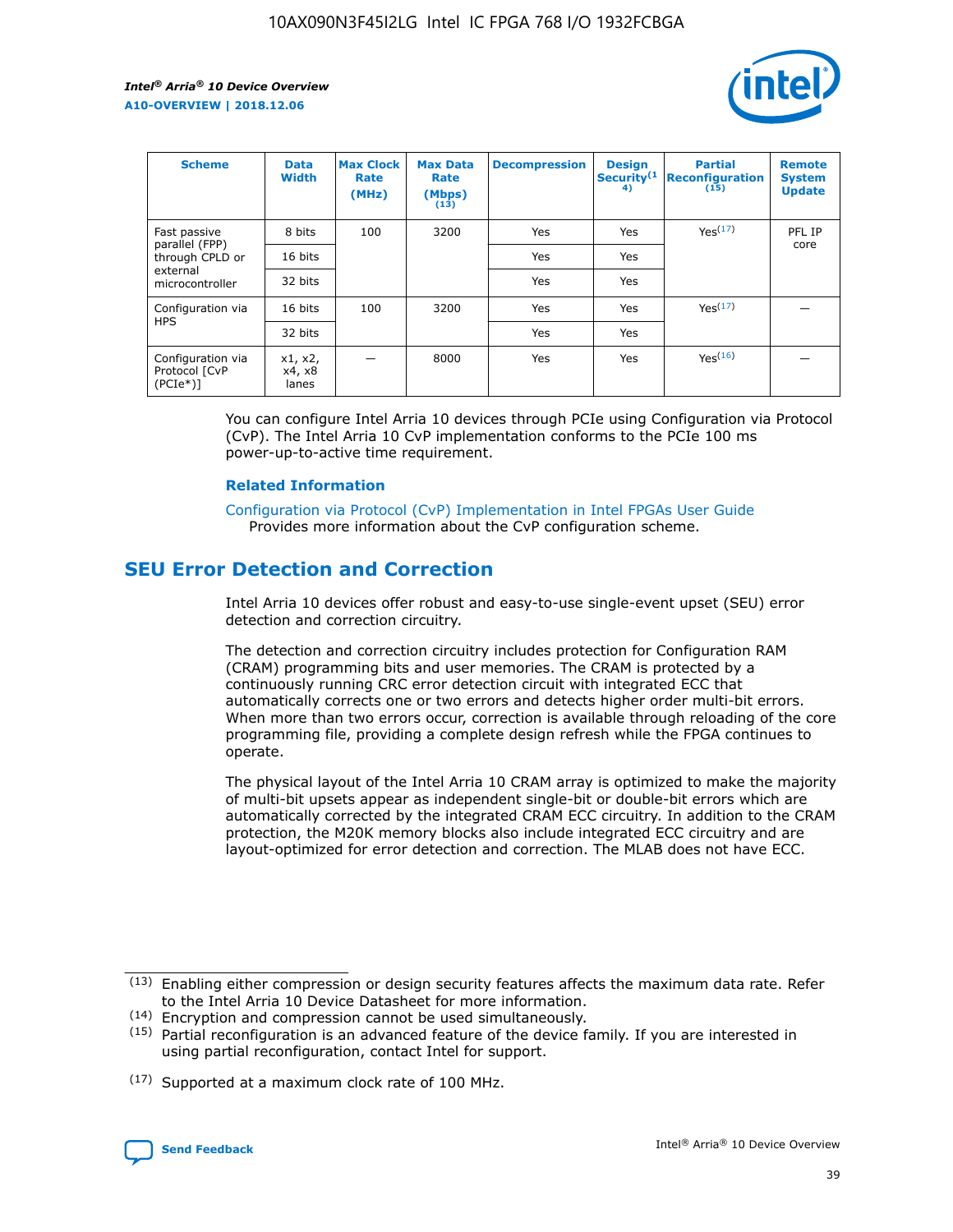

# **Power Management**

Intel Arria 10 devices leverage the advanced 20 nm process technology, a low 0.9 V core power supply, an enhanced core architecture, and several optional power reduction techniques to reduce total power consumption by as much as 40% compared to Arria V devices and as much as 60% compared to Stratix V devices.

The optional power reduction techniques in Intel Arria 10 devices include:

- **SmartVID**—a code is programmed into each device during manufacturing that allows a smart regulator to operate the device at lower core  $V_{CC}$  while maintaining performance
- **Programmable Power Technology**—non-critical timing paths are identified by the Intel Quartus Prime software and the logic in these paths is biased for low power instead of high performance
- **Low Static Power Options**—devices are available with either standard static power or low static power while maintaining performance

Furthermore, Intel Arria 10 devices feature Intel's industry-leading low power transceivers and include a number of hard IP blocks that not only reduce logic resources but also deliver substantial power savings compared to soft implementations. In general, hard IP blocks consume up to 90% less power than the equivalent soft logic implementations.

# **Incremental Compilation**

The Intel Quartus Prime software incremental compilation feature reduces compilation time and helps preserve performance to ease timing closure. The incremental compilation feature enables the partial reconfiguration flow for Intel Arria 10 devices.

Incremental compilation supports top-down, bottom-up, and team-based design flows. This feature facilitates modular, hierarchical, and team-based design flows where different designers compile their respective design sections in parallel. Furthermore, different designers or IP providers can develop and optimize different blocks of the design independently. These blocks can then be imported into the top level project.

# **Document Revision History for Intel Arria 10 Device Overview**

| <b>Document</b><br><b>Version</b> | <b>Changes</b>                                                                                                                                                                                                                                                              |
|-----------------------------------|-----------------------------------------------------------------------------------------------------------------------------------------------------------------------------------------------------------------------------------------------------------------------------|
| 2018.12.06                        | Added links to Intel Arria 10 device errata documents.<br>Removed automotive temperature option from the Intel Arria 10 GX devices.<br>Removed -3 fabric speed grade from the Intel Arria 10 GT devices.<br>Updated power options for the Intel Arria 10 GX and GT devices. |
| 2018.04.09                        | Updated the lowest $V_{CC}$ from 0.83 V to 0.82 V in the topic listing a summary of the device features.                                                                                                                                                                    |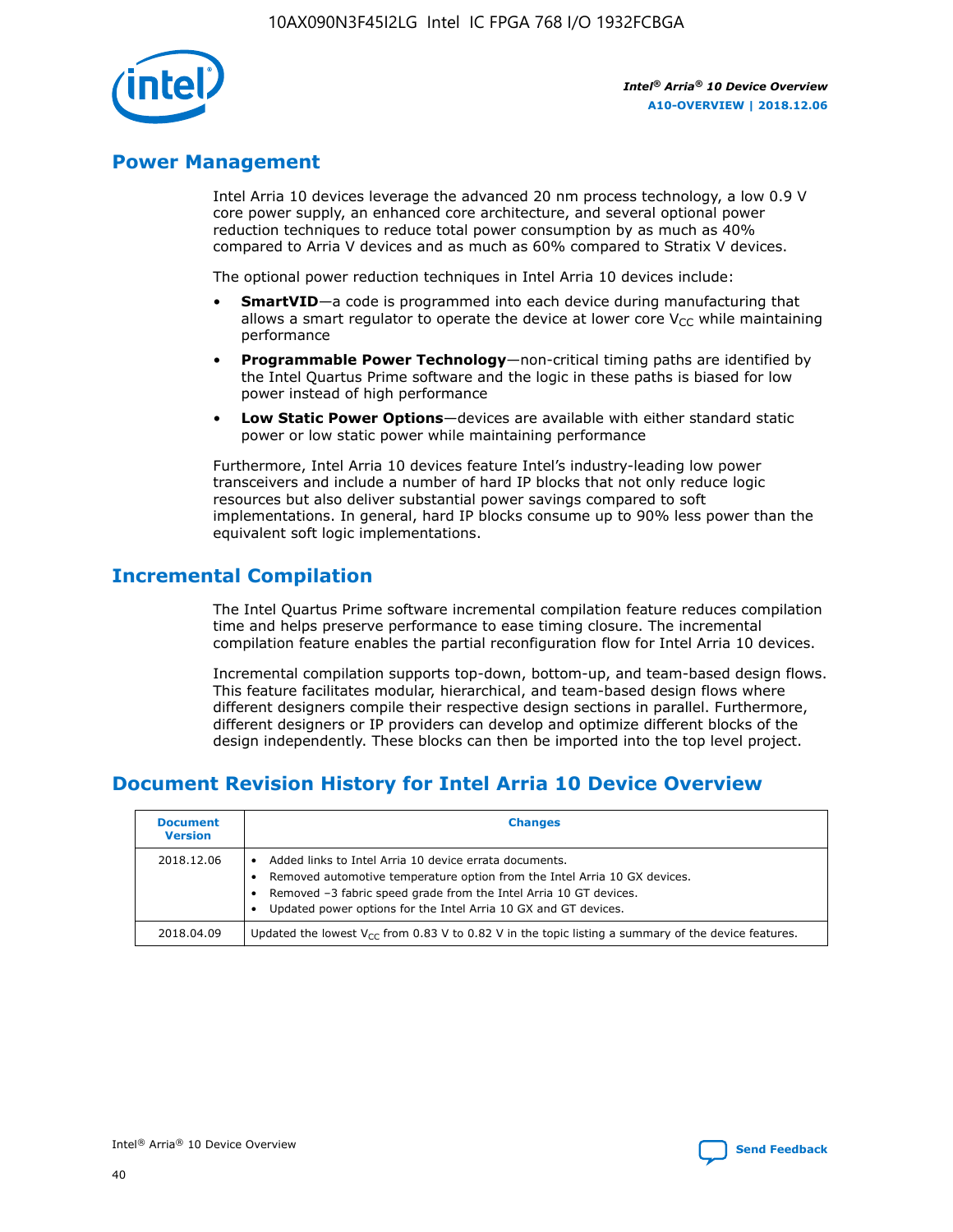

| <b>Date</b>    | <b>Version</b> | <b>Changes</b>                                                                                                                                                                                                                                                                                                                                                                                                                                                                                                                                                                                                                                                                                                                                                                                                                                                                                                                                               |
|----------------|----------------|--------------------------------------------------------------------------------------------------------------------------------------------------------------------------------------------------------------------------------------------------------------------------------------------------------------------------------------------------------------------------------------------------------------------------------------------------------------------------------------------------------------------------------------------------------------------------------------------------------------------------------------------------------------------------------------------------------------------------------------------------------------------------------------------------------------------------------------------------------------------------------------------------------------------------------------------------------------|
| January 2018   | 2018.01.17     | Updated the maximum data rate for HPS (Intel Arria 10 SX devices<br>external memory interface DDR3 controller from 2,166 Mbps to 2,133<br>Mbps.<br>Updated maximum frequency supported for half rate QDRII and QDRII<br>+ SRAM to 633 MHz in Memory Standards Supported by the Soft<br>Memory Controller table.<br>Updated transceiver backplane capability to 12.5 Gbps.<br>Removed transceiver speed grade 5 in Sample Ordering Core and<br>Available Options for Intel Arria 10 GX Devices figure.<br>Removed package code 40, low static power, SmartVID, industrial, and<br>military operating temperature support from Sample Ordering Core and<br>Available Options for Intel Arria 10 GT Devices figure.<br>Updated short reach transceiver rate for Intel Arria 10 GT devices to<br>25.8 Gbps.<br>Removed On-Die Instrumentation - EyeQ and Jitter Margin Tool<br>support from PMA Features of the Transceivers in Intel Arria 10 Devices<br>table. |
| September 2017 | 2017.09.20     | Updated the maximum speed of the DDR4 external memory interface from<br>1,333 MHz/2,666 Mbps to 1,200 MHz/2,400 Mbps.                                                                                                                                                                                                                                                                                                                                                                                                                                                                                                                                                                                                                                                                                                                                                                                                                                        |
| July 2017      | 2017.07.13     | Corrected the automotive temperature range in the figure showing the<br>available options for the Intel Arria 10 GX devices from "-40°C to 100°C"<br>to "-40°C to 125°C".                                                                                                                                                                                                                                                                                                                                                                                                                                                                                                                                                                                                                                                                                                                                                                                    |
| July 2017      | 2017.07.06     | Added automotive temperature option to Intel Arria 10 GX device family.                                                                                                                                                                                                                                                                                                                                                                                                                                                                                                                                                                                                                                                                                                                                                                                                                                                                                      |
| May 2017       | 2017.05.08     | Corrected protocol names with "1588" to "IEEE 1588v2".<br>Updated the vertical migration table to remove vertical migration<br>$\bullet$<br>between Intel Arria 10 GX and Intel Arria 10 SX device variants.<br>Removed all "Preliminary" marks.                                                                                                                                                                                                                                                                                                                                                                                                                                                                                                                                                                                                                                                                                                             |
| March 2017     | 2017.03.15     | Removed the topic about migration from Intel Arria 10 to Intel Stratix<br>10 devices.<br>Rebranded as Intel.<br>$\bullet$                                                                                                                                                                                                                                                                                                                                                                                                                                                                                                                                                                                                                                                                                                                                                                                                                                    |
| October 2016   | 2016.10.31     | Removed package F36 from Intel Arria 10 GX devices.<br>Updated Intel Arria 10 GT sample ordering code and maximum GX<br>$\bullet$<br>transceiver count. Intel Arria 10 GT devices are available only in the<br>SF45 package option with a maximum of 72 transceivers.                                                                                                                                                                                                                                                                                                                                                                                                                                                                                                                                                                                                                                                                                        |
| May 2016       | 2016.05.02     | Updated the FPGA Configuration and HPS Booting topic.<br>$\bullet$<br>Remove V <sub>CC</sub> PowerManager from the Summary of Features, Power<br>Management and Arria 10 Device Variants and packages topics. This<br>feature is no longer supported in Arria 10 devices.<br>Removed LPDDR3 from the Memory Standards Supported by the HPS<br>Hard Memory Controller table in the Memory Standards Supported by<br>Intel Arria 10 Devices topic. This standard is only supported by the<br>FPGA.<br>Removed transceiver speed grade 5 from the Device Variants and<br>Packages topic for Arria 10 GX and SX devices.                                                                                                                                                                                                                                                                                                                                         |
| February 2016  | 2016.02.11     | Changed the maximum Arria 10 GT datarate to 25.8 Gbps and the<br>minimum datarate to 1 Gbps globally.<br>Revised the state for Core clock networks in the Summary of Features<br>topic.<br>Changed the transceiver parameters in the "Summary of Features for<br>Arria 10 Devices" table.<br>Changed the transceiver parameters in the "Maximum Resource Counts"<br>for Arria 10 GT Devices" table.<br>Changed the package availability for GT devices in the "Package Plan<br>for Arria 10 GT Devices" table.<br>Changed the package configurations for GT devices in the "Migration"<br>Capability Across Arria 10 Product Lines" figure.<br>continued                                                                                                                                                                                                                                                                                                     |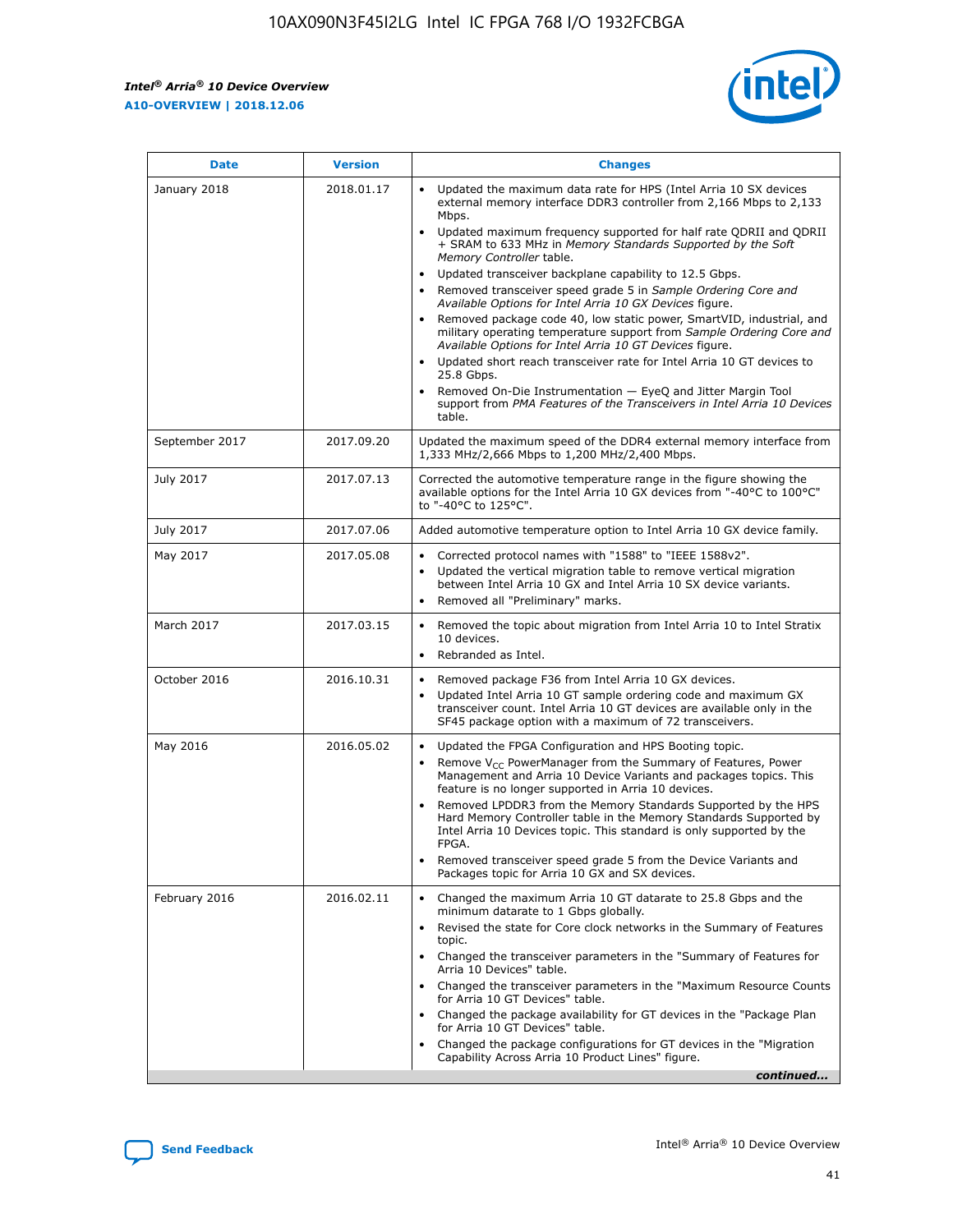

| <b>Date</b>   | <b>Version</b> | <b>Changes</b>                                                                                                                                                               |
|---------------|----------------|------------------------------------------------------------------------------------------------------------------------------------------------------------------------------|
|               |                | • Changed transceiver parameters in the "Low Power Serial Transceivers"<br>section.                                                                                          |
|               |                | • Changed the transceiver descriptions in the "Device Variants for the<br>Arria 10 Device Family" table.                                                                     |
|               |                | Changed the "Sample Ordering Code and Available Options for Arria 10<br>$\bullet$<br>GT Devices" figure.                                                                     |
|               |                | Changed the datarates for GT devices in the "PMA Features" section.                                                                                                          |
|               |                | Changed the datarates for GT devices in the "PCS Features" section.<br>$\bullet$                                                                                             |
| December 2015 | 2015.12.14     | Updated the number of M20K memory blocks for Arria 10 GX 660 from<br>2133 to 2131 and corrected the total RAM bit from 48,448 Kb to<br>48,408 Kb.                            |
|               |                | Corrected the number of DSP blocks for Arria 10 GX 660 from 1688 to<br>1687 in the table listing floating-point arithmetic resources.                                        |
| November 2015 | 2015.11.02     | Updated the maximum resources for Arria 10 GX 220, GX 320, GX 480,<br>$\bullet$<br>GX 660, SX 220, SX 320, SX 480, and SX 660.                                               |
|               |                | • Updated resource count for Arria 10 GX 320, GX 480, GX 660, SX 320,<br>SX 480, a SX 660 devices in Number of Multipliers in Intel Arria 10<br><b>Devices</b> table.        |
|               |                | Updated the available options for Arria 10 GX, GT, and SX.                                                                                                                   |
|               |                | Changed instances of Quartus II to Quartus Prime.<br>$\bullet$                                                                                                               |
| June 2015     | 2015.06.15     | Corrected label for Intel Arria 10 GT product lines in the vertical migration<br>figure.                                                                                     |
| May 2015      | 2015.05.15     | Corrected the DDR3 half rate and quarter rate maximum frequencies in the<br>table that lists the memory standards supported by the Intel Arria 10 hard<br>memory controller. |
| May 2015      | 2015.05.04     | • Added support for 13.5G JESD204b in the Summary of Features table.                                                                                                         |
|               |                | • Added a link to Arria 10 GT Channel Usage in the Arria 10 GT Package<br>Plan topic.                                                                                        |
|               |                | • Added a note to the table, Maximum Resource Counts for Arria 10 GT<br>devices.                                                                                             |
|               |                | • Updated the power requirements of the transceivers in the Low Power<br>Serial Transceivers topic.                                                                          |
| January 2015  | 2015.01.23     | • Added floating point arithmetic features in the Summary of Features<br>table.                                                                                              |
|               |                | • Updated the total embedded memory from 38.38 megabits (Mb) to<br>65.6 Mb.                                                                                                  |
|               |                | • Updated the table that lists the memory standards supported by Intel<br>Arria 10 devices.                                                                                  |
|               |                | Removed support for DDR3U, LPDDR3 SDRAM, RLDRAM 2, and DDR2.                                                                                                                 |
|               |                | Moved RLDRAM 3 support from hard memory controller to soft memory<br>controller. RLDRAM 3 support uses hard PHY with soft memory<br>controller.                              |
|               |                | Added soft memory controller support for QDR IV.<br>٠                                                                                                                        |
|               |                | Updated the maximum resource count table to include the number of<br>hard memory controllers available in each device variant.                                               |
|               |                | Updated the transceiver PCS data rate from 12.5 Gbps to 12 Gbps.<br>$\bullet$                                                                                                |
|               |                | Updated the max clock rate of PS, FPP x8, FPP x16, and Configuration<br>via HPS from 125 MHz to 100 MHz.                                                                     |
|               |                | Added a feature for fractional synthesis PLLs: PLL cascading.                                                                                                                |
|               |                | Updated the HPS programmable general-purpose I/Os from 54 to 62.<br>$\bullet$                                                                                                |
|               |                | continued                                                                                                                                                                    |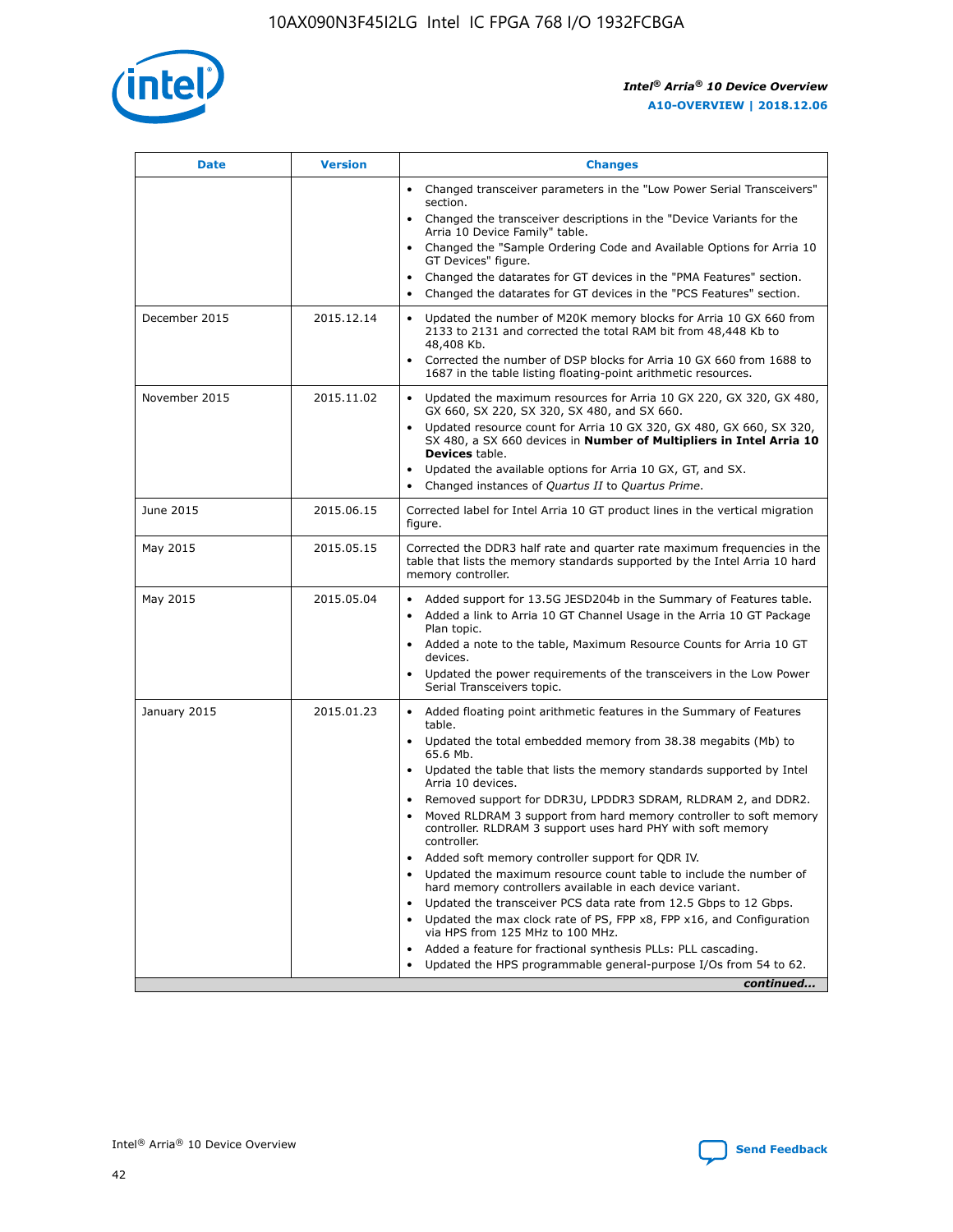r



| <b>Date</b>    | <b>Version</b> | <b>Changes</b>                                                                                                                                                                                                                                                                                                                                                                                                                                                                                                                         |
|----------------|----------------|----------------------------------------------------------------------------------------------------------------------------------------------------------------------------------------------------------------------------------------------------------------------------------------------------------------------------------------------------------------------------------------------------------------------------------------------------------------------------------------------------------------------------------------|
| September 2014 | 2014.09.30     | Corrected the 3 V I/O and LVDS I/O counts for F35 and F36 packages<br>of Arria 10 GX.<br>Corrected the 3 V I/O, LVDS I/O, and transceiver counts for the NF40<br>$\bullet$<br>package of the Arria GX 570 and 660.<br>Removed 3 V I/O, LVDS I/O, and transceiver counts for the NF40<br>package of the Arria GX 900 and 1150. The NF40 package is not<br>available for Arria 10 GX 900 and 1150.                                                                                                                                       |
| August 2014    | 2014.08.18     | Updated Memory (Kb) M20K maximum resources for Arria 10 GX 660<br>devices from 42,660 to 42,620.<br>Added GPIO columns consisting of LVDS I/O Bank and 3V I/O Bank in<br>$\bullet$<br>the Package Plan table.<br>Added how to use memory interface clock frequency higher than 533<br>$\bullet$<br>MHz in the I/O vertical migration.<br>Added information to clarify that RLDRAM3 support uses hard PHY with<br>$\bullet$<br>soft memory controller.<br>Added variable precision DSP blocks support for floating-point<br>arithmetic. |
| June 2014      | 2014.06.19     | Updated number of dedicated I/Os in the HPS block to 17.                                                                                                                                                                                                                                                                                                                                                                                                                                                                               |
| February 2014  | 2014.02.21     | Updated transceiver speed grade options for GT devices in Figure 2.                                                                                                                                                                                                                                                                                                                                                                                                                                                                    |
| February 2014  | 2014.02.06     | Updated data rate for Arria 10 GT devices from 28.1 Gbps to 28.3 Gbps.                                                                                                                                                                                                                                                                                                                                                                                                                                                                 |
| December 2013  | 2013.12.10     | Updated the HPS memory standards support from LPDDR2 to LPDDR3.<br>Updated HPS block diagram to include dedicated HPS I/O and FPGA<br>$\bullet$<br>Configuration blocks as well as repositioned SD/SDIO/MMC, DMA, SPI<br>and NAND Flash with ECC blocks.                                                                                                                                                                                                                                                                               |
| December 2013  | 2013.12.02     | Initial release.                                                                                                                                                                                                                                                                                                                                                                                                                                                                                                                       |